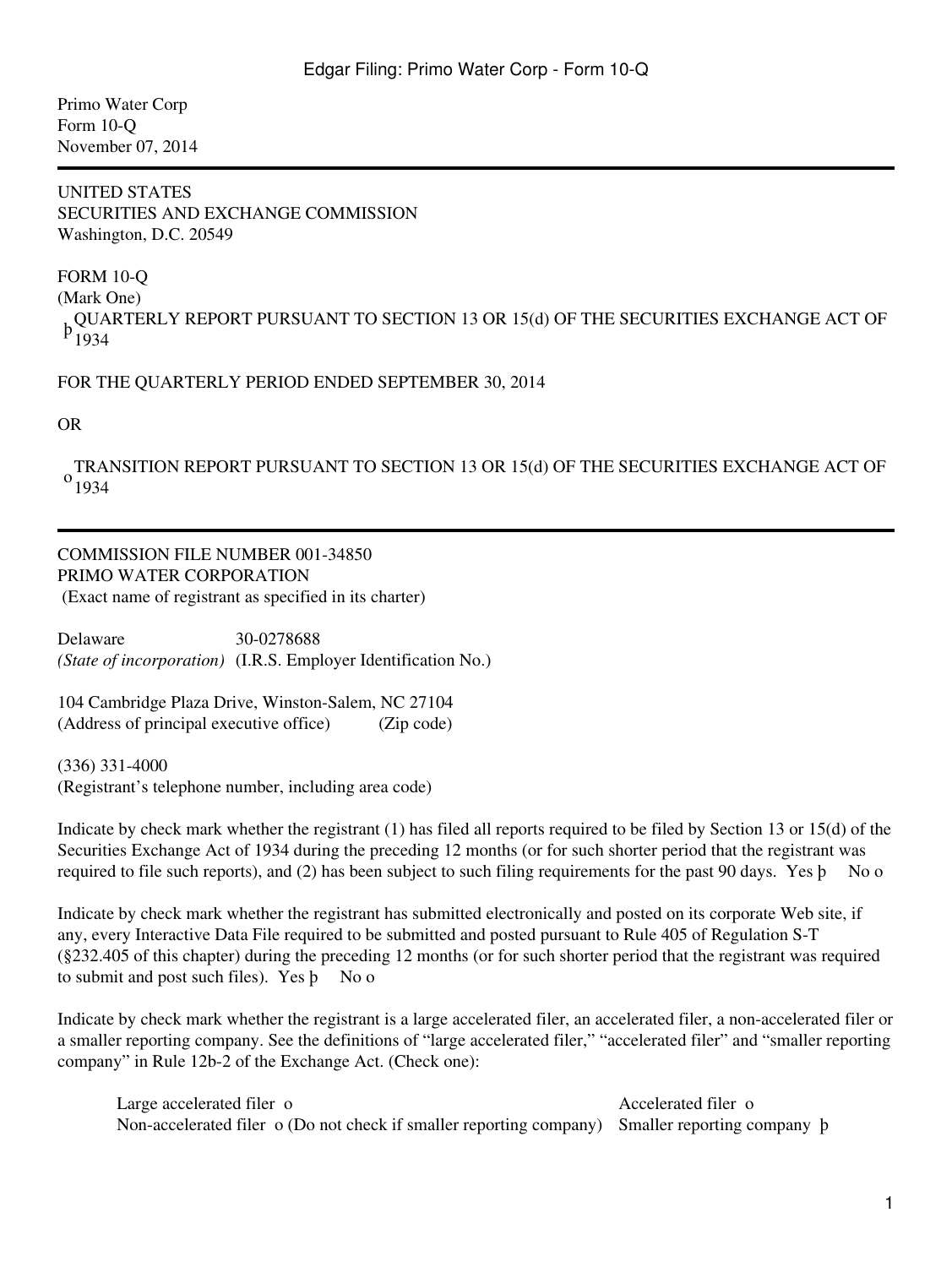Indicate by check mark whether the registrant is a shell company (as defined in Rule 12b-2 of the Exchange Act).<br>Yes o No  $\beta$ Yes o

As of October 31, 2014, there were 24,530,299 shares of our Common Stock, par value \$0.001 per share, outstanding.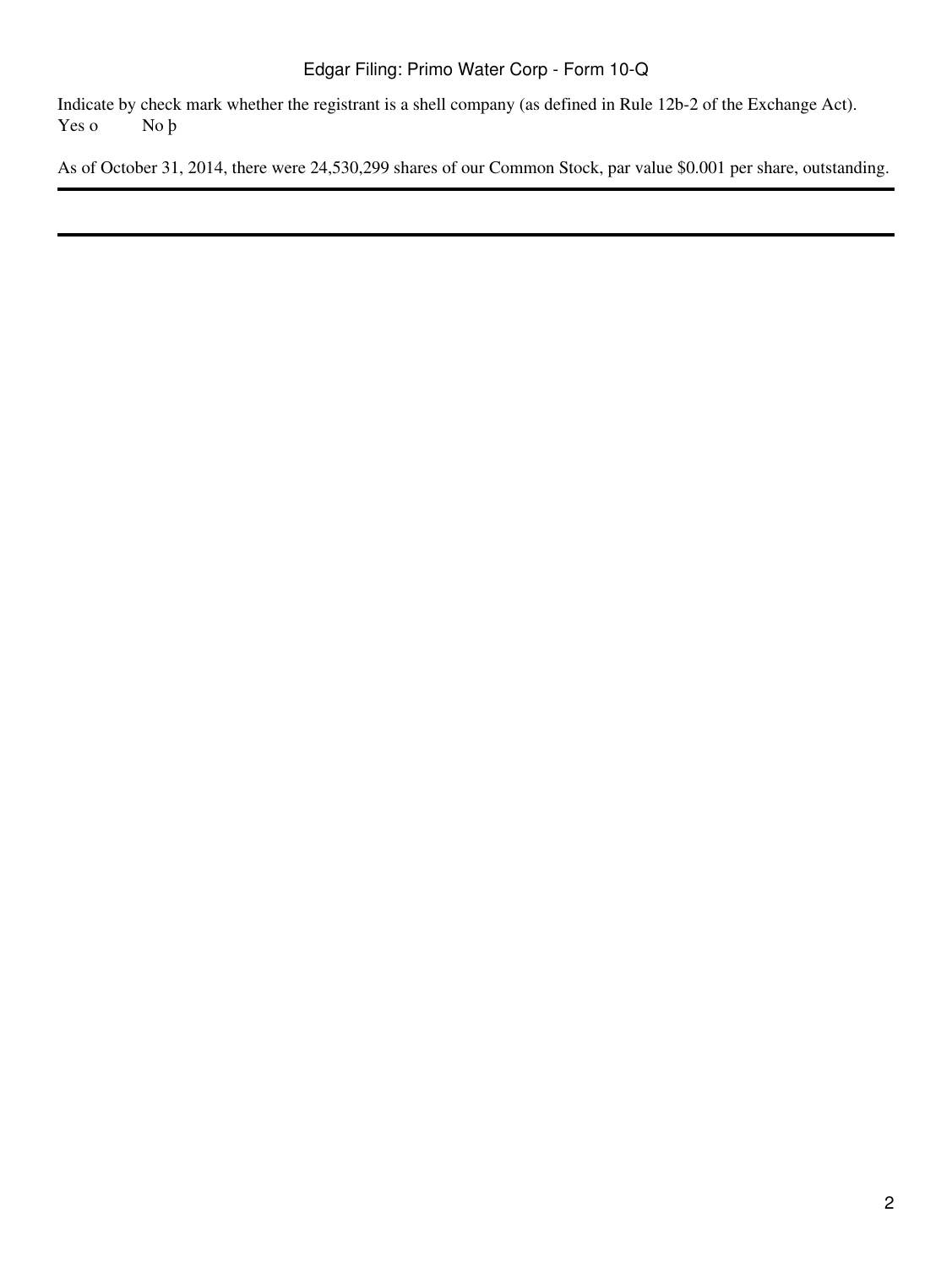# PRIMO WATER CORPORATION FORM 10-Q FOR THE THREE AND NINE MONTHS ENDED SEPTEMBER 30, 2014

# <span id="page-2-0"></span>INDEX

|                   | PART 1. Financial Information                                                         | Page number    |
|-------------------|---------------------------------------------------------------------------------------|----------------|
| Item 1.           | <b>Financial Statements (Unaudited)</b>                                               | $\mathfrak{Z}$ |
|                   | <b>Condensed Consolidated Balance Sheets</b>                                          | $\mathfrak{Z}$ |
|                   | <b>Condensed Consolidated Statements of Operations</b>                                | $\overline{4}$ |
|                   | Condensed Consolidated Statements of Comprehensive Income (Loss)                      | 5              |
|                   | <b>Condensed Consolidated Statements of Cash Flows</b>                                | 6              |
|                   | <b>Notes to Condensed Consolidated Financial Statements</b>                           | $\overline{7}$ |
| Item 2.           | Management's Discussion and Analysis of Financial Condition and Results of Operations | 17             |
| Item 3.           | <b>Ouantitative and Oualitative Disclosures About Market Risk</b>                     | 26             |
|                   | Item 4. Controls and Procedures                                                       | 26             |
|                   | PART II. Other Information                                                            |                |
|                   | Item 1. Legal Proceedings                                                             | 27             |
|                   | Item 1A. Risk Factors                                                                 | 27             |
|                   | Item 2. Unregistered Sales of Equity Securities and Use of Proceeds                   | 27             |
|                   | Item 3. Defaults Upon Senior Securities                                               | 27             |
|                   | Item 4. Mine Safety Disclosures                                                       | 27             |
| Item 5.           | Other Information                                                                     | 27             |
|                   | Item 6. Exhibits                                                                      | 28             |
| <b>Signatures</b> |                                                                                       | 29             |
|                   |                                                                                       |                |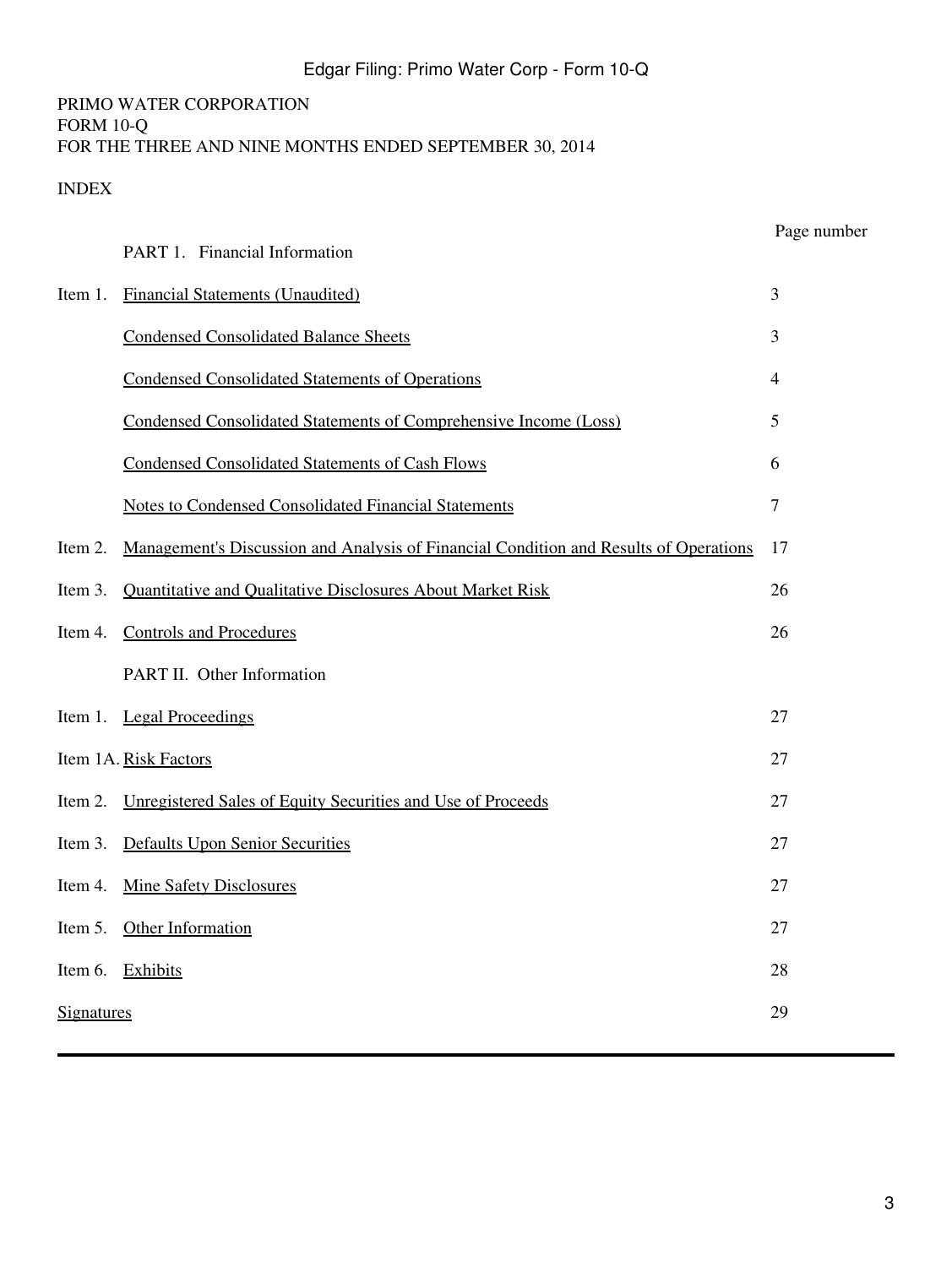# [Index](#page-2-0) PART I – FINANCIAL INFORMATION

<span id="page-3-0"></span>Item 1. Financial Statements

## <span id="page-3-1"></span>PRIMO WATER CORPORATION CONDENSED CONSOLIDATED BALANCE SHEETS (In thousands, except par value information)

|                                                                                            | September<br>30,<br>2014<br>(unaudited) | December<br>31,<br>2013 |
|--------------------------------------------------------------------------------------------|-----------------------------------------|-------------------------|
| <b>ASSETS</b>                                                                              |                                         |                         |
| Current assets:                                                                            |                                         |                         |
| Cash                                                                                       | \$707                                   | \$394                   |
| Accounts receivable, net                                                                   | 8,920                                   | 7,614                   |
| Inventories                                                                                | 7,530                                   | 6,346                   |
| Prepaid expenses and other current assets                                                  | 2,169                                   | 1,499                   |
| Total current assets                                                                       | 19,326                                  | 15,853                  |
| Bottles, net                                                                               | 4,121                                   | 4,104                   |
| Property and equipment, net                                                                | 34,836                                  | 38,634                  |
| Intangible assets, net                                                                     | 9,849                                   | 10,872                  |
| Other assets                                                                               | 894                                     | 1,508                   |
| <b>Total assets</b>                                                                        | \$69,026                                | \$70,971                |
| LIABILITIES AND STOCKHOLDERS' EQUITY                                                       |                                         |                         |
| <b>Current liabilities:</b>                                                                |                                         |                         |
| Accounts payable                                                                           | \$11,547                                | \$10,943                |
| Accrued expenses and other current liabilities                                             | 4,107                                   | 3,472                   |
| Current portion of capital leases and notes payable                                        | 103                                     | 16                      |
| Total current liabilities                                                                  | 15,757                                  | 14,431                  |
| Long-term debt, capital leases and notes payable, net of current portion                   | 27,718                                  | 22,654                  |
| Liabilities of disposal group, net of current portion, and other long-term liabilities     | 2,328                                   | 2,330                   |
| <b>Total liabilities</b>                                                                   | 45,803                                  | 39,415                  |
| Commitments and contingencies                                                              |                                         |                         |
| Stockholders' equity:                                                                      |                                         |                         |
| Preferred stock, \$0.001 par value - 10,000 shares authorized, none issued and outstanding |                                         |                         |
| Common stock, \$0.001 par value - 70,000 shares authorized, 24,530 and 24,076 shares       |                                         |                         |
| issued and outstanding at September 30, 2014 and December 31, 2013, respectively           | 25                                      | 24                      |
| Additional paid-in capital                                                                 | 274,868                                 | 273,379                 |
| Common stock warrants                                                                      | 8,745                                   | 8,420                   |
| Accumulated deficit                                                                        | (259,778)                               | (249, 837)              |
| Accumulated other comprehensive loss                                                       | (637)<br>$\lambda$                      | (430)                   |
| Total stockholders' equity                                                                 | 23,223                                  | 31,556                  |
| Total liabilities and stockholders' equity                                                 | \$69,026                                | \$70,971                |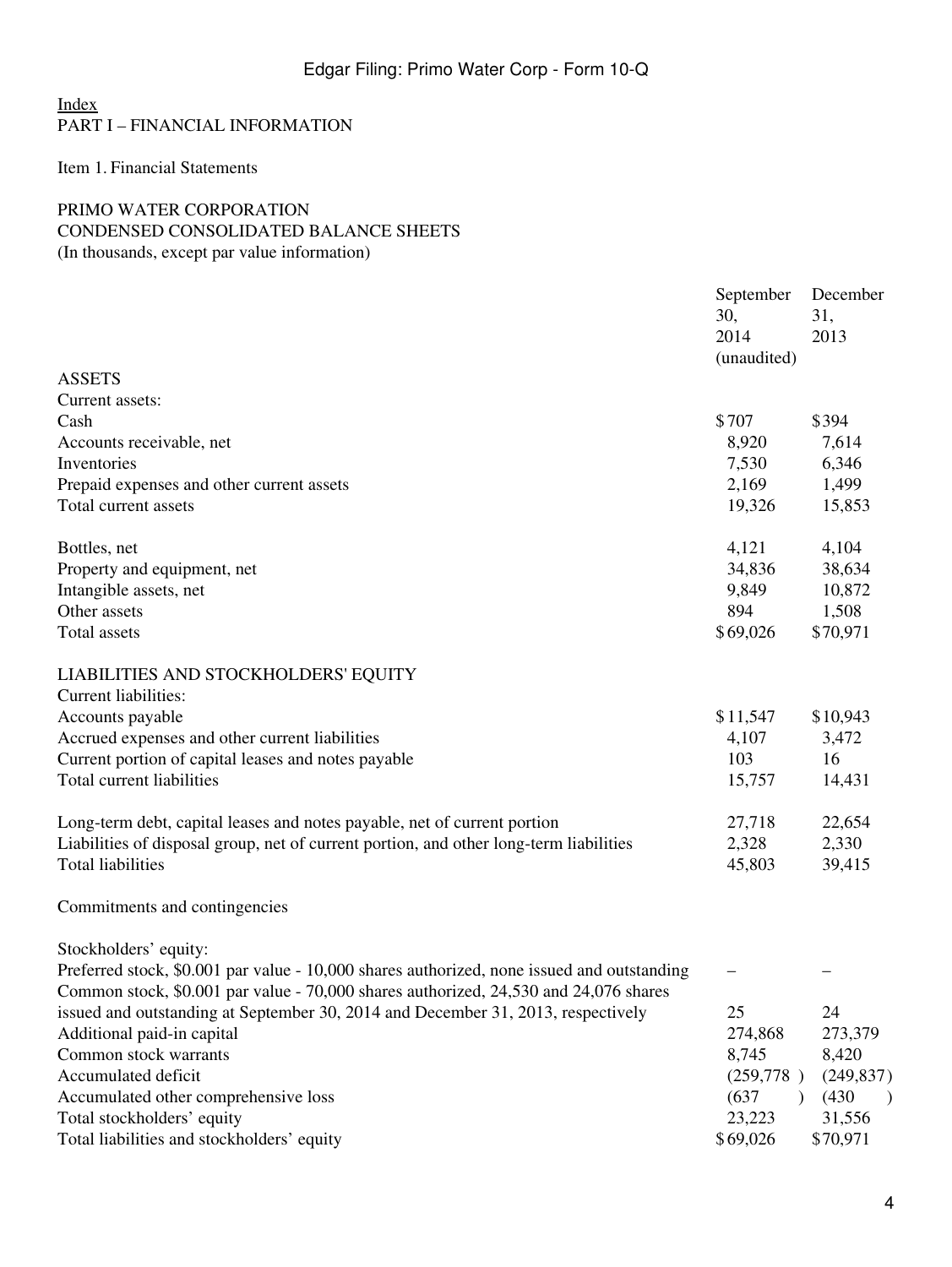The accompanying notes are an integral part of the unaudited condensed consolidated financial statements.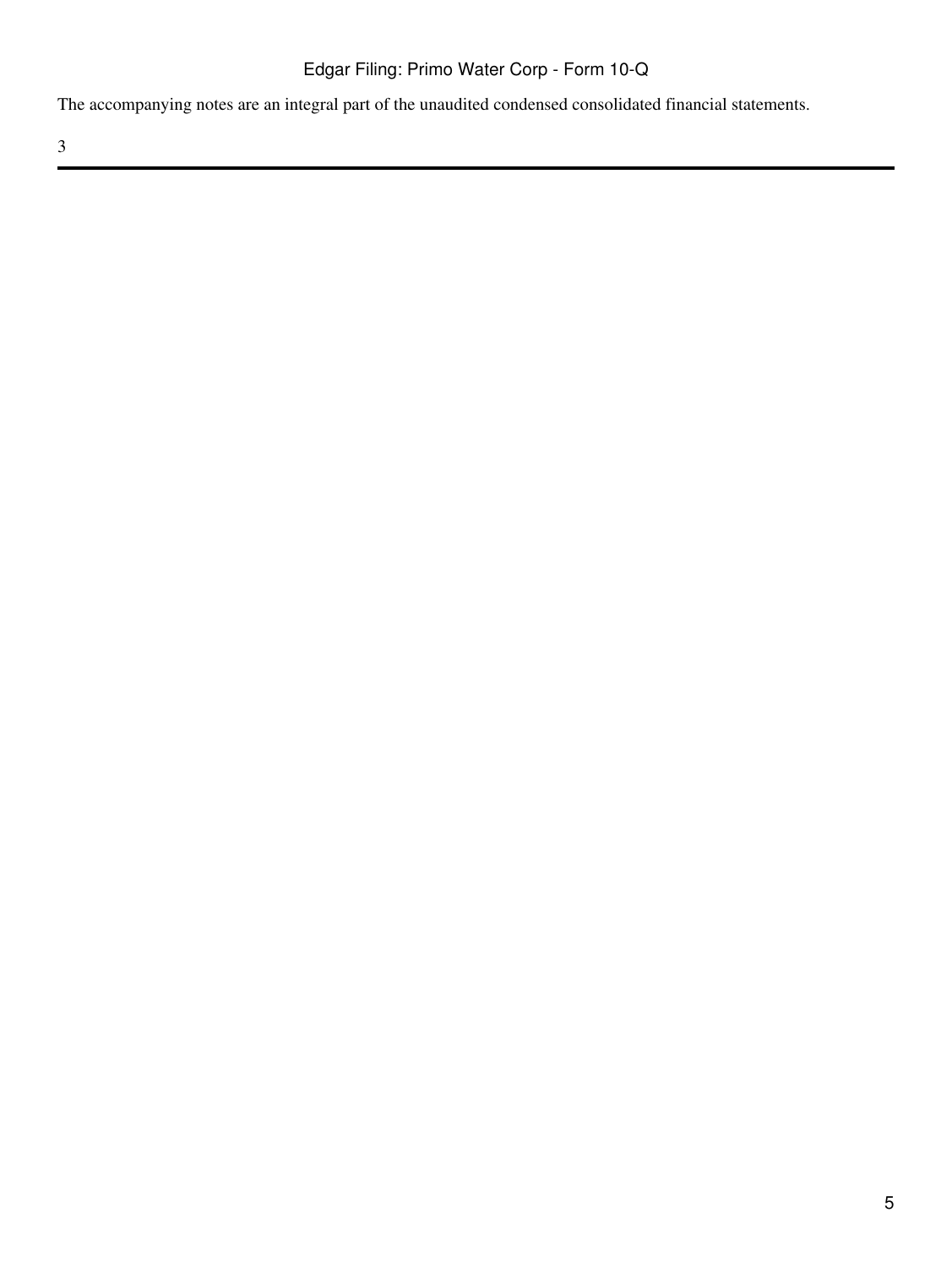## <span id="page-5-0"></span>[Index](#page-2-0) PRIMO WATER CORPORATION CONDENSED CONSOLIDATED STATEMENTS OF OPERATIONS (Unaudited) (In thousands, except per share amounts)

|                                                                     | Three months<br>ended September<br>30, |                   | Nine months<br>ended September<br>30, |                            |
|---------------------------------------------------------------------|----------------------------------------|-------------------|---------------------------------------|----------------------------|
|                                                                     | 2014                                   | 2013              | 2014                                  | 2013                       |
| Net sales                                                           | \$26,374                               | \$25,519          | \$76,756                              | \$71,696                   |
| Operating costs and expenses:                                       |                                        |                   |                                       |                            |
| Cost of sales                                                       | 18,777                                 | 18,936            | 56,210                                | 53,924                     |
| Selling, general and administrative expenses                        | 4,089                                  | 3,812             | 12,348                                | 11,585                     |
| Non-recurring costs                                                 | 54                                     | 96                | 2,773                                 | 190                        |
| Depreciation and amortization                                       | 2,593                                  | 3,050             | 8,094                                 | 8,579                      |
| Loss on disposal and impairment of property and equipment           | 58                                     | 61                | 1,081                                 | 137                        |
| Total operating costs and expenses                                  | 25,571                                 | 25,955            | 80,506                                | 74,415                     |
| Income (loss) from operations                                       | 803                                    | (436)             | (3,750)                               | (2,719)                    |
| Interest expense                                                    | 537                                    | 1,138             | 5,790                                 | 3,359                      |
| Income (loss) from continuing operations                            | 266                                    | (1,574)           | (9,540)                               | (6,078)                    |
| Loss from discontinued operations                                   | (49)                                   | $(511)$ $(401)$   |                                       | (872)                      |
| Net income (loss)                                                   | \$217                                  |                   | \$(2,085) \$(9,941) \$(6,950)         |                            |
| Basic earnings (loss) per share:                                    |                                        |                   |                                       |                            |
| Income (loss) from continuing operations                            | \$0.01                                 |                   |                                       | \$(0.07) \$(0.39) \$(0.25) |
| Loss from discontinued operations                                   | (0.00)                                 | (0.02)            | (0.02)                                | (0.04)                     |
| Net income (loss)                                                   | \$0.01                                 | \$(0.09) \$(0.41) |                                       | (0.29)                     |
| Diluted earnings (loss) per share:                                  |                                        |                   |                                       |                            |
| Income (loss) from continuing operations                            | \$0.01                                 |                   |                                       | \$(0.07) \$(0.39) \$(0.25) |
| Loss from discontinued operations                                   | (0.00)                                 | $(0.02)$ $(0.02)$ |                                       | (0.04)                     |
| Net income (loss)                                                   | \$0.01                                 | \$(0.09) \$(0.41) |                                       | (0.29)                     |
| Weighted average shares used in computing earnings (loss) per share |                                        |                   |                                       |                            |
| <b>Basic</b>                                                        | 24,457                                 | 24,019            | 24,257                                | 23,901                     |
| Diluted                                                             | 25,809                                 | 24,019            | 24,257                                | 23,901                     |

The accompanying notes are an integral part of the unaudited condensed consolidated financial statements.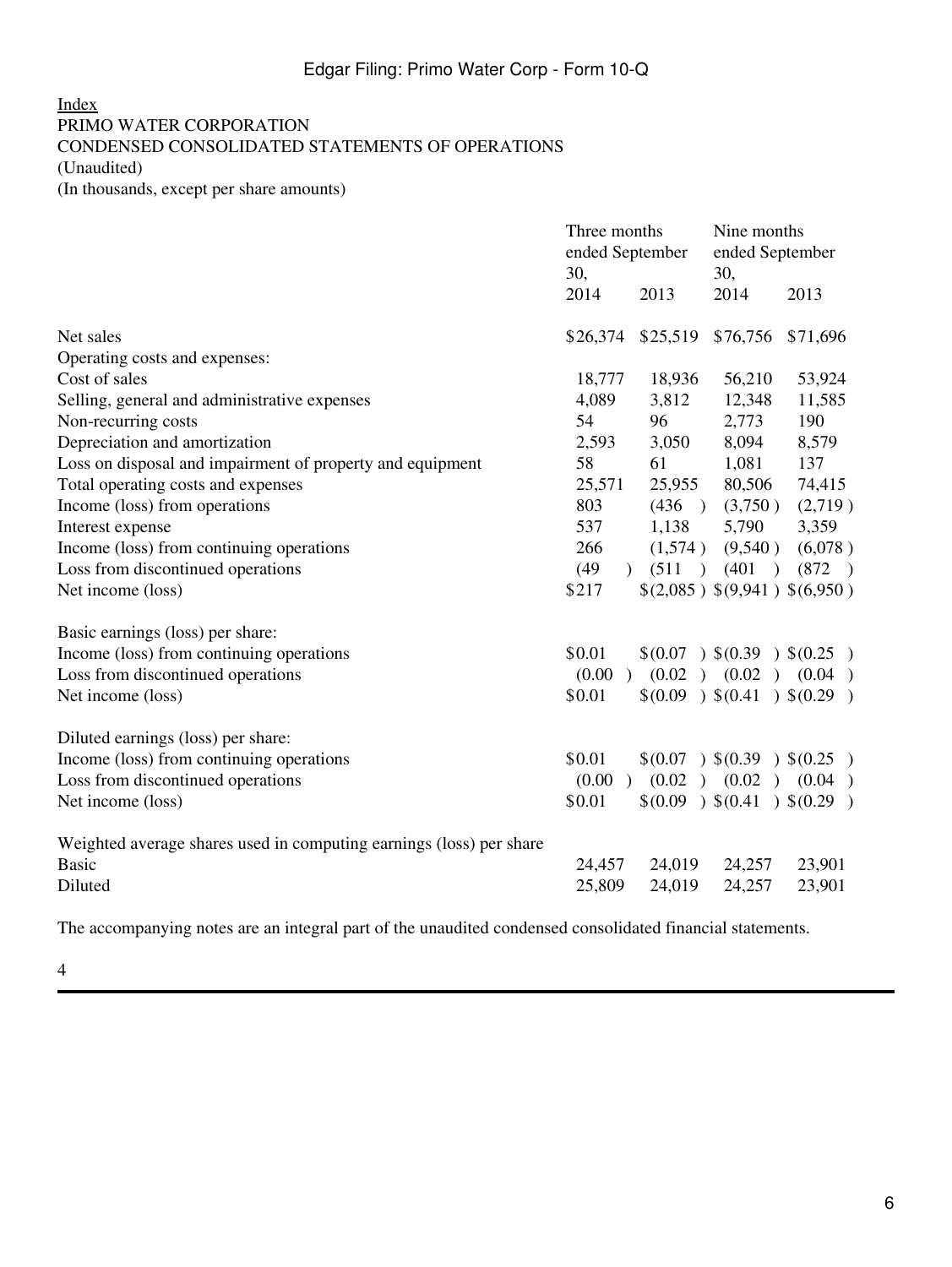## <span id="page-6-0"></span>[Index](#page-2-0) PRIMO WATER CORPORATION CONDENSED CONSOLIDATED STATEMENTS OF COMPREHENSIVE INCOME (LOSS) (Unaudited) (In thousands)

|                                               | Three months  |      |                   |                                |
|-----------------------------------------------|---------------|------|-------------------|--------------------------------|
|                                               | ended         |      | Nine months ended |                                |
|                                               | September 30, |      | September 30,     |                                |
|                                               | 2014          | 2013 | 2014              | 2013                           |
| Net income (loss)                             | \$217         |      |                   | \$(2,085) \$(9,941) \$(6,950)  |
| Other comprehensive income (loss):            |               |      |                   |                                |
| Foreign currency translation adjustments, net | $(213)$ 113   |      | (207)             | (193)                          |
| Comprehensive income (loss)                   | \$4           |      |                   | \$(1,972) \$(10,148) \$(7,143) |

The accompanying notes are an integral part of the unaudited condensed consolidated financial statements.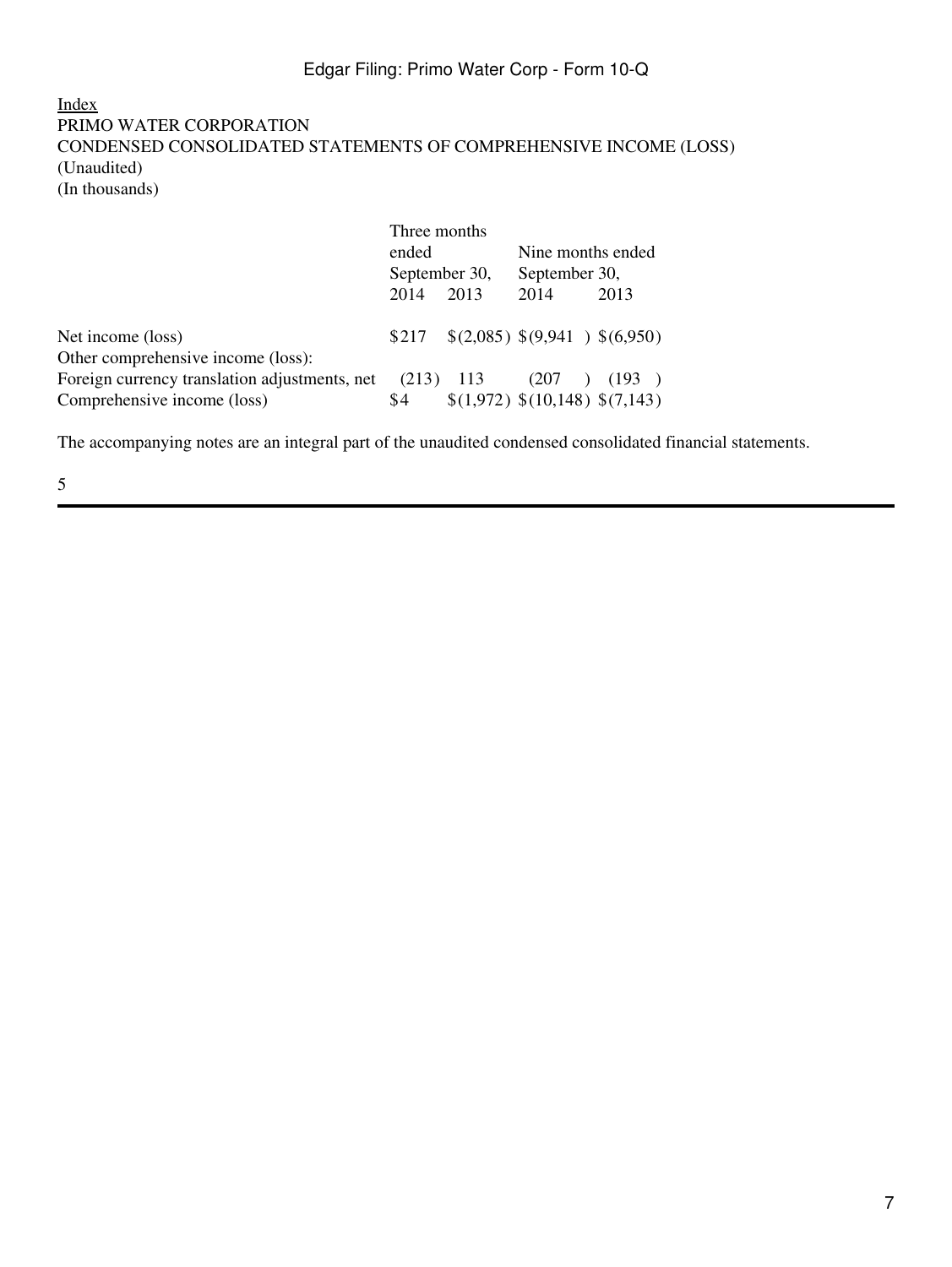## <span id="page-7-0"></span>[Index](#page-2-0) PRIMO WATER CORPORATION CONDENSED CONSOLIDATED STATEMENTS OF CASH FLOWS (Unaudited) (In thousands)

|                                                                                 | Nine months ended<br>September 30,<br>2014 | 2013                   |
|---------------------------------------------------------------------------------|--------------------------------------------|------------------------|
| Cash flows from operating activities:                                           |                                            |                        |
| Net loss                                                                        | \$(9,941) \$(6,950)                        |                        |
| Less: Loss from discontinued operations                                         | (401)                                      | (872)<br>$\rightarrow$ |
| Loss from continuing operations                                                 |                                            | $(9,540)$ $(6,078)$    |
| Adjustments to reconcile net loss to net cash provided by operating activities: |                                            |                        |
| Depreciation and amortization                                                   | 8,094                                      | 8,579                  |
| Loss on disposal and impairment of property and equipment                       | 1,081                                      | 137                    |
| Stock-based compensation expense                                                | 1,364                                      | 819                    |
| Non-cash interest expense                                                       | 2,744                                      | 882                    |
| Issuance of DS Services' common stock warrant                                   | 589                                        | $\qquad \qquad -$      |
| Other                                                                           | (162)<br>$\lambda$                         | 53                     |
| Changes in operating assets and liabilities:                                    |                                            |                        |
| Accounts receivable                                                             | (1,074)                                    | 1,952                  |
| Inventories                                                                     | (1,224)                                    | 715                    |
| Prepaid expenses and other assets                                               | (87)<br>$\lambda$                          | (211)<br>$\rightarrow$ |
| Accounts payable                                                                | 882                                        | 3,870                  |
| Accrued expenses and other liabilities                                          | 466                                        | (1,641)                |
| Net cash provided by operating activities                                       | 3,133                                      | 9,077                  |
| Cash flows from investing activities:                                           |                                            |                        |
| Purchases of property and equipment                                             | (3,817)                                    | (3,745)                |
| Purchases of bottles, net of disposals                                          | (1,993)                                    | (1,904)                |
| Proceeds from the sale of property and equipment                                | 572                                        | $\overline{2}$         |
| Additions to and acquisitions of intangible assets                              | (30)<br>$\rightarrow$                      | (43)<br>$\rightarrow$  |
| Net cash used in investing activities                                           | (5,268)                                    | (5,690)                |
| Cash flows from financing activities:                                           |                                            |                        |
| Borrowings under Revolving Credit Facilities                                    | 40,553                                     | 68,062                 |
| Payments under Revolving Credit Facilities                                      | (36,198)                                   | (73,899)               |
| Borrowings under Term loans                                                     | 22,500                                     | 3,000                  |
| Payments under Term loans                                                       | (23, 499)                                  | —                      |
| Note payable and capital lease payments                                         | (113)<br>$\lambda$                         | (11)                   |
| Debt issuance costs                                                             | (625)                                      | (689)<br>$\lambda$     |
| Stock option and employee stock purchase activity, net                          | 119                                        | 82                     |
| Net cash provided by (used in) financing activities                             | 2,737                                      | (3,455)                |
| Cash (used in) provided by operating activities of discontinued operations      | (231)                                      | 189                    |
| Effect of exchange rate changes on cash                                         | (58)                                       | (47)<br>$\lambda$      |
| Net increase in cash                                                            | 313                                        | 74                     |
| Cash, beginning of year                                                         | 394                                        | 234                    |
| Cash, end of period                                                             | \$707                                      | \$308                  |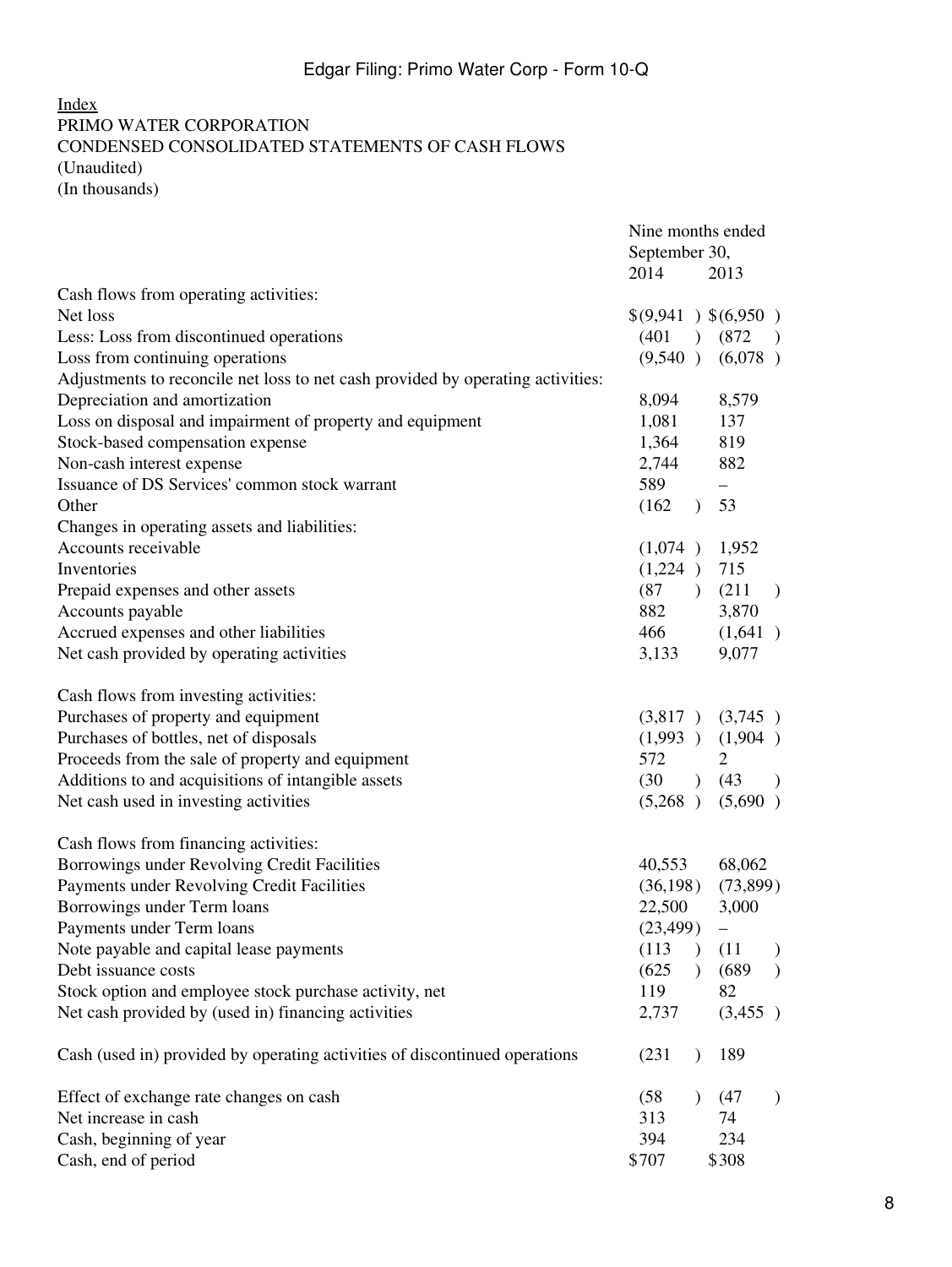The accompanying notes are an integral part of the unaudited condensed consolidated financial statements.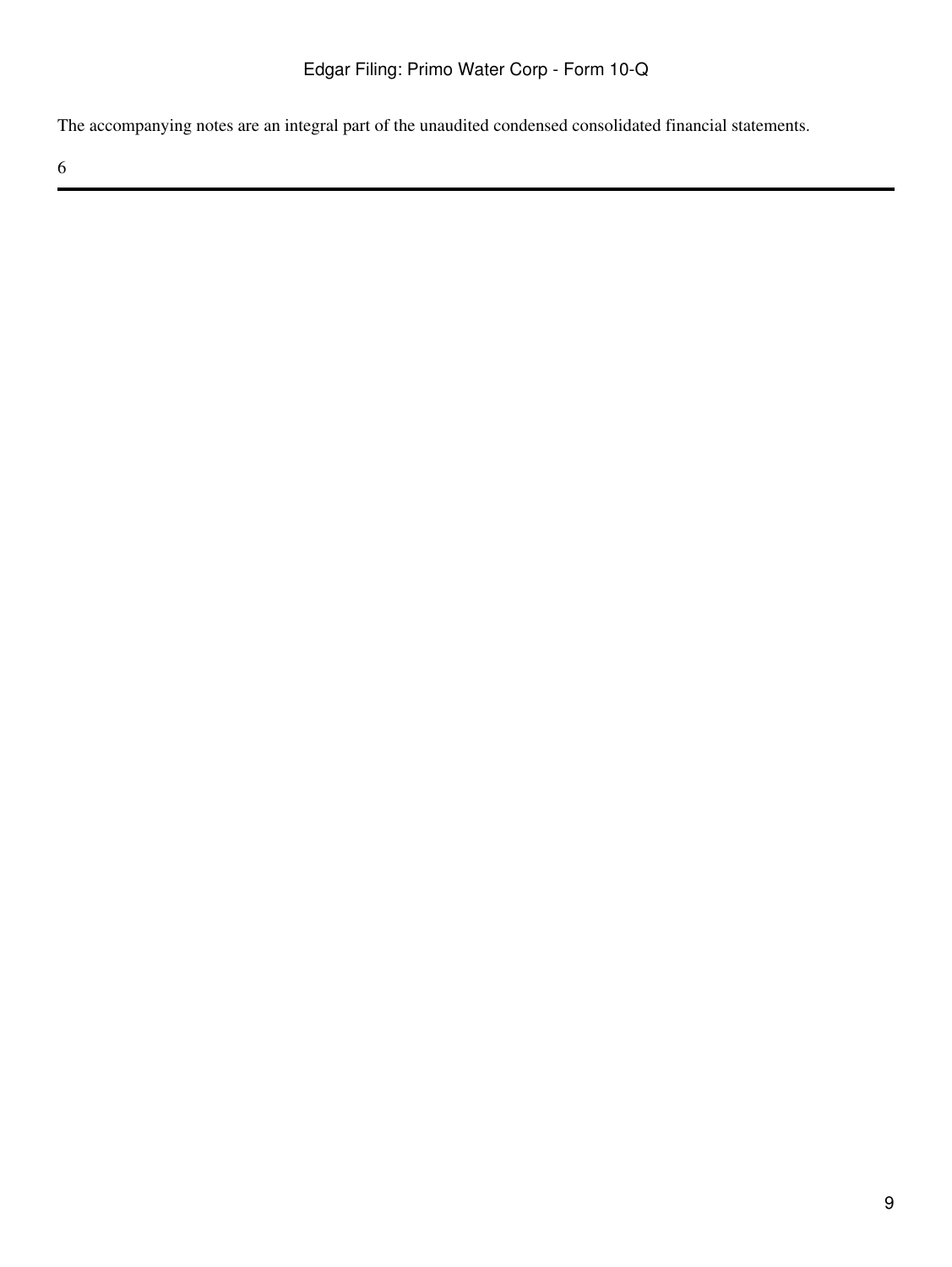#### <span id="page-9-0"></span>[Index](#page-2-0) PRIMO WATER CORPORATION NOTES TO CONDENSED CONSOLIDATED FINANCIAL STATEMENTS (UNAUDITED) (In thousands, except per share amounts)

1.Description of Business and Significant Accounting Policies

#### Business

Primo Water Corporation (together with its consolidated subsidiaries, "Primo," "we," "our," "us") is a leading provider of multi-gallon purified bottled water, self-service refill water and water dispensers sold through major retailers in the United States and Canada.

#### Unaudited Interim Financial Information

The accompanying interim condensed consolidated financial statements have been prepared in accordance with our accounting practices described in our audited consolidated financial statements for the year ended December 31, 2013, and are unaudited. In the opinion of management, the unaudited interim condensed consolidated financial statements included herein contain all adjustments necessary to present fairly our financial position, results of operations and cash flows for the periods indicated. Such adjustments, other than nonrecurring adjustments that have been separately disclosed, are of a normal, recurring nature. The operating results for interim periods are not necessarily indicative of results to be expected for a full year or future interim periods. The unaudited interim condensed consolidated financial statements should be read in conjunction with the audited consolidated financial statements and accompanying notes as of and for the year ended December 31, 2013. The accompanying interim condensed consolidated financial statements are presented in accordance with the rules and regulations of the Securities and Exchange Commission and, accordingly, do not include all the disclosures required by generally accepted accounting principles in the United States ("U.S. GAAP") with respect to annual financial statements. Certain significant accounting policies, in addition to those described below, are summarized in our 2013 Form 10-K. Certain 2013 amounts in the accompanying interim condensed consolidated financial statements have been reclassified to conform to the 2014 presentation, with no effect on stockholders' equity or net loss as previously presented.

## Discontinued Operations

As described in Note 2, during 2012, we committed to a plan to sell the assets of the sparkling beverage appliances, flavorings, CO2 cylinders and accessories business sold under the Flavorstation brand (the "Disposal Group"). We determined that the Disposal Group meets the criteria for classification as discontinued operations. As a result, the results of operations and financial position of the Disposal Group for the current and prior periods are reflected as discontinued operations.

#### DS Services Agreement

On November 12, 2013, we entered into a strategic alliance agreement (the "DS Services Agreement") with DS Services of America, Inc. ("DS Services") pursuant to which DS Services will act as the primary bottler and distributor and provider of exchange and supply services for the exchange business in the United States. Pursuant to the agreement, DS Services has become our bottler and distributor in certain territories during 2014. DS Services will become our primary bottler and distributor in other territories as existing distributor arrangements expire or are terminated. We have completed the transition of the bottling, distributing and supply services for our exchange business to DS Services. We expect the transition of DS Services retail customers to Primo to be completed by December 31, 2015.

#### Revenue Recognition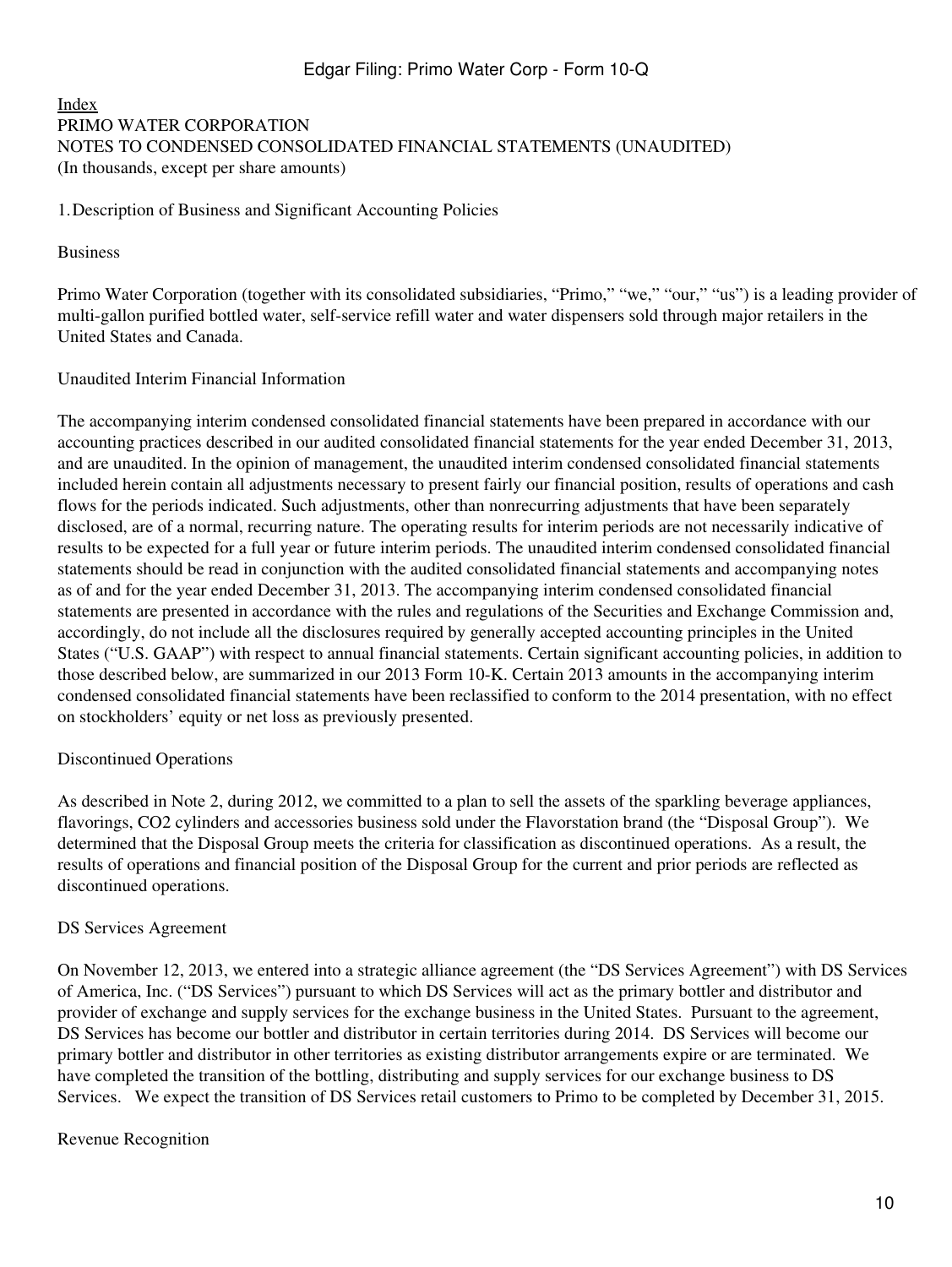Revenue is recognized for the sale of multi-gallon purified bottled water upon either the delivery of inventory to the retail store or the purchase by the consumer. Revenue is either recognized as an exchange transaction (where a discount is provided on the purchase of a multi-gallon bottle of purified water for the return of an empty multi-gallon bottle) or a non-exchange transaction. Revenues on exchange transactions are recognized net of the exchange discount. Self-service refill water revenue is recognized as the water is filtered, which is measured by the water dispensing equipment meter.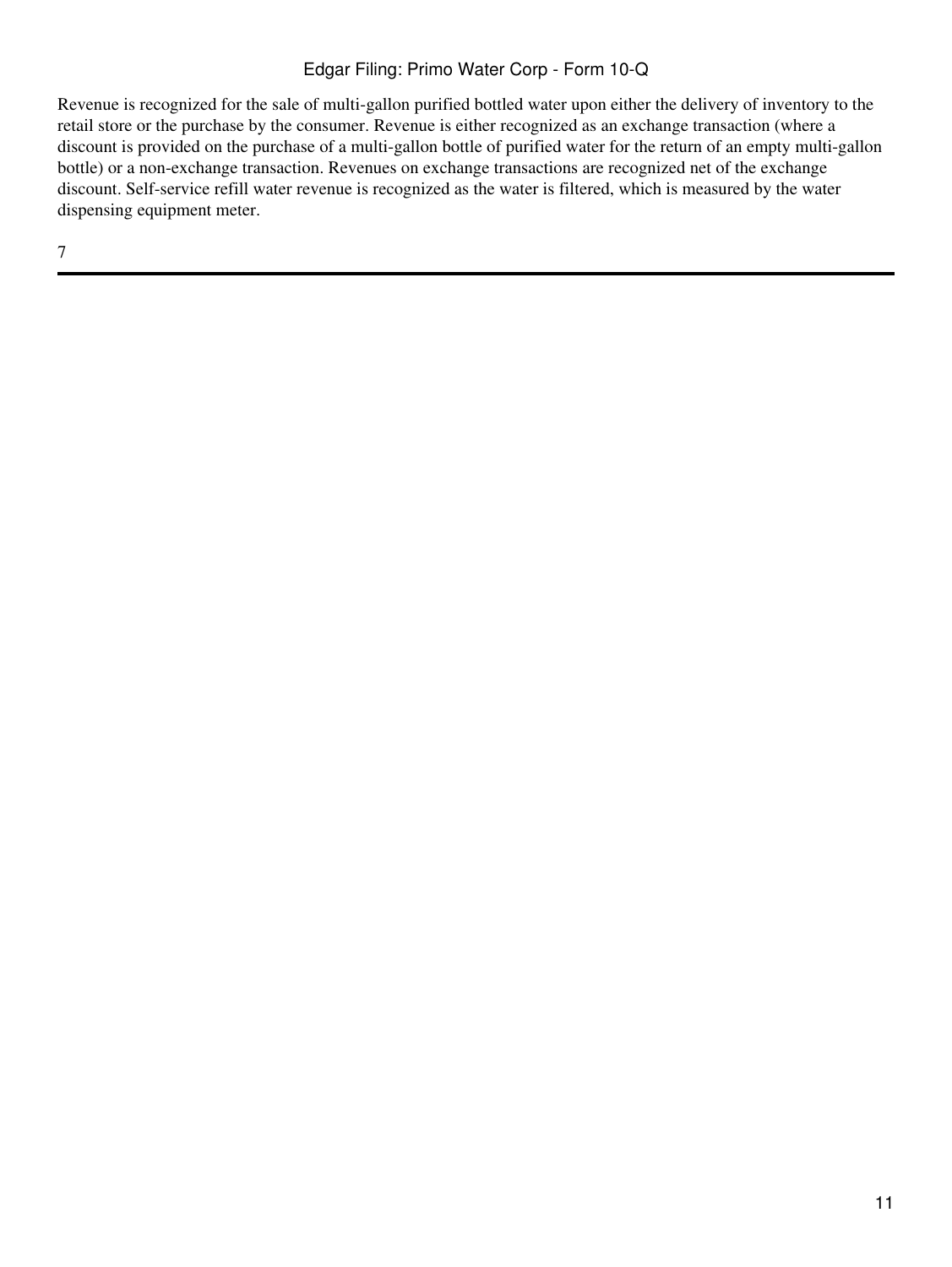#### [Index](#page-2-0)

Revenue is recognized for the sale of our water dispenser products when title is transferred to our retail customers. We have no contractual obligation to accept returns nor do we guarantee sales. However, we will at times accept returns or issue credits for manufacturer defects or for units that were damaged in transit. Revenues are recognized net of an estimated allowance for returns using an average return rate based upon historical experience.

In addition, we offer certain incentives such as coupons and rebates that are netted against and reduce net sales in the condensed consolidated statements of operations. With the purchase of certain of our water dispensers we include a coupon for a free multi-gallon bottle of purified water. No revenue is recognized with respect to the redemption of the coupon for a free multi-gallon bottle of water and the estimated cost of the multi-gallon bottle of purified water is included in cost of sales.

#### Accounts Receivable

All trade accounts receivable are due from customers located within the United States and Canada. We maintain an allowance for doubtful accounts for estimated losses resulting from the inability of our customers to make required payments. Accounts receivable, net included allowances for doubtful accounts of \$110 and \$321 at September 30, 2014 and December 31, 2013, respectively. The allowance for doubtful accounts is based on a review of specifically identified accounts in addition to an overall aging analysis. Judgments are made with respect to the collectability of accounts receivable based on historical experience and current economic trends. Actual losses could differ from those estimates.

#### Intangible Assets

We classify intangible assets into two categories: (1) intangible assets with definite lives subject to amortization and (2) intangible assets with indefinite lives not subject to amortization. We determine the useful lives of our identifiable intangible assets after considering the specific facts and circumstances related to each intangible asset. Factors we consider when determining useful lives include the contractual term of any agreement related to the asset, the historical performance of the asset, our long-term strategy for using the asset, any laws or other local regulations which could impact the useful life of the asset, and other economic factors, including competition and specific market conditions. Intangible assets that are deemed to have definite lives are amortized, primarily on a straight-line basis, over their useful lives. Intangible assets that are deemed to have indefinite lives are tested for impairment annually, or more frequently if events or changes in circumstances indicate that the asset might be impaired.

## Concentrations of Risk

Our principal financial instruments subject to potential concentration of credit risk are cash, trade receivables and accounts payable. We invest our funds in a highly rated institution and believe the financial risk associated with cash in excess of federally insured amounts is minimal.

We perform ongoing credit evaluations of our customers' financial condition and maintain allowances for doubtful accounts that we believe are sufficient to provide for losses that may be sustained on realization of accounts receivable.

## Basic and Diluted Earnings (Loss) Per Share

Earnings (loss) per share has been computed using the weighted average number of shares of common stock outstanding during each period. Diluted amounts per share include the dilutive impact, if any, of our outstanding potential common shares, such as options, unvested shares of restricted stock, restricted stock units and warrants. Potential common shares that are anti-dilutive are excluded from the calculation of diluted earnings (loss) per share.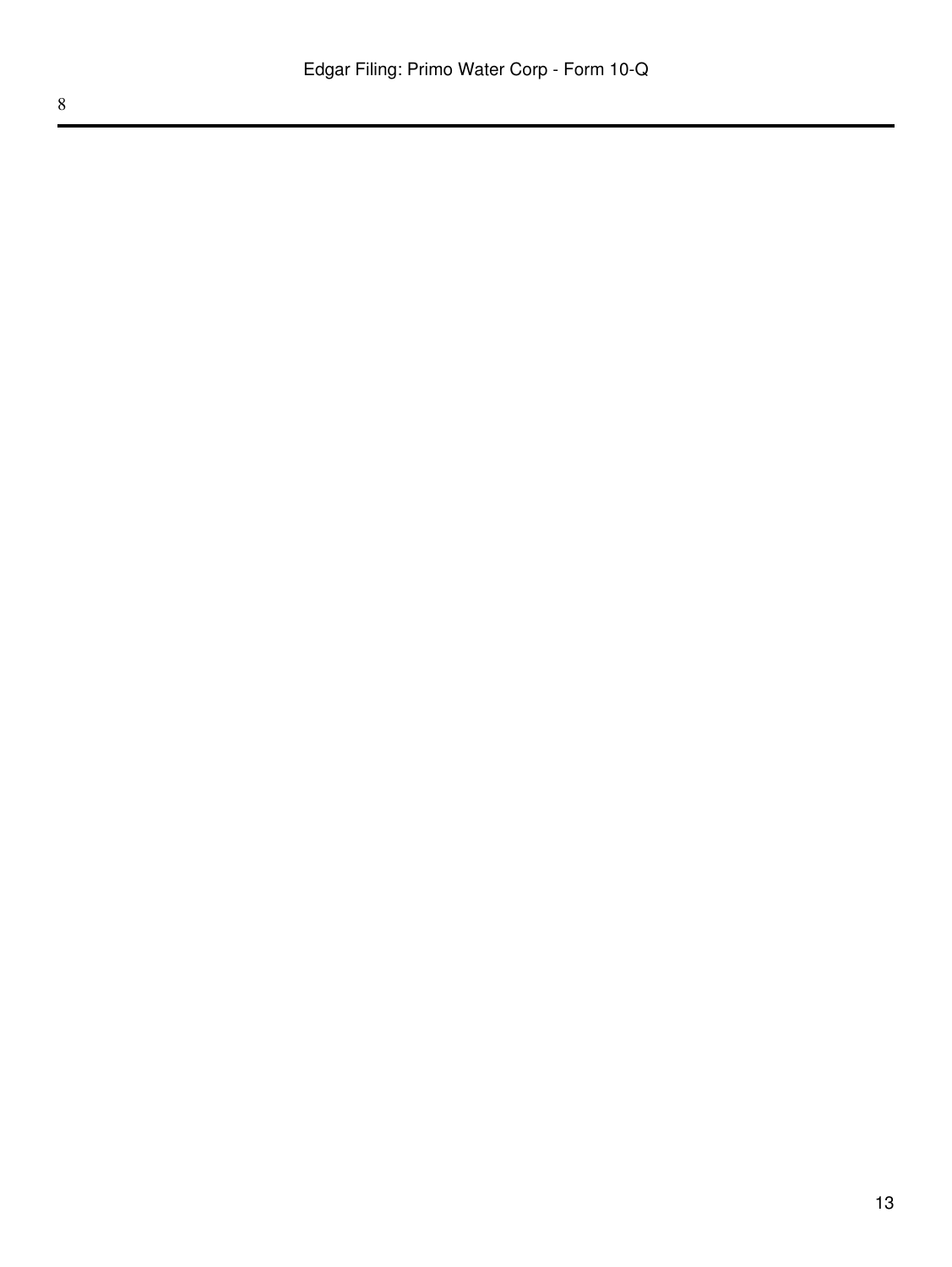#### [Index](#page-2-0)

#### Cumulative Translation Adjustment and Foreign Currency Transactions

The local currency of our operations in Canada is considered to be the functional currency. Assets and liabilities of the Canada subsidiary are translated into U. S. dollars using the exchange rates in effect at the balance sheet date. Results of operations are translated using the average exchange rate prevailing throughout the period. The effects of unrealized exchange rate fluctuations on translating foreign currency assets and liabilities into U. S. dollars are accumulated as the cumulative translation adjustment included in accumulated other comprehensive loss in the condensed consolidated statements of comprehensive loss. With the exception of transaction gains and losses on certain intercompany balances which we have determined are of a long-term investment nature, realized gains and losses on foreign currency transactions are included in the condensed consolidated statements of operations. At September 30, 2014 and December 31, 2013, accumulated other comprehensive loss balances of \$637 and \$430, respectively, were related to unrealized foreign currency translation adjustments and transaction gains and losses on certain intercompany balances.

#### Non-recurring costs

Transactions that are unusual in nature or which occur infrequently, but not both, are reported as non-recurring costs on our condensed consolidated statements of operations. Non-recurring costs consist primarily of transition and other expenses associated with the DS Services Agreement as well as other legal, severance and restructuring-related expenses.

#### Recent Accounting Pronouncements

In May 2014, the FASB issued updated guidance which supersedes existing revenue recognition requirements in U.S. GAAP. The updated guidance requires that an entity recognize revenue to depict the transfer of promised goods or services to customers in an amount that reflects the consideration to which the entity expects to be entitled in exchange for those goods or services. To achieve that core principle, the guidance establishes a five-step approach for the recognition of revenue. The update is effective for annual reporting periods beginning after December 15, 2016, including interim periods within that reporting period. We are currently evaluating the impact of adopting this guidance on our consolidated financial statements.

In April 2014, the FASB issued updated guidance changing the requirements for reporting discontinued operations. The updated guidance requires that a disposal of a component of an entity or a group of components of an entity is required to be reported in discontinued operations if the disposal represents a strategic shift that has (or will have) a major effect on an entity's operations and financial results when the component or components meet the criteria to be classified as held for sale, is disposed of by sale or is disposed of other than by sale. The updated guidance also requires additional disclosures about discontinued operations. The updates are effective for disposals (or classifications as held for sale) of components of an entity that occur within annual periods beginning on or after December 15, 2014. The updates are not applicable to a component or components that are classified as held for sale before the effective date. The amendments are not expected to have a significant impact on our consolidated financial statements.

In July 2013, the FASB issued updated guidance requiring that an unrecognized tax benefit, or a portion of an unrecognized tax benefit, should be presented as a reduction to a deferred tax asset for a net operating loss carryforward, a similar tax loss, or a tax credit carryforward, except as follows. To the extent a net operating loss carryforward, a similar tax loss, or a tax credit carryforward is not available at the reporting date to settle any additional income taxes that would result from the disallowance of a tax position or the tax law of the applicable jurisdiction does not require the entity to use, and the entity does not intend to use, the deferred tax asset for such purpose, the unrecognized tax benefit should be presented as a liability and should not be combined with deferred tax assets. We have adopted this updated guidance effective January 1, 2014. The adoption did not have a significant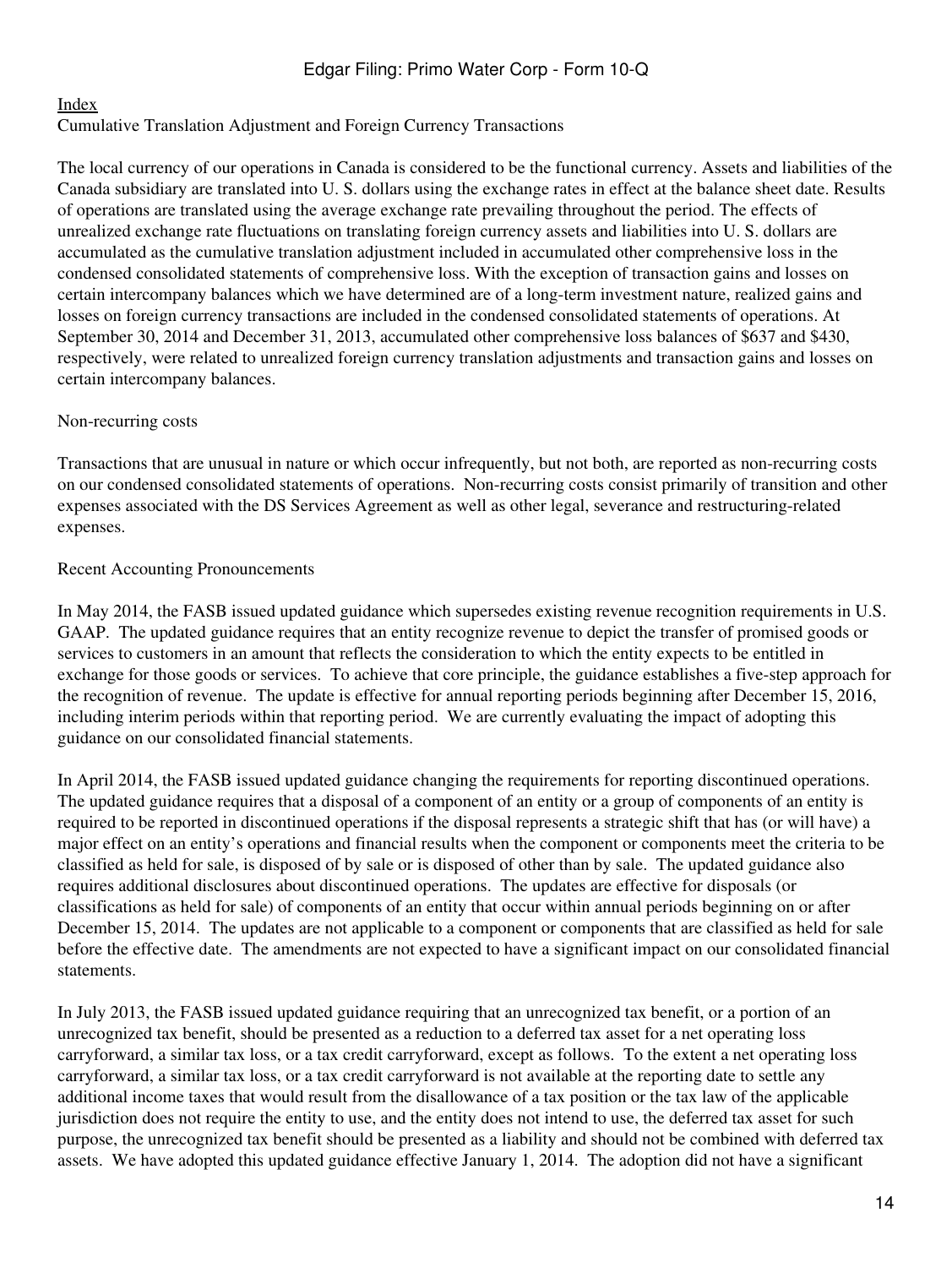impact on our consolidated financial statements.

# 2.Discontinued Operations

During 2012, we committed to a plan to sell the assets of the Disposal Group, which includes sparkling beverage appliances, flavorings,  $\mathrm{CO}_2$  cylinders and accessories sold under the Flavorstation brand as well as the Omnifrio Single-Serve Business and initiated an active program to execute this plan. In addition, we determined that the Disposal Group met all of the criteria for classification as discontinued operations. As a result, current and prior year amounts and disclosures reflect these operations as discontinued operations.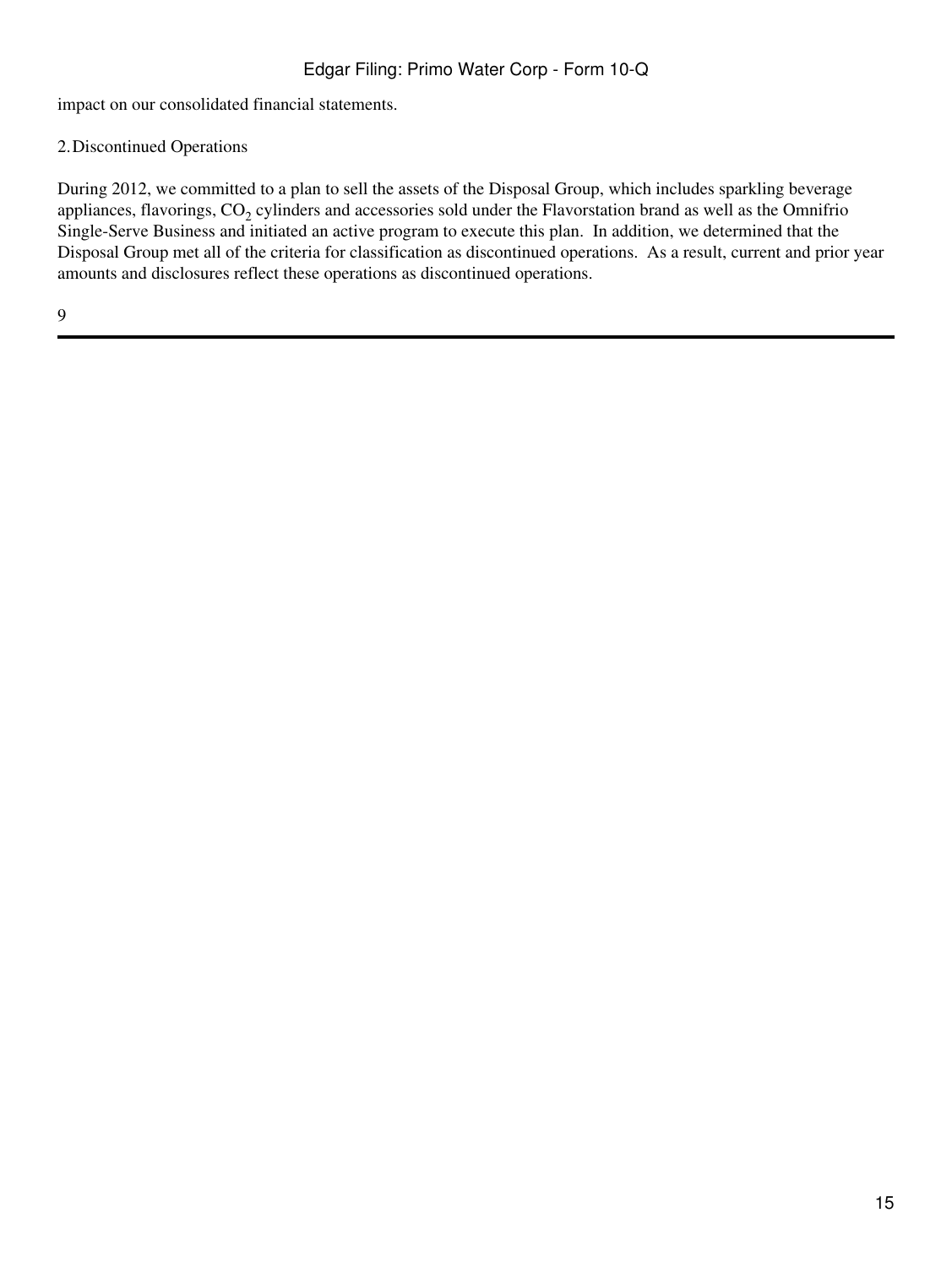#### [Index](#page-2-0)

The assets and liabilities of the Disposal Group classified as held for sale and reported within prepaid expenses and other current assets, accrued expenses and other current liabilities, and liabilities of disposal group, net of current portion, and other long-term liabilities on our condensed consolidated balance sheets, were as follows:

|                                                                        | September December   |          |
|------------------------------------------------------------------------|----------------------|----------|
|                                                                        | 30, 2014             | 31, 2013 |
| Current assets of disposal group held for sale                         |                      |          |
| Accounts receivable, net                                               | $\text{\$\sim$}$ $-$ | \$15     |
| Inventories                                                            |                      | 200      |
| Prepaid expenses and other current assets                              | -4                   | 10       |
|                                                                        | \$4                  | \$225    |
| Current liabilities of disposal group held for sale                    |                      |          |
| Accounts payable                                                       | \$14                 | \$39     |
| Accrued expenses and other current liabilities                         | 27                   | 53       |
|                                                                        | \$41                 | \$92     |
| Liabilities of disposal group held for sale, net of current<br>portion |                      |          |
| Other long-term liabilities                                            | \$2,000              | \$2,000  |
|                                                                        | \$2,000              | \$2,000  |

The net sales and operating results classified as discontinued operations were as follows:

|                                     |           | Three months   |               |         |  |
|-------------------------------------|-----------|----------------|---------------|---------|--|
|                                     | ended     |                | Nine months   |         |  |
|                                     | September |                | ended         |         |  |
|                                     | 30,       |                | September 30, |         |  |
|                                     | 2014      | 2013           | 2014          | 2013    |  |
| Net sales                           | \$1       | \$647          | \$169         | \$2,651 |  |
| Operating costs and expenses:       |           |                |               |         |  |
| Cost of sales                       |           | 1,009          | 262           | 3,154   |  |
| Selling, general and administrative | 50        | 149            | 308           | 369     |  |
| Total operating costs and expenses  | 50        | 1,158          | 570           | 3,523   |  |
| Loss from discontinued operations   |           | \$(49) \$(511) | \$(401)       | \$(872) |  |

## 3.Property and Equipment

Property and equipment is summarized as follows at September 30, 2014 and December 31, 2013:

|                                | September December |        |
|--------------------------------|--------------------|--------|
|                                | 30,                | 31,    |
|                                | 2014               | 2013   |
| Leasehold improvements         | \$90               | \$87   |
| Machinery and equipment        | 6,935              | 8,347  |
| Vending equipment              | 26,418             | 24,083 |
| Racks and display panels       | 28,621             | 33,562 |
| Office furniture and equipment | 234                | 234    |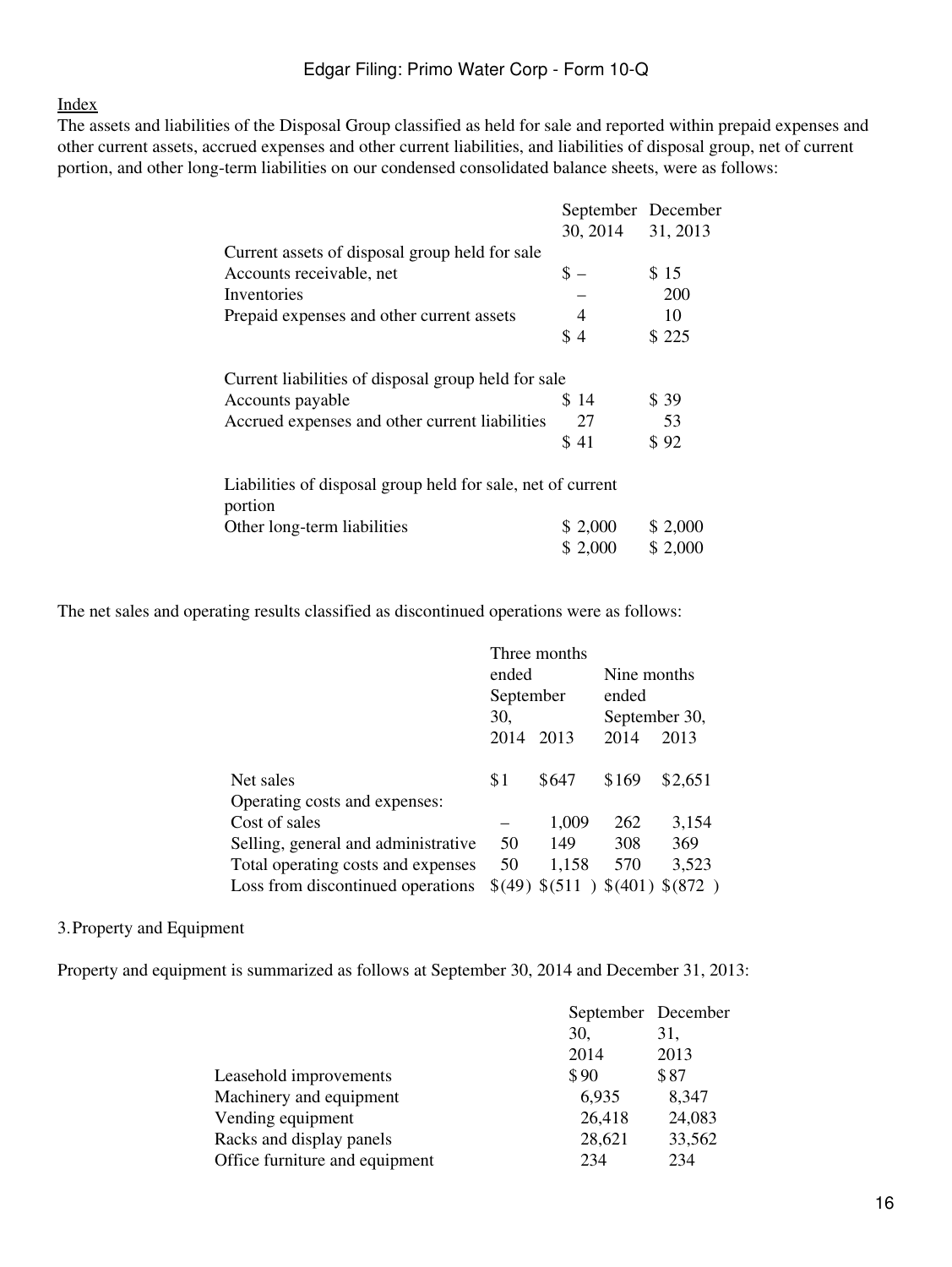| Software and computer equipment                | 4,088    | 3,972    |
|------------------------------------------------|----------|----------|
| Vehicles under capital leases                  | 405      |          |
| Equipment not in service                       | 662      | 1,525    |
|                                                | 67.453   | 71,810   |
| Less accumulated depreciation and amortization | (32,617) | (33,176) |
|                                                | \$34,836 | \$38,634 |

During the second quarter of 2014, we entered into an arrangement to sell or otherwise dispose of certain racks and machinery in exchange for cash proceeds of \$1,212. The racks and machinery disposed of had a gross carrying value of \$5,392 and accumulated depreciation of \$(3,677) reported within property and equipment, net on our condensed consolidated balance sheets. The expected total sales proceeds, less amounts collected during the third quarter of 2014, is presented as a receivable in prepaid expenses and other current assets on our condensed consolidated balance sheets at September 30, 2014. The disposals resulted in a loss of \$503 which is reported within loss on disposal and impairment of property and equipment on our condensed consolidated statements of operations for the nine months ended September 30, 2014.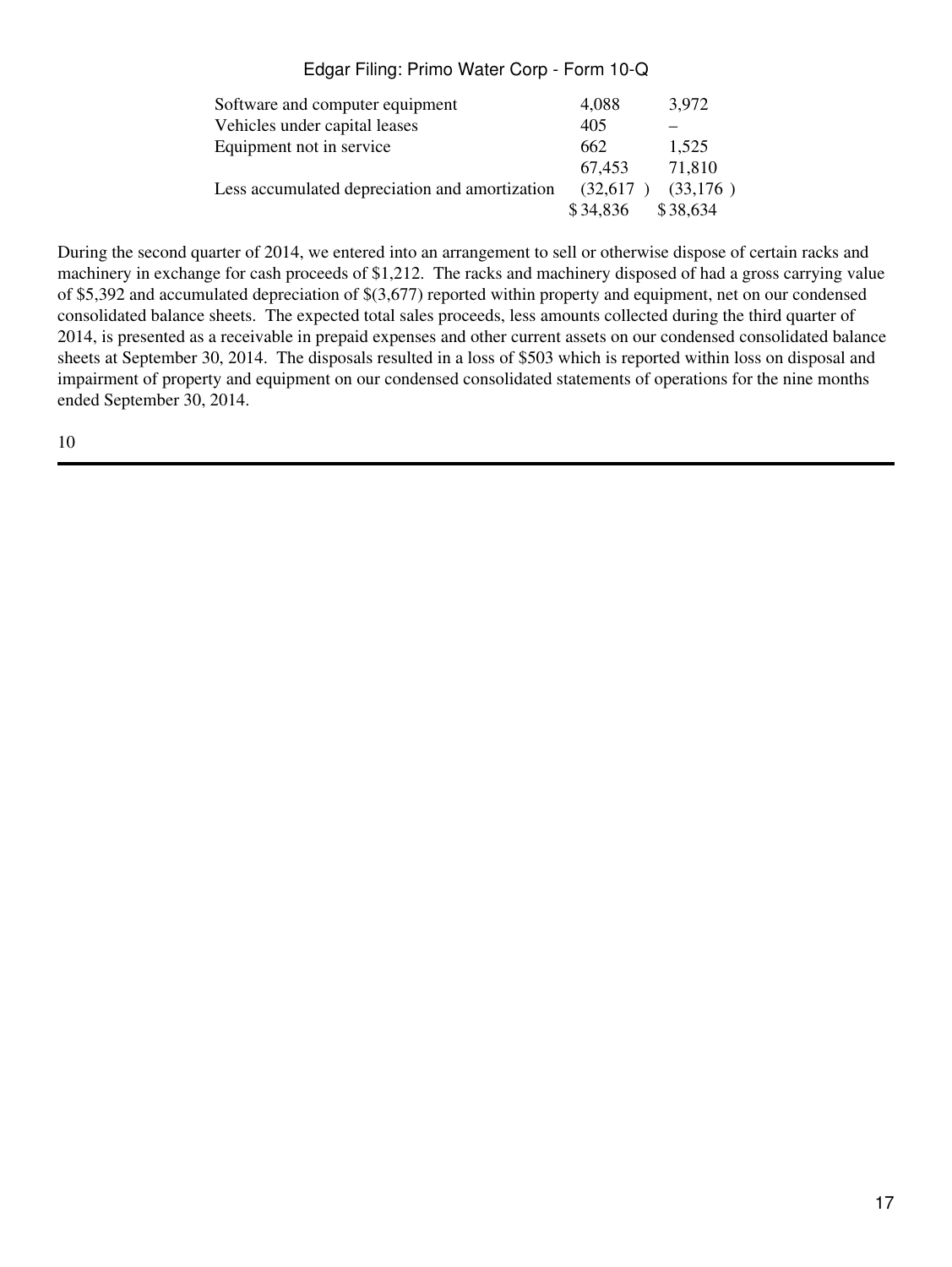#### [Index](#page-2-0)

#### 4.Debt, Capital Leases and Notes Payable

Long-term debt, capital leases and notes payable are summarized as follows:

|                                                                          |          | September December |
|--------------------------------------------------------------------------|----------|--------------------|
|                                                                          | 30,      | 31,                |
|                                                                          | 2014     | 2013               |
| <b>Revolving Credit Facility</b>                                         | \$7,500  | $S -$              |
| <b>Term Notes</b>                                                        | 20,000   |                    |
| Prior Senior Revolving Credit Facility                                   |          | 3,145              |
| Prior Term Loans, net of discount                                        |          | 19,496             |
| Notes payable and capital leases                                         | 321      | 29                 |
|                                                                          | 27,821   | 22,670             |
| Less current portion                                                     | (103)    | (16)               |
| Long-term debt, notes payable and capital leases, net of current portion | \$27,718 | \$22,654           |

On June 20, 2014, we entered into a credit facility that provides up to \$35,000 in secured indebtedness and consists of a \$15,000 revolving credit facility (the "Revolving Credit Facility") and \$20,000 in term notes (the "Term Notes"). We repaid outstanding prior term loans and borrowings outstanding on the prior senior revolving credit facility upon entering into our existing credit facility. The Revolving Credit Facility terminates on June 20, 2019 with all outstanding borrowings and accrued interest to be repaid on such date and the Term Notes mature on June 20, 2021 with all outstanding indebtedness and accrued interest to be repaid on such date. The credit facility is secured on a first priority basis by substantially all of our assets.

Interest on outstanding amounts owed under the Term Notes is payable quarterly at the rate of 7.8%. Principal payments under the Term Notes are payable in five annual \$4,000 installments beginning on June 20, 2017. Total costs associated with the Term Notes were \$336, which have been capitalized and are being amortized as part of interest expense over the term of the Term Notes.

Interest on outstanding borrowings under the Revolving Credit Facility is payable at our option at either (i) the Base Rate, defined as the greater of the Prime Rate, the Federal Funds Effective Rate plus 0.50% or the LIBOR for a three-month interest period plus 1.0%, plus in each such case a margin of 3.25% or (ii) a one-, two-, three- or six-month LIBOR rate, plus a margin of 4.25%. We are required to pay a commitment fee of 0.50% on the unused amount of the commitment under the Revolving Credit Facility. Total costs associated with the Revolving Credit Facility were \$211, which have been capitalized and are being amortized as part of interest expense over the term of the Revolving Credit Facility. As of September 30, 2014, we had \$7,500 in outstanding borrowings at a weighted-average interest rate of 4.41% and our remaining availability was \$7,500 under the Revolving Credit Facility.

Our new credit facility contains a number of affirmative and restrictive covenants (including limitations on dissolutions, sales of assets, investments, and indebtedness and liens) and contains the following financial covenants: (i) a ratio of consolidated total indebtedness to adjusted EBITDA of no more than 3.00 to 1.00 as of the last day of each month (measured on a trailing four-quarter basis), declining to 2.75 on October 31, 2015 and thereafter, (ii) a consolidated tangible net worth requirement measured at the end of each month of no less than \$11,000 plus 50% of consolidated net income on a cumulative basis for each succeeding fiscal quarter, commencing with the quarter ended June 30, 2014 (net losses are disregarded), and (iii) a ratio of adjusted EBITDA to consolidated fixed charges of no less than 0.80 to 1.00 as of the last day of each quarter (measured on a trailing four-quarter basis), increasing to 0.90 on December 31, 2014, and increasing to 1.00 on March 31, 2015 and thereafter. At September 30, 2014 we were in compliance with all covenants with: (i) a consolidated total indebtedness to adjusted EBITDA ratio of 2.40 to 1.00, (ii)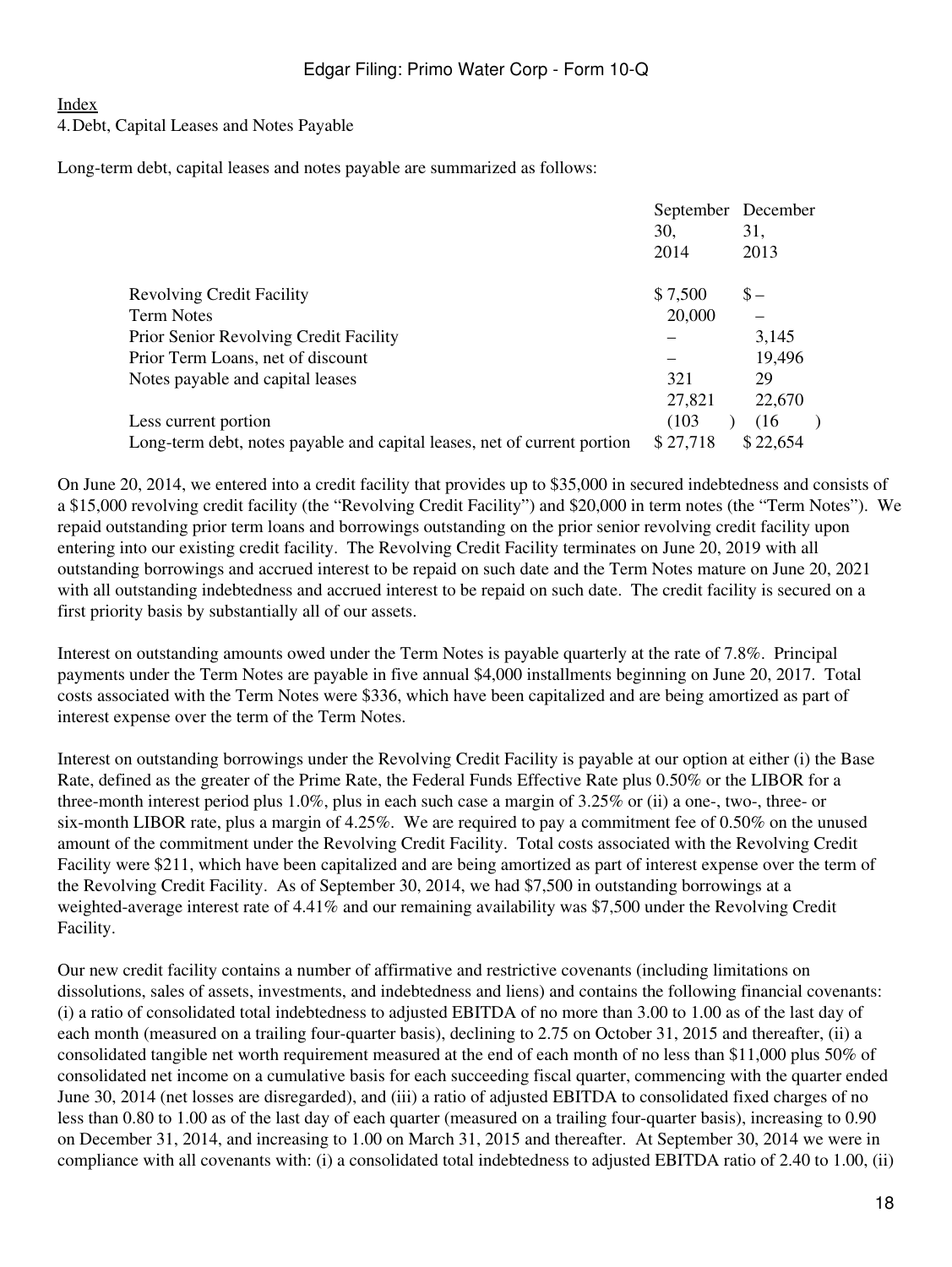consolidated tangible net worth of \$13,373 compared to the minimum of \$11,109 and (iii) an adjusted EBITDA to consolidated fixed charges ratio of 0.99.

In connection with the closing of the new credit facility, we amortized the remaining \$883 in deferred loan costs, \$583 in debt discount and \$677 in original issue discount related to the prior senior revolving credit facility and prior term loans. Interest expense, inclusive of the write-off described above, related to deferred loan cost amortization, debt discount and original issue discount amortization for the prior senior revolving credit facility and the prior term loans totaled \$2,718 for the nine months ended September 30, 2014. In addition, we paid a \$705 early payment penalty associated with the prior term loans.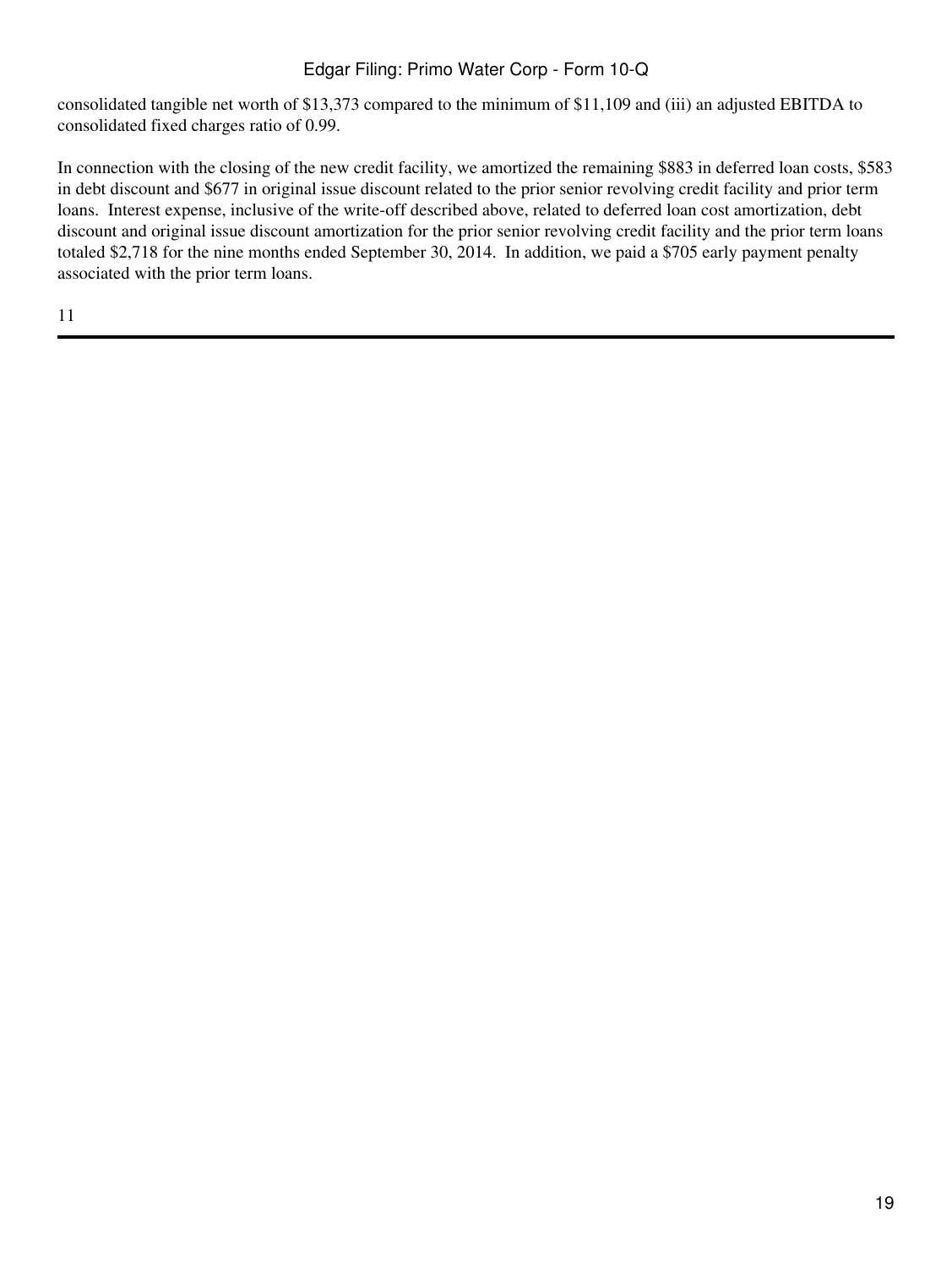## [Index](#page-2-0)

The prior term loans were accompanied by detachable warrants to purchase 1,731 shares of our common stock, including detachable warrants to purchase 131 shares of our common stock received by five of our current directors or stockholders (the "Insider Participants"). The Insider Participants include Billy D. Prim, Malcolm McQuilkin and Jack C. Kilgore, all three of whom are current directors of Primo. The warrants issued to Insider Participants are exercisable at an exercise price of \$2.30 per share and expire April 30, 2020. The warrants issued to non-Insider Participants are exercisable at an exercise price of \$1.20 per share and expire also April 30, 2020. During the nine months ended September 30, 2014, warrants to purchase 300 shares of our common stock were exercised by non-Insider Participants, resulting in net share settlement of 219 shares.

Interest expense includes financing costs for a supplier of \$0 and \$217 for the three months ended September 30, 2014 and 2013, respectively, and \$305 and \$553 for the nine months ended September 30, 2014 and 2013, respectively. During the second and third quarter of 2014, we discontinued the financing arrangement with the resumption of normal terms with the supplier.

5.Stockholders' Equity and Stock-Based Compensation

As part of the DS Services Agreement, on January 1, 2014, we granted DS Services a warrant to purchase 475 shares of our common stock. The warrant is immediately exercisable at an exercise price of \$3.04 per share and expires January 1, 2021. The warrant's fair value of \$589 was determined using the Black-Scholes pricing model and was recorded in common stock warrants on our condensed consolidated balance sheets and in non-recurring costs on our condensed consolidated statements of operations.

For the three and nine months ended September 30, 2014, we issued 72,972 and 219,238 shares of our common stock, respectively, upon partial cashless exercises of outstanding common stock purchase warrants with an exercise price of \$1.20 per share originally issued to Comvest Capital II, L.P. on April 30, 2012.

Compensation expense related to stock-based compensation plans was \$467 and \$196 for the three months ended September 30, 2014 and 2013, respectively, and \$1,364 and \$819 for the nine months ended September 30, 2014 and 2013, respectively. Stock-based compensation is included in selling, general and administrative expenses in the condensed consolidated statements of operations.

6.Commitments and Contingencies

## Florida Concentrates Suit

On October 16, 2012, Primo was served with the Summons and Complaint in a suit filed in the Florida state courts on September 26, 2012. Plaintiffs in the suit are Florida Concentrates International, LLC (a Florida limited liability company), Florida Sparkling DS, LLC (a Florida limited liability company), and Didier Hardy (a Florida resident and apparently the principal of the LLC plaintiffs). Also named as defendants are Susan and Scott Ballantyne (alleged to be Florida residents) and SDS-IC. The suit was filed in the Circuit Court for the Twentieth Judicial District (Collier County, Florida). Plaintiffs' allegations include breach of contract, misappropriation of trade secrets and certain additional claims and plaintiffs seek monetary damages. We filed a motion to dismiss all claims, which was granted in part and denied in part on June 21, 2013. Plaintiffs filed an amended complaint on July 10, 2013 to which we responded on August 28, 2013. We do not believe that the suit has any merit whatsoever, and plan to vigorously contest and defend against it.

Omnifrio Single-Serve Beverage Business

Deferred purchase price payments totaling \$2,000 were included within other long-term liabilities on the condensed consolidated balance sheets as of September 30, 2014 and December 31, 2013, respectively. These payments were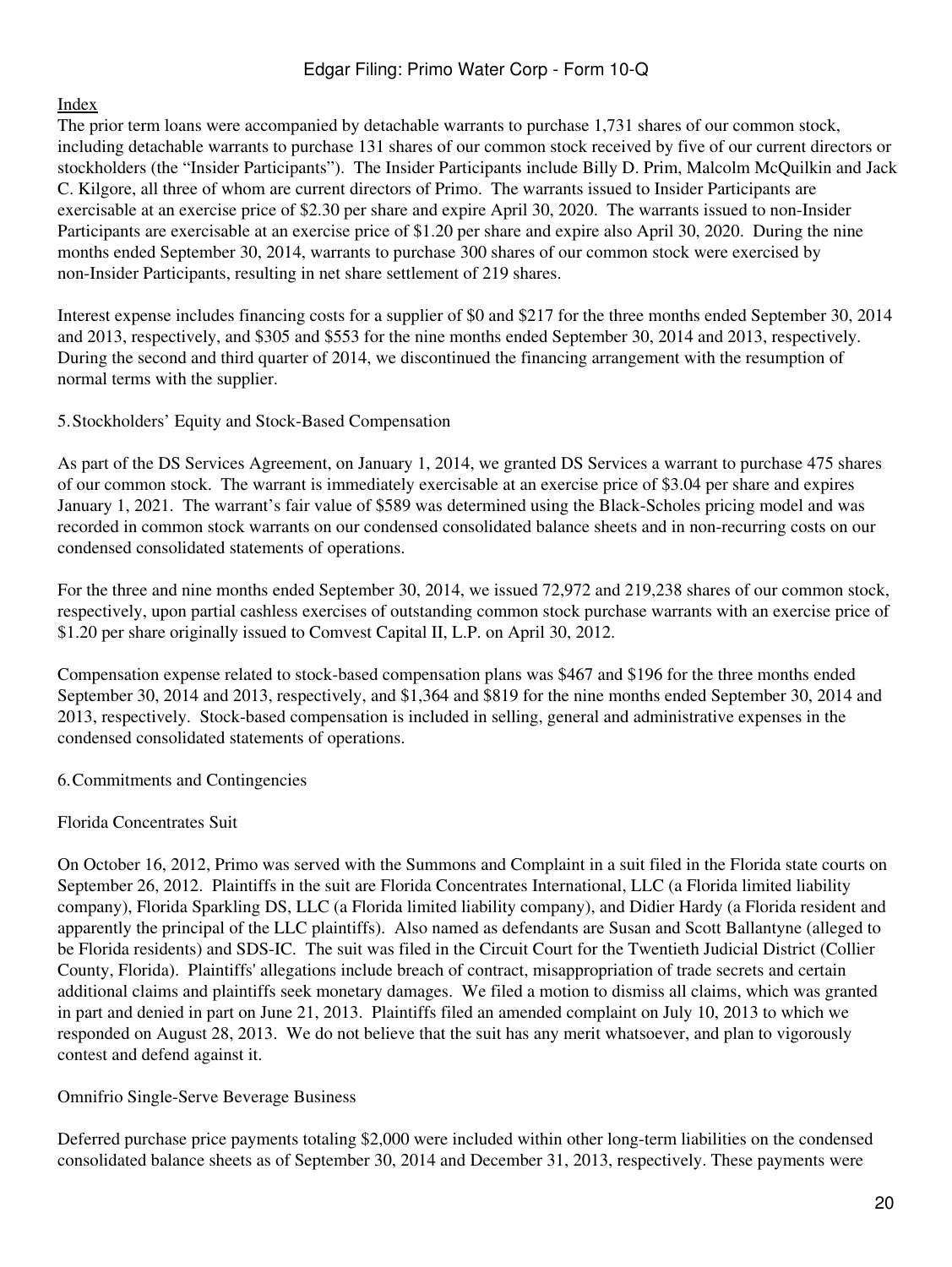related to the April 11, 2011 acquisition of certain intellectual property and other assets from the seller, Omnifrio Beverage Company LLC ("Omnifrio"). On July 19, 2013, we entered into a conditional settlement and release agreement with Omnifrio and certain other parties pursuant to which we agreed to, among other things, use commercially reasonable efforts to sell the assets purchased from Omnifrio in April 2011 and to provide Omnifrio certain amounts of the proceeds of any such sale in exchange for Omnifrio agreeing to release us from any claims related to the milestone payments included in our original purchase agreement with Omnifrio and, upon the sale of such assets, to release us from any claims related to the deferred purchase price payments included in such agreement. On July 19, 2014, the conditional settlement and release agreement was amended to extend its term through October 17, 2014. On October 18, 2014, the conditional settlement and release agreement was further amended to extend its term through April 17, 2015.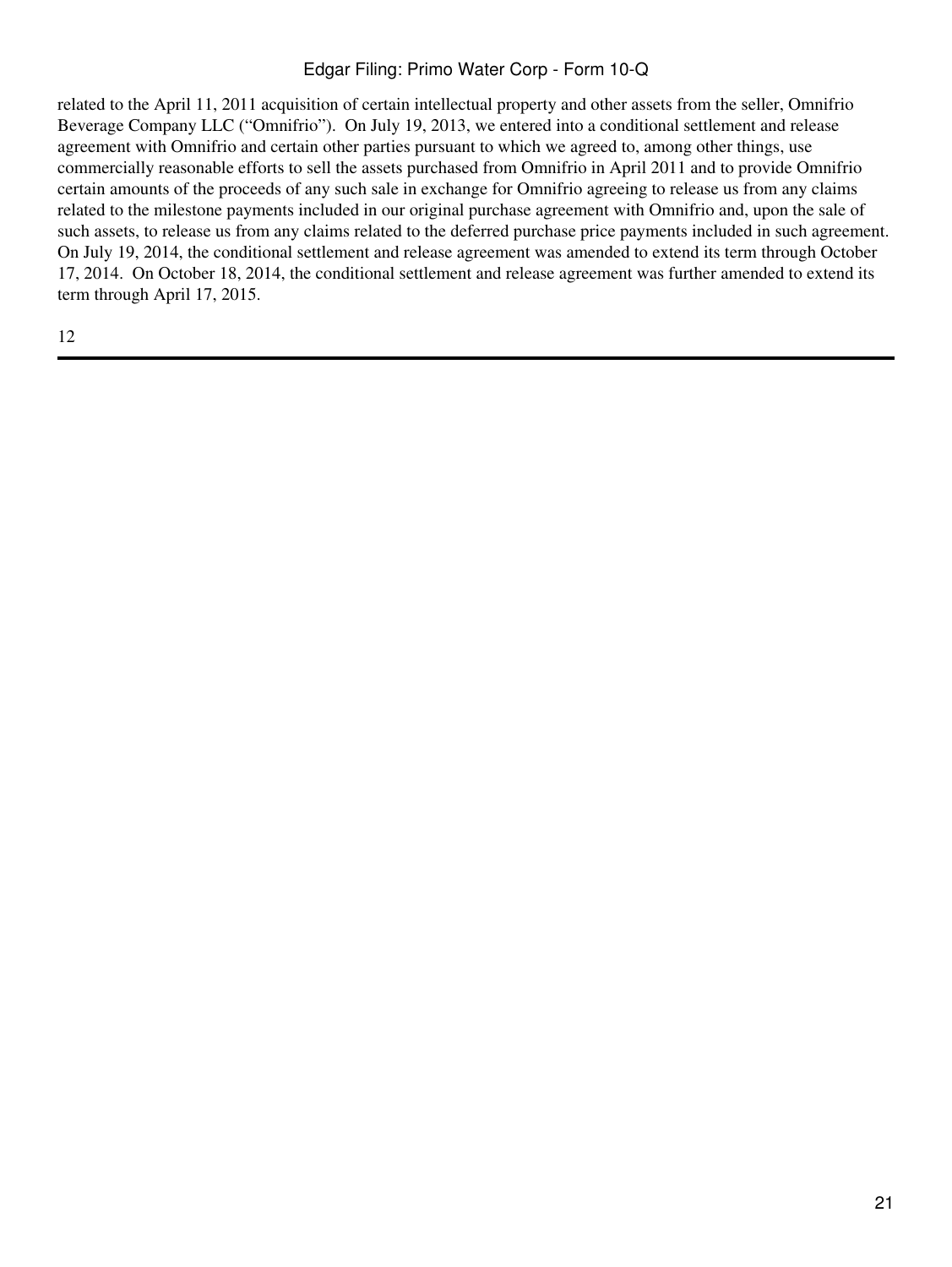## [Index](#page-2-0) Prism Arbitration

On August 5, 2014, Primo Distribution, LLC (also known as Prism Distribution) initiated an arbitration proceeding against us, claiming less than \$1,000 in damages for alleged breach of contract. The arbitration was filed with the American Arbitration Association. We do not believe that the claim has any merit and plan to vigorously contest and defend against it.

## Texas Regional Operator Litigation

On August 8, 2014, a lawsuit was commenced against us by our regional operators in the State of Texas, Artesia Springs, LLC, HOD Enterprises, L.P., and BBB Water, Inc. (the "ROs"). DS Services is also named as a defendant in the suit. The suit was filed in the 166th Judicial District Court of Bexar County, Texas, and was served upon us on August 25, 2014. We removed the suit to the United States District Court for the Western District of Texas on September 5, 2014. The claims alleged against us in the suit are breach of contract, conspiracy and fraud, and the ROs seek unspecified monetary damages as well as injunctive relief. We do not believe that the claim has any merit and plan to vigorously contest and defend against it. We responded to the complaint on September 24, 2014 by filing a motion to dismiss, to compel alternative dispute resolution, and to stay proceedings.

## Sales Tax

We routinely purchase equipment for use in operations from various vendors. These purchases are subject to sales tax depending on the equipment type and local sales tax regulations; however, we believe certain vendors have not assessed the appropriate sales tax. For purchases that are subject to sales tax in which we believe the vendor did not assess the appropriate amount, we accrue an estimate of the sales tax liability we ultimately expect to pay.

## Other Contingencies

From time to time, we are involved in various claims and legal actions that arise in the normal course of business. Management believes that the outcome of such legal actions will not have a significant adverse effect on our financial position, results of operations or cash flows.

## 7.Income Taxes

We have established a full valuation allowance for our deferred tax assets that are not expected to be realized. We have incurred losses since inception and in all reporting periods prior to the third quarter of 2014. We expect to report a loss for the full year ended December 31, 2014. Therefore, for the three and nine months ended September 30, 2014 and 2013, there was no income tax expense or benefit.

Section 382 of the U.S. Internal Revenue Code imposes an annual limitation on the amount of net operating loss carryforwards that might be used to offset taxable income when a corporation has undergone significant changes in stock ownership. We believe our prior ownership changes have created an annual limit, imposed by Section 382, on the amount of net operating loss we can utilize in a given year, however, we believe the annual limit is such that we will be able to utilize our net operating loss carryforwards during their respective carryforward periods.

## 8.Fair Value Measurements

Fair value rules currently apply to all financial assets and liabilities and for certain nonfinancial assets and liabilities that are required to be recognized or disclosed at fair value. For this purpose, fair value is defined as the price that would be received to sell an asset or paid to transfer a liability in an orderly transaction between market participants at the measurement date. Valuation techniques used to measure fair value must maximize the use of observable inputs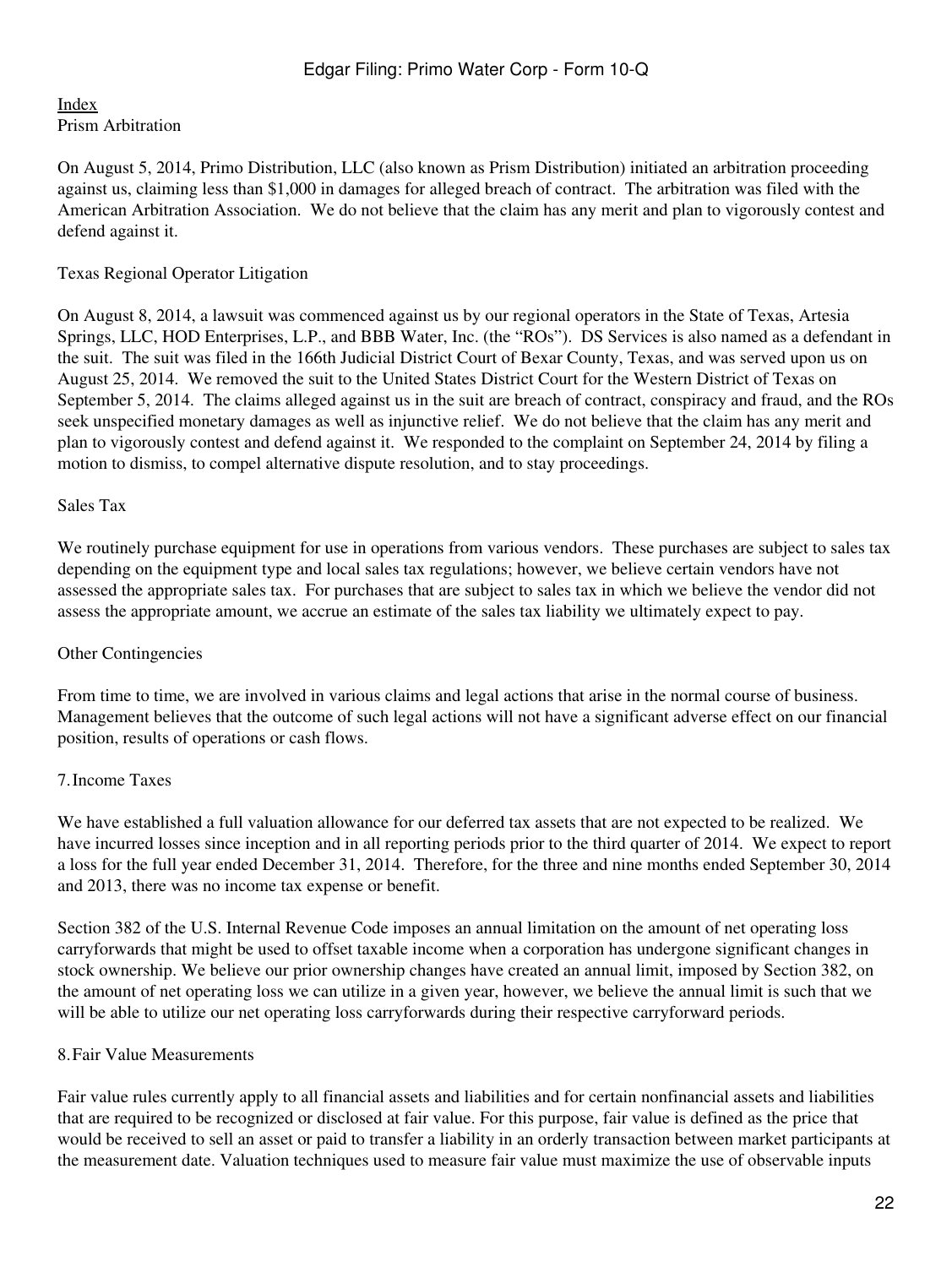and minimize the use of unobservable inputs.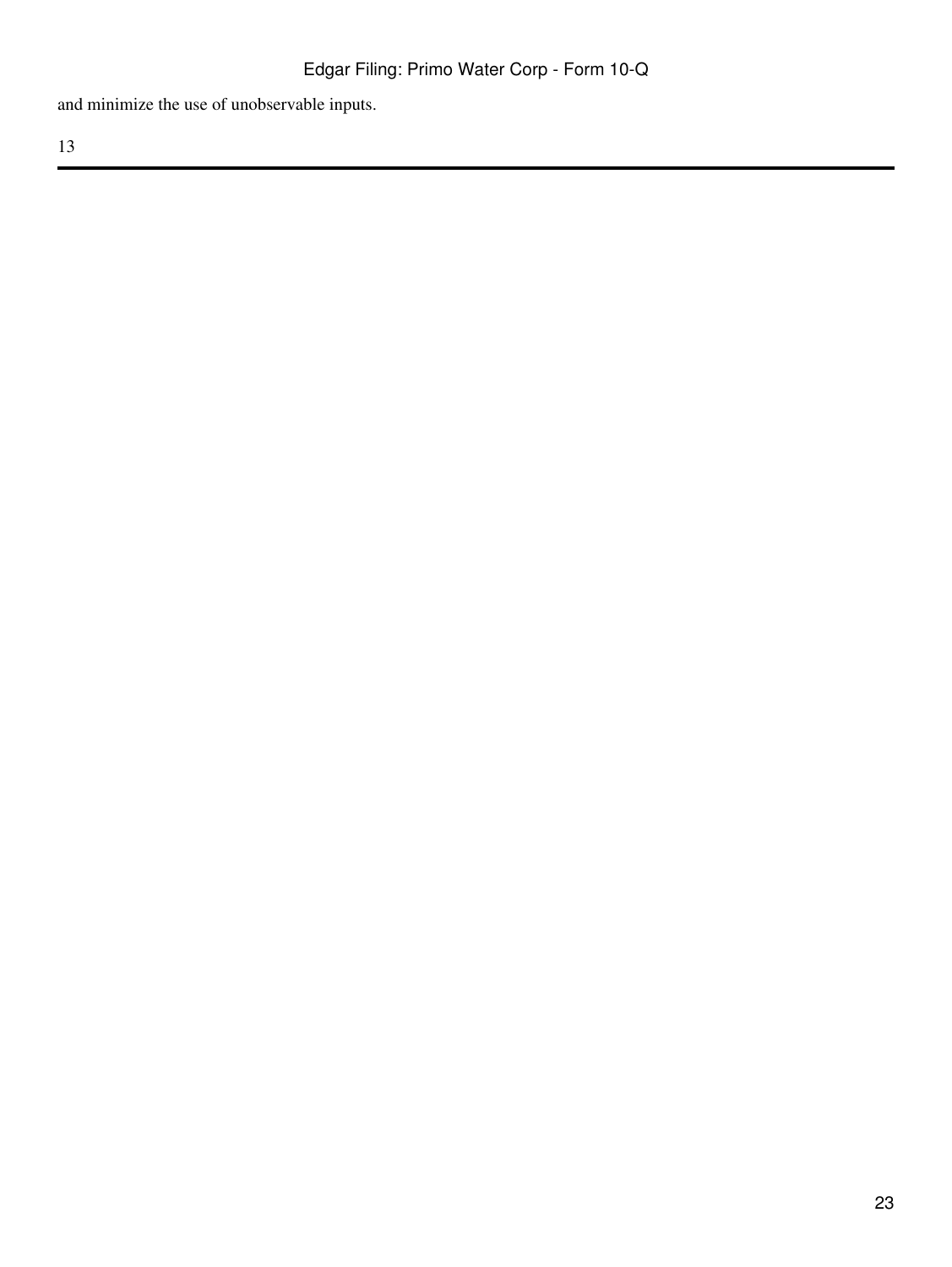#### [Index](#page-2-0)

U.S. GAAP establishes a three-tier fair value hierarchy, which prioritizes the inputs used in measuring fair value. These tiers include:

•Level 1 — quoted prices in active markets for identical assets and liabilities.

•Level 2 — observable inputs other than quoted prices in active markets for identical assets and liabilities.

 $\frac{1}{2}$  develop its own assumptions. Level 3 — unobservable inputs in which there is little or no market data available, which require the reporting entity to

At September 30, 2014, we reported barter credits in prepaid and other current assets and in other assets on our condensed consolidated balance sheets at their estimated fair values of \$10 and \$187, respectively, on a nonrecurring basis. These amounts were unchanged from December 31, 2013. The barter credits are measured at fair value using significant unobservable inputs, primarily based on the fair value of the products and services to be received upon exchange (Level 3 inputs).

The carrying amounts of our financial instruments, which include cash, accounts receivable, net, accounts payable, and accrued expenses and other current liabilities, approximate their fair values due to their short maturities. Assets and liabilities of the Disposal Group classified as held for sale and reported within prepaid expenses and other current assets, accrued expenses and other current liabilities and liabilities of disposal group, net of current portion, and other long-term liabilities on our condensed consolidated balance sheets are presented at their carrying value, which approximates their fair value. Based on borrowing rates currently available to us for loans with similar terms, the carrying value of debt, capital leases and notes payable approximates fair value.

#### 9.Earnings (Loss) Per Share

The following table sets forth the calculations of basic and diluted earnings (loss) per share:

|                                                            | Three months<br>ended September<br>30, | Nine months<br>ended September<br>30, |  |
|------------------------------------------------------------|----------------------------------------|---------------------------------------|--|
|                                                            | 2014<br>2013                           | 2014<br>2013                          |  |
| Basic:                                                     |                                        |                                       |  |
| Income (loss) from continuing operations                   | \$266                                  | \$(1,574) \$(9,540) \$(6,078)         |  |
| Loss from discontinued operations                          | (49)<br>$\Gamma$                       | $(511)$ $(401)$ $(872)$               |  |
| Net income (loss)                                          | \$217                                  | \$(2,085) \$(9,941) \$(6,950)         |  |
| Weighted average shares                                    | 24,019<br>24,457                       | 23,901<br>24,257                      |  |
| Basic earnings (loss) per share from continuing operations | \$0.01                                 | \$(0.07) \$(0.39) \$(0.25)            |  |
| Basic loss per share from discontinued operations          |                                        | $(0.00)$ $(0.02)$ $(0.02)$ $(0.04)$   |  |
| Basic earnings (loss) per share                            | \$0.01                                 | \$(0.09) \$(0.41) \$(0.29)            |  |
| Diluted:                                                   |                                        |                                       |  |
| Income (loss) from continuing operations                   | \$266                                  | \$(1,574) \$(9,540) \$(6,078)         |  |
| Loss from discontinued operations                          | (49)<br>$\mathcal{L}$                  | (511) (401)<br>(872)                  |  |
| Net income (loss)                                          | \$217                                  | \$(2,085) \$(9,941) \$(6,950)         |  |
| Weighted average shares                                    | 24,457<br>24,019                       | 24,257<br>23,901                      |  |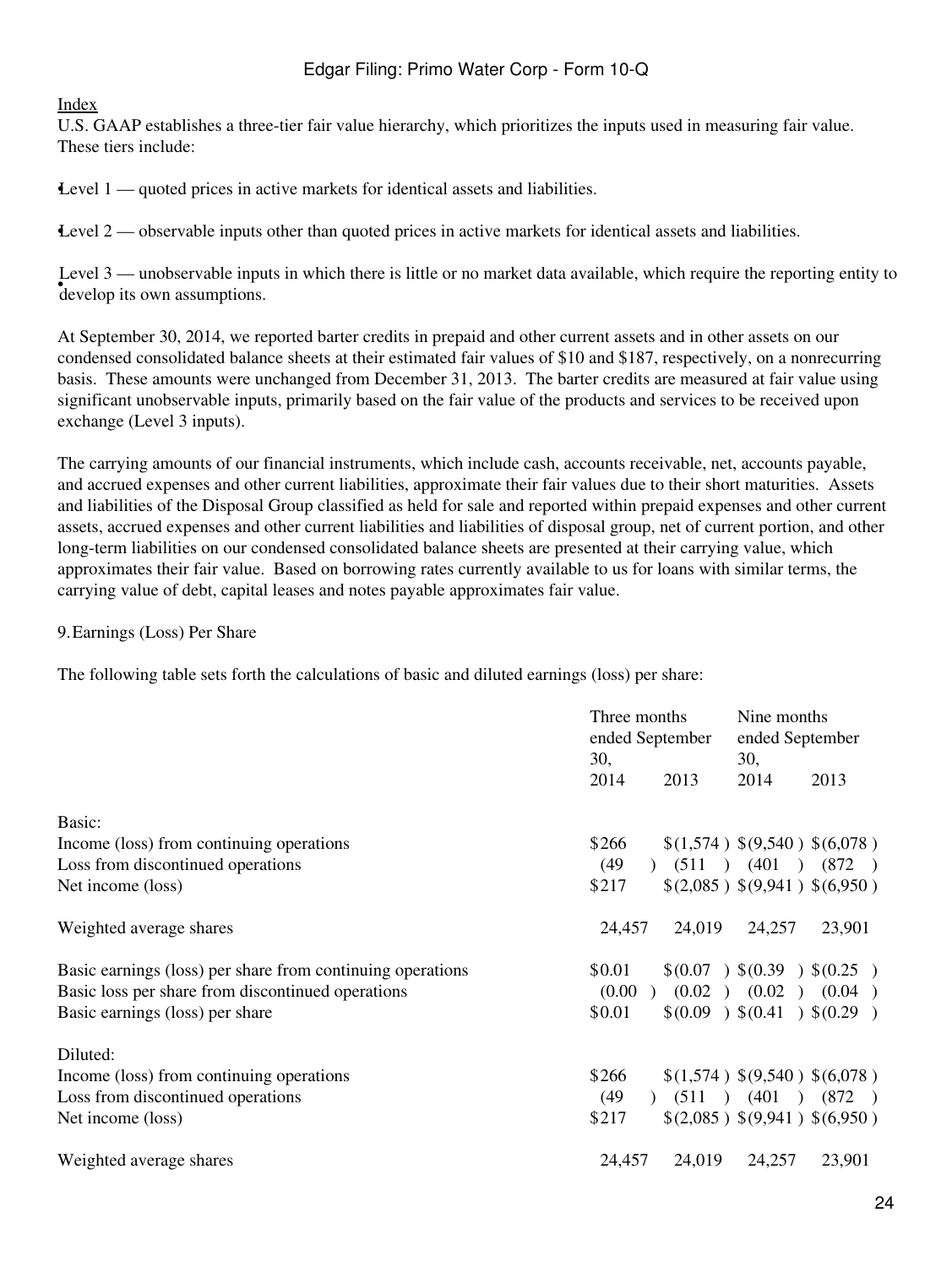| Potential shares arising from stock options, restricted stock and warrants | 1.352  |        |        |                              |
|----------------------------------------------------------------------------|--------|--------|--------|------------------------------|
| Weighted average shares - diluted                                          | 25,809 | 24.019 | 24.257 | 23,901                       |
| Diluted earnings (loss) per share from continuing operations               | \$0.01 |        |        | $\$(0.07) \$(0.39) \$(0.25)$ |
| Diluted loss per share from discontinued operations                        | (0.00) | (0.02) | (0.02) | (0.04)                       |
| Diluted earnings (loss) per share                                          | \$0.01 |        |        | \$(0.09) \$(0.41) \$(0.29)   |

For the three months ended September 30, 2014, stock options and warrants with respect to an aggregate of 1,482 shares have been excluded from the computation of the number of shares used in the diluted earnings per share because the exercise prices of the options and warrants were greater than the average market price of the underlying common stock and the effect of their inclusion would have been anti-dilutive.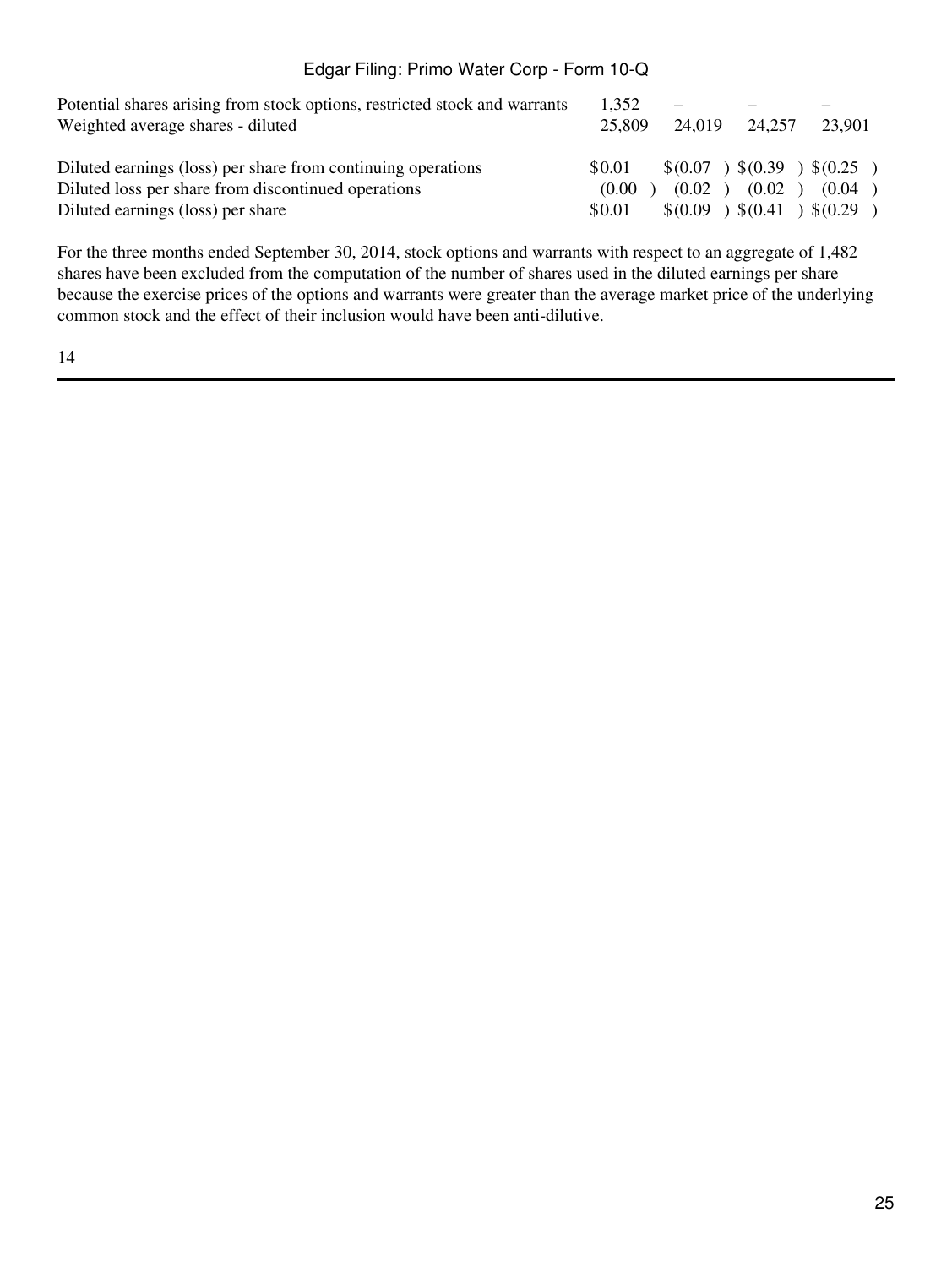## [Index](#page-2-0)

For the three months ended September 30, 2013, stock options, unvested shares of restricted stock, restricted stock units and warrants with respect to an aggregate of 2,556 shares have been excluded from the computation of the number of shares used in the diluted earnings per share. For the nine months ended September 30, 2014 and 2013, stock options, unvested shares of restricted stock, restricted stock units and warrants with respect to an aggregate of 3,248 and 2,467 shares have been excluded from the computation of the number of shares used in the diluted earnings per share, respectively. These shares have been excluded because we incurred a net loss for each of these periods and their inclusion would be anti-dilutive.

#### 10.Segments

We have two operating segments and two reportable segments: Primo Water ("Water") and Primo Dispensers ("Dispensers").

Our Water segment sales consist of the sale of multi-gallon purified bottled water (exchange services) and our self-service refill water service (refill services) offered through retailers in each of the contiguous United States and Canada. Our Water services are offered through point of purchase display racks or self-serve filtered water displays and recycling centers that are prominently located at major retailers in space that is often underutilized.

Our Dispensers segment sells water dispensers that are designed to dispense Primo and other dispenser-compatible bottled water. Our Dispensers sales are primarily generated through major U.S. retailers and are sold primarily through a direct-import model, where we recognize revenues for the sale of the water dispensers when title is transferred. We support retail sell-through with domestic inventory. We design, market and arrange for certification and inspection of our water dispensers.

We evaluate the financial results of these segments focusing primarily on segment net sales and segment income (loss) from operations before depreciation and amortization ("segment income (loss) from operations"). We utilize segment net sales and segment income (loss) from operations because we believe they provide useful information for effectively allocating our resources between business segments, evaluating the health of our business segments based on metrics that management can actively influence and gauging our investments and our ability to service, incur or pay down debt.

Cost of sales for Water consists of costs for distribution, bottles and related packaging materials for our exchange services and servicing and material costs for our refill services. Cost of sales for Dispensers consists of contract manufacturing, freight and duties.

Selling, general and administrative expenses for Water and Dispensers consist primarily of personnel costs for sales, marketing, operations support and customer service, as well as other supporting costs for operating each segment.

Expenses not specifically related to operating segments are shown separately as Corporate. Corporate expenses are comprised mainly of compensation and other related expenses for corporate support, information systems, and human resources and administration. Corporate expenses also include certain professional fees and expenses and compensation of our Board of Directors.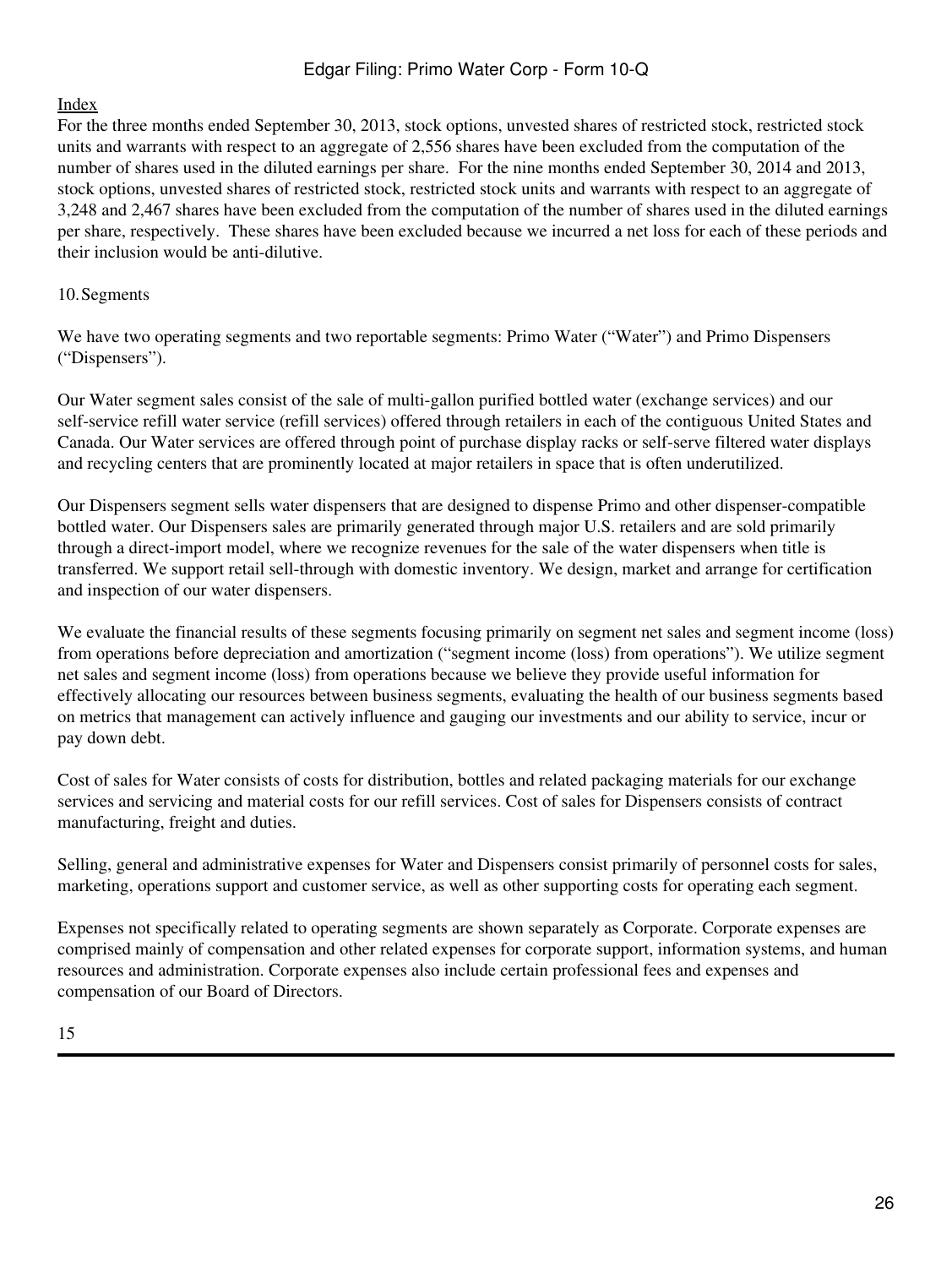#### [Index](#page-2-0)

The following table presents segment information for the following periods:

|                                                           | Three months          |                            |                        |                    |               |
|-----------------------------------------------------------|-----------------------|----------------------------|------------------------|--------------------|---------------|
|                                                           | ended September       |                            | Nine months ended      |                    |               |
|                                                           | 30,                   |                            | September 30,          |                    |               |
|                                                           | 2014                  | 2013                       | 2014                   | 2013               |               |
| Segment net sales<br>Water                                |                       |                            |                        |                    |               |
|                                                           | \$18,860<br>7,514     | \$17,544 \$51,851<br>7,975 | 24,905                 | \$48,686<br>23,010 |               |
| Dispensers                                                | \$26,374              | \$25,519                   | \$76,756               | \$71,696           |               |
|                                                           |                       |                            |                        |                    |               |
| Income (loss) from operations                             |                       |                            |                        |                    |               |
| Water                                                     | \$6,279               | \$4,985                    | \$16,640               | \$13,789           |               |
| Dispensers                                                | 319                   | 447                        | 1,049                  | 701                |               |
| Corporate                                                 | (3,090)               | (2,661)                    | (9,491)                | (8,303)            | $\mathcal{E}$ |
| Non-recurring costs                                       | (54)<br>$\rightarrow$ | (96)<br>$\rightarrow$      | (2,773)                | (190)              | )             |
| Depreciation and amortization                             | (2,593)               | (3,050)                    | (8,094)                | (8,579)            | )             |
| Loss on disposal and impairment of property and equipment | (58)<br>$\mathcal{L}$ | (61)<br>$\mathcal{L}$      | (1,081)                | (137)              | )             |
|                                                           | \$803                 | \$ (436)                   | $(3,750)$ \$ $(2,719)$ |                    | $\mathcal{E}$ |
| Depreciation and amortization expense:                    |                       |                            |                        |                    |               |
| Water                                                     | \$2,365               | \$2,733                    | \$7,403                | \$7,601            |               |
| Dispensers                                                | 85                    | 148                        | 236                    | 445                |               |
| Corporate                                                 | 143                   | 169                        | 455                    | 533                |               |
|                                                           | \$2,593               | \$3,050                    | \$8,094                | \$8,579            |               |
|                                                           |                       |                            |                        |                    |               |
| Capital expenditures:<br>Water                            |                       |                            | \$5,357                | \$5,394            |               |
| Dispensers                                                |                       |                            | 436                    | 62                 |               |
| Corporate                                                 |                       |                            | 17                     | 193                |               |
|                                                           |                       |                            | \$5,810                | \$5,649            |               |
|                                                           |                       |                            |                        |                    |               |
|                                                           |                       |                            | At                     | At                 |               |
|                                                           |                       |                            |                        | SeptemberDecember  |               |
|                                                           |                       |                            | 30,                    | 31,                |               |
| Identifiable assets:                                      |                       |                            | 2014                   | 2013               |               |
| Water                                                     |                       |                            | \$54,528               | \$58,057           |               |
| Dispensers                                                |                       |                            | 12,576                 | 9,757              |               |
| Corporate                                                 |                       |                            | 1,918                  | 2,932              |               |
| Assets of disposal group held for sale                    |                       |                            | $\overline{4}$         | 225                |               |
|                                                           |                       |                            | \$69,026               | \$70,971           |               |
|                                                           |                       |                            |                        |                    |               |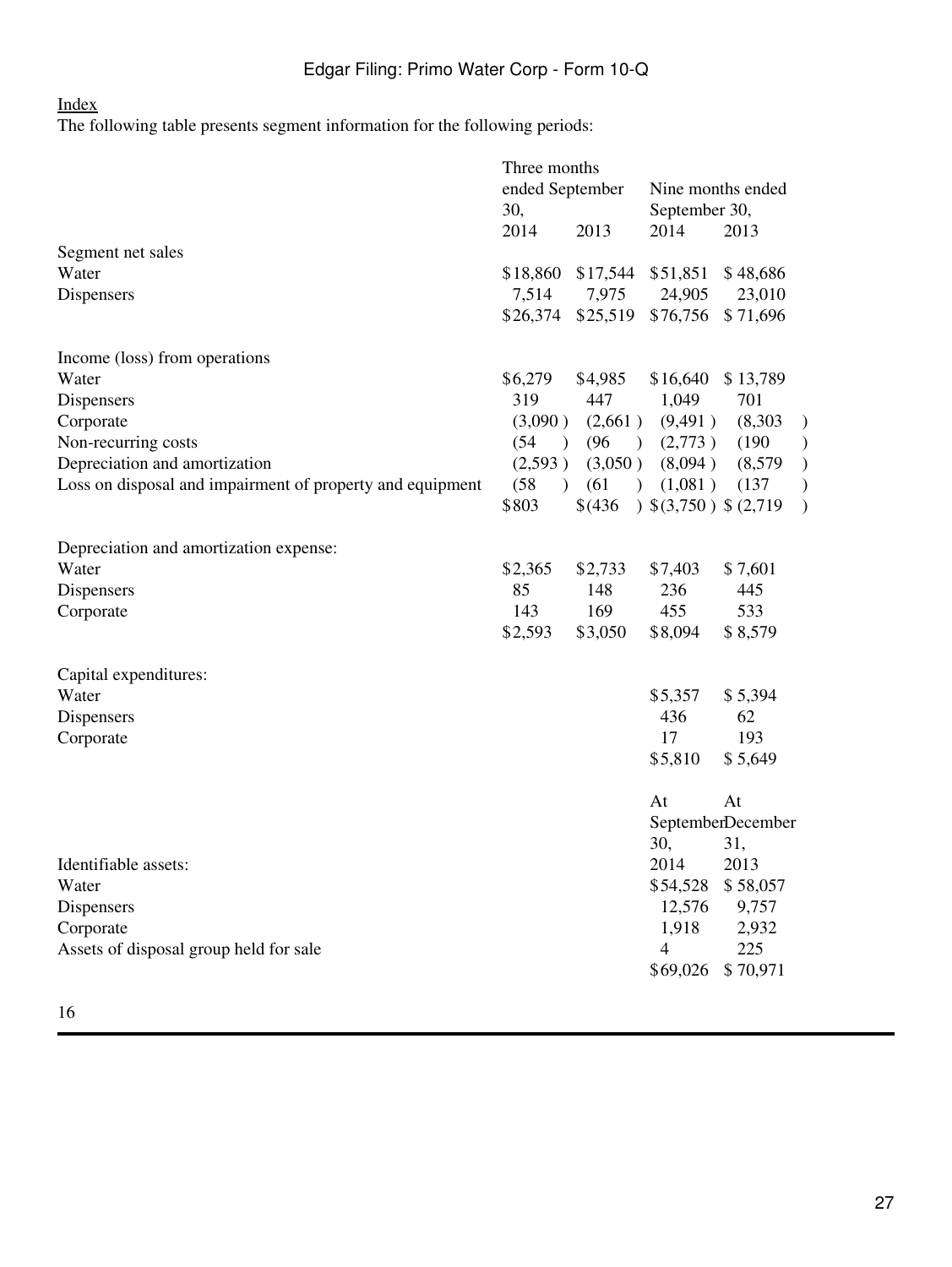## [Index](#page-2-0)

<span id="page-27-0"></span>Item 2. Management's Discussion and Analysis of Financial Condition and Results of Operations

The following discussion and analysis of our financial condition and results of operations should be read in conjunction with our historical consolidated financial statements and related notes thereto in this Quarterly Report on Form 10-Q and with our Annual Report on Form 10-K for the year ended December 31, 2013. The discussion below contains forward-looking statements that are based upon our current expectations and are subject to uncertainty and changes in circumstances. Actual results may differ materially from these expectations due to inaccurate assumptions and known or unknown risks and uncertainties, including those identified in "Cautionary Note Regarding Forward-Looking Statements" in this Item 2 and in "Risk Factors" in Item 1A of Part I of our Annual Report on Form 10-K for the year ended December 31, 2013.

## **Overview**

Primo Water Corporation (together with its consolidated subsidiaries, "Primo," "we," "our," "us") is a leading provider of multi-gallon purified bottled water, self-service refill water and water dispensers sold through major retailers in the United States and Canada. We believe the market for purified water is growing due to evolving taste preferences, perceived health benefits and concerns regarding the quality of municipal tap water. Our products provide an environmentally friendly, economical, convenient and healthy solution for consuming purified and filtered water. We are a Delaware corporation that was founded in 2004 and is headquartered in Winston-Salem, North Carolina.

Our business is designed to generate recurring demand for our purified bottled water or self-serve filtered drinking water through the sale of innovative water dispensers. This business strategy is commonly referred to as "razor-razorblade" because the initial sale of a product creates a base of users who frequently purchase complementary consumable products. We believe dispenser owners consume an average of 35 multi-gallon bottles of water annually. Once our bottled water is consumed using a water dispenser, empty bottles are exchanged at our recycling center displays, which provide a recycling ticket that offers a discount toward the purchase of a new bottle of Primo purified water ("Exchange") or they are refilled at a self-serve filtered drinking water location ("Refill"). Each of our multi-gallon water bottles can be sanitized and reused up to 40 times before being taken out of use, crushed and recycled, substantially reducing landfill waste compared to consumption of equivalent volumes of single-serve bottled water. As of September 30, 2014, our products and services were offered in each of the contiguous United States and in Canada at approximately 23,500 combined retail locations, including Lowe's Home Improvement, Walmart, Kmart, Meijer, Kroger, Food Lion, H-E-B Grocery, Sobeys and Walgreens.

We provide major retailers throughout the United States and Canada with single-vendor solutions for Exchange and Refill services, addressing a market demand that we believe was previously unmet. Our solutions are easy for retailers to implement, require minimal management supervision and store-based labor, and provide centralized billing and detailed performance reports. Our Exchange solution offers retailers attractive financial margins and the ability to optimize typically unused retail space with our displays. Our Refill solution provides filtered water through the installation and servicing of reverse osmosis water filtration systems in the back room of the retailer's store location, which minimizes the usage of the customer's retail space. The refill machine, which is typically accompanied by a sales display containing empty reusable bottles, is located within the retailer customer's floor space. Additionally, due to the recurring nature of water consumption, retailers benefit from year-round customer traffic and highly predictable revenue.

#### Business Segments

We have two operating segments and two reportable segments: Primo Water ("Water") and Primo Dispensers ("Dispensers").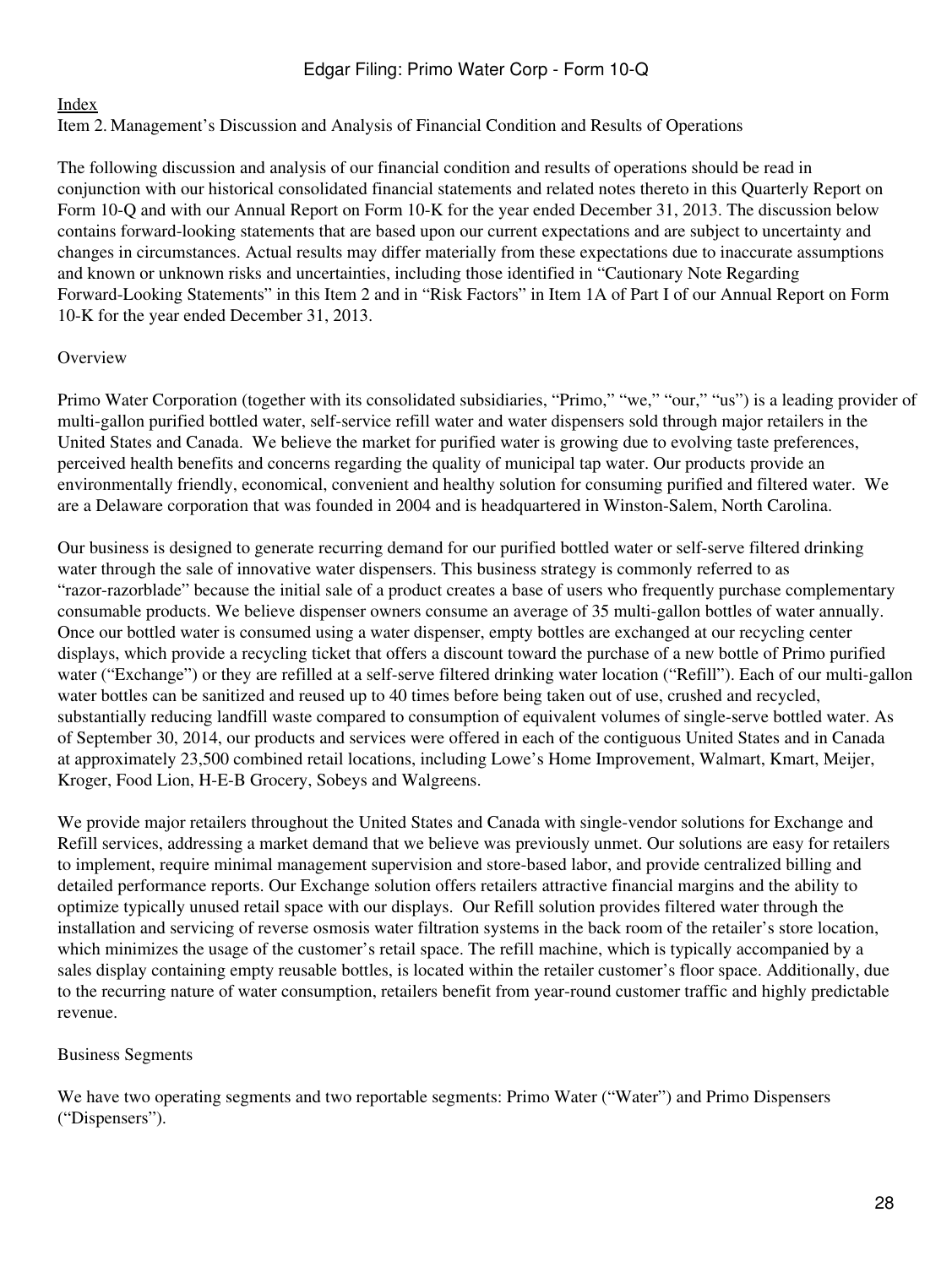Our Water segment sales consist of the sale of multi-gallon purified bottled water (exchange services) and our self-service refill water service (refill services) offered through retailers in each of the contiguous United States and Canada. Our Water services are offered through point of purchase display racks or self-serve filtered water displays and recycling centers that are prominently located at major retailers in space that is often underutilized.

Our Dispensers segment sells water dispensers that are designed to dispense Primo and other dispenser-compatible bottled water. Our Dispensers sales are primarily generated through major U.S. retailers and are sold primarily through a direct-import model, where we recognize revenues for the sale of the water dispensers when title is transferred. We support retail sell-through with domestic inventory. We design, market and arrange for certification and inspection of our water dispensers.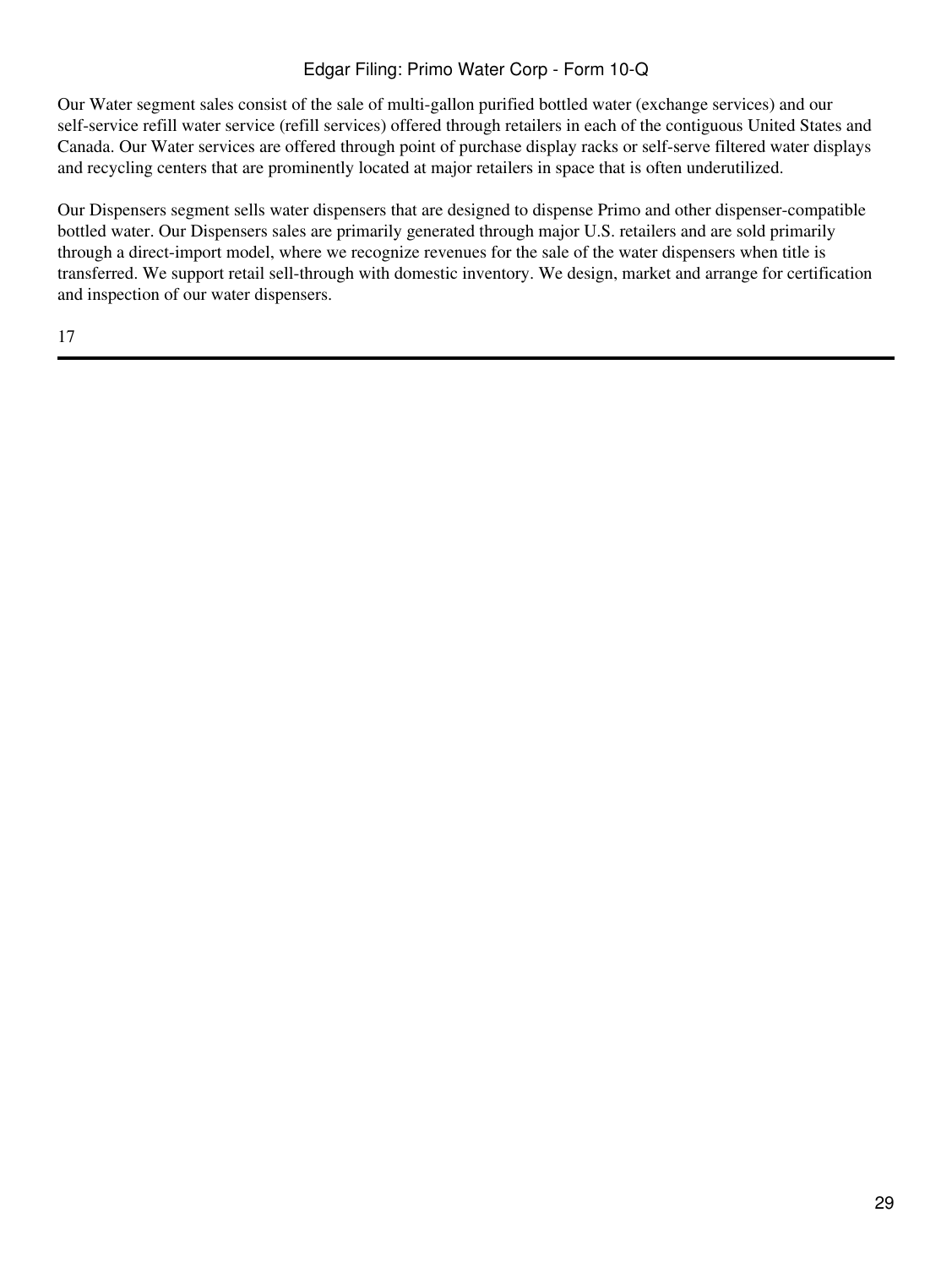#### [Index](#page-2-0)

We evaluate the financial results of these segments focusing primarily on segment net sales and segment income (loss) from operations before depreciation and amortization ("segment income (loss) from operations"). We utilize segment net sales and segment income (loss) from operations because we believe they provide useful information for effectively allocating our resources between business segments, evaluating the health of our business segments based on metrics that management can actively influence and gauging our investments and our ability to service, incur or pay down debt.

Cost of sales for Water consists of costs for distribution, bottles and related packaging materials for our exchange services and servicing and material costs for our refill services. Cost of sales for Dispensers consists of contract manufacturing, freight and duties.

Selling, general and administrative expenses for Water and Dispensers consist primarily of personnel costs for sales, marketing, operations support and customer service, as well as other supporting costs for operating each segment.

Expenses not specifically related to operating segments are shown separately as Corporate. Corporate expenses are comprised mainly of compensation and other related expenses for corporate support, information systems, and human resources and administration. Corporate expenses also include certain professional fees and expenses and compensation of our Board of Directors.

In this Management's Discussion and Analysis of Financial Condition and Results of Operations, when we refer to "same-store unit growth" for our Water segment, we are comparing retail locations at which our services have been available for at least 12 months at the beginning of the relevant period. In addition, "gross margin percentage" is defined as net sales less cost of sales, as a percentage of net sales.

#### DS Services Strategic Alliance

On November 12, 2013, we entered into a strategic alliance agreement (the "DS Services Agreement") with DS Services of America, Inc. ("DS Services") pursuant to which DS Services will act as the primary bottler and distributor and provider of exchange and supply services for the Exchange business in the United States. Pursuant to the agreement, DS Services has become our bottler and distributor in certain territories during 2014. DS Services will become our primary bottler and distributor in other territories as existing distributor arrangements expire or are terminated. We have completed the transition of the bottling, distributing and supply services for our exchange business to DS Services. We expect the transition of DS Services retail customers to Primo to be completed by December 31, 2015.

#### Results of Operations

The following table sets forth our results of operations:

| Three months<br>ended September<br>30, |          | Nine months<br>ended September<br>30, |          |      |      |      |      |
|----------------------------------------|----------|---------------------------------------|----------|------|------|------|------|
|                                        |          |                                       |          | 2014 | 2013 | 2014 | 2013 |
|                                        |          |                                       |          |      |      |      |      |
| \$26,374                               | \$25,519 | \$76,756                              | \$71,696 |      |      |      |      |
|                                        |          |                                       |          |      |      |      |      |
| 18,777                                 | 18,936   | 56,210                                | 53,924   |      |      |      |      |
| 4,089                                  | 3,812    | 12,348                                | 11,585   |      |      |      |      |
| 54                                     | 96       | 2,773                                 | 190      |      |      |      |      |
| 2,593                                  | 3,050    | 8,094                                 | 8,579    |      |      |      |      |
| 58                                     | 61       | 1,081                                 | 137      |      |      |      |      |
|                                        |          |                                       |          |      |      |      |      |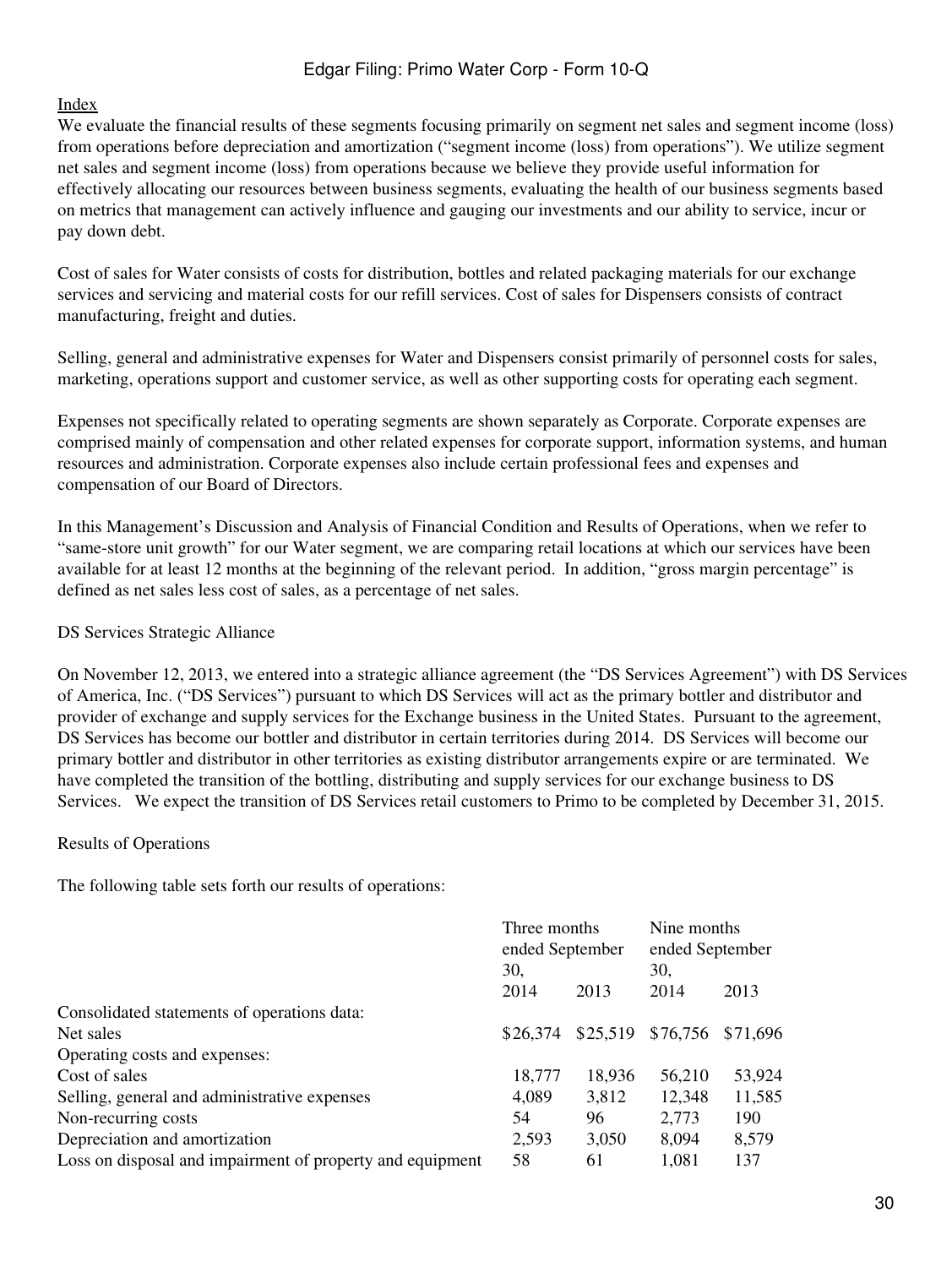|       | 25,955  | 80.506  | 74.415                        |
|-------|---------|---------|-------------------------------|
| 803   | (436)   | (3,750) | (2,719)                       |
| 537   | 1.138   | 5.790   | 3.359                         |
| 266   | (1.574) | (9,540) | (6,078)                       |
| (49)  | (511)   | (401)   | (872)                         |
| \$217 |         |         |                               |
|       |         | 25.571  | \$(2,085) \$(9,941) \$(6,950) |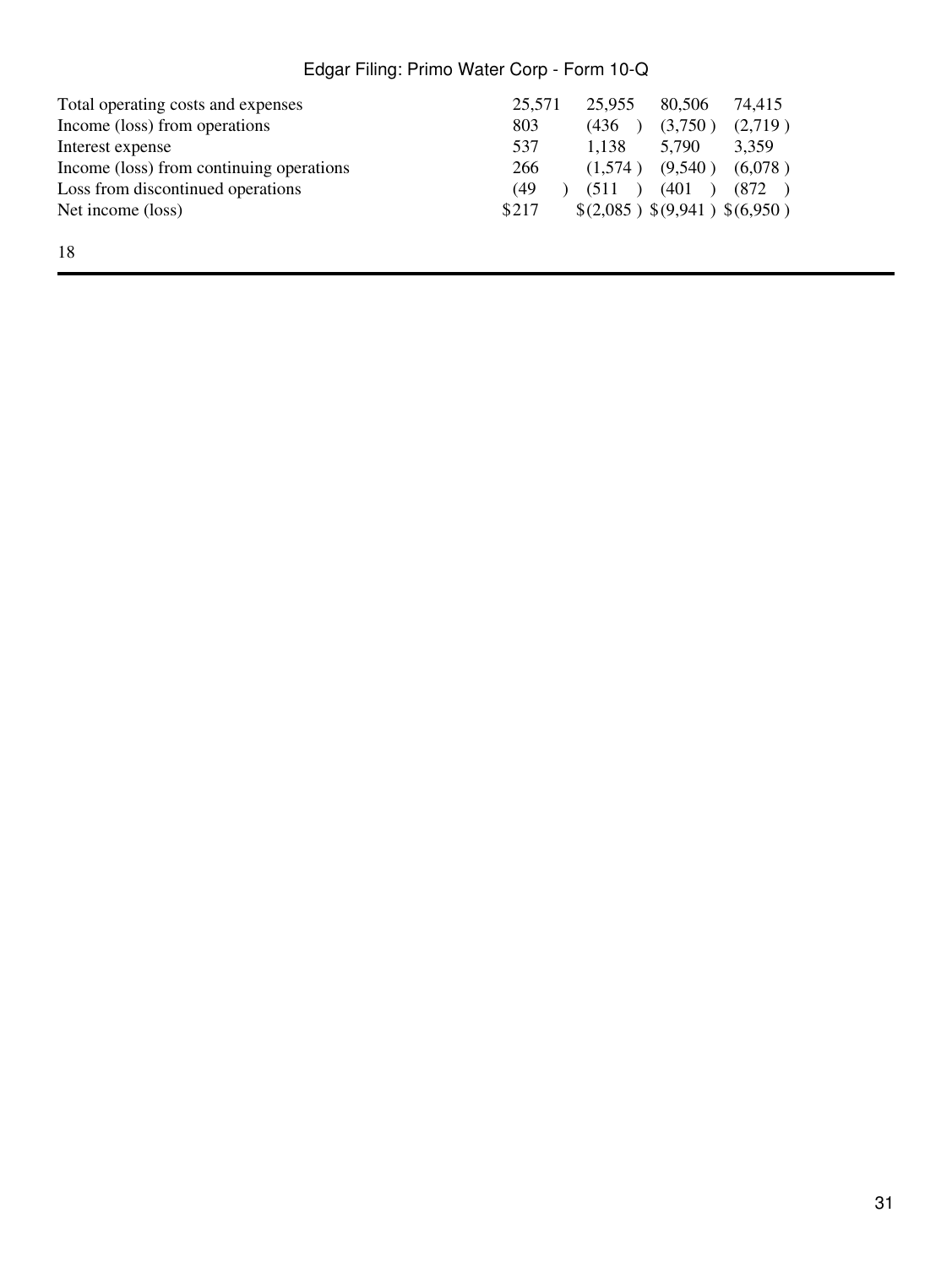#### [Index](#page-2-0)

The following table sets forth our results of operations expressed as a percentage of net sales:

|                                                           | Three months<br>ended |                     | Nine months<br>ended September |                   |
|-----------------------------------------------------------|-----------------------|---------------------|--------------------------------|-------------------|
|                                                           | September 30,         |                     | 30,                            |                   |
|                                                           | 2014                  | 2013                | 2014                           | 2013              |
| Consolidated statements of operations data:               |                       |                     |                                |                   |
| Net sales                                                 | $100.0\%$             | $100.0\%$           | $100.0\%$                      | $100.0\%$         |
| Operating costs and expenses:                             |                       |                     |                                |                   |
| Cost of sales                                             | 71.2                  | 74.2                | 73.2                           | 75.2              |
| Selling, general and administrative expenses              | 15.5                  | 14.9                | 16.1                           | 16.2              |
| Non-recurring costs                                       | 0.2                   | 0.3                 | 3.6                            | 0.3               |
| Depreciation and amortization                             | 9.8                   | 12.0                | 10.5                           | 12.0              |
| Loss on disposal and impairment of property and equipment | 0.3                   | 0.3                 | 1.5                            | 0.1               |
| Total operating costs and expenses                        | 97.0                  | 101.7               | 104.9                          | 103.8             |
| Income (loss) from operations                             | 3.0                   | (1.7)               | (4.9)                          | (3.8)             |
| Interest expense                                          | 2.0                   | 4.5                 | 7.5                            | 4.7               |
| Income (loss) from continuing operations                  | 1.0                   | (6.2)               | (12.4)                         | (8.5)             |
| Loss from discontinued operations                         | (0.2)                 | (2.0)               | (0.6)                          | (1.2)             |
| Net income (loss)                                         | 0.8<br>$\%$           | (8.2)<br>$\gamma$ % | $(13.0)\%$                     | (9.7)<br>$\gamma$ |

The following table sets forth our segment net sales and segment income (loss) from operations presented on a segment basis and reconciled to our consolidated income (loss) from operations.

|                                                           | Three months<br>ended September<br>30, |                   | Nine months<br>ended September<br>30, |                |
|-----------------------------------------------------------|----------------------------------------|-------------------|---------------------------------------|----------------|
|                                                           | 2014                                   | 2013              | 2014                                  | 2013           |
| Segment net sales                                         |                                        |                   |                                       |                |
| Water                                                     | \$18,860                               | \$17,544          | \$51,851                              | \$48,686       |
| Dispensers                                                | 7.514                                  | 7,975             | 24,905                                | 23,010         |
| Total net sales                                           | \$26,374                               | \$25,519          | \$76,756                              | \$71,696       |
| Income (loss) from operations                             |                                        |                   |                                       |                |
| Water                                                     | \$6,279                                | \$4,985           | \$16,640                              | \$13,789       |
| Dispensers                                                | 319                                    | 447               | 1,049                                 | 701            |
| Corporate                                                 | (3.090)                                | (2,661)           | (9,491)                               | (8,303)        |
| Non-recurring costs                                       | (54                                    | (96)<br>$\lambda$ | (2,773)                               | (190)          |
| Depreciation and amortization                             | (2,593)                                | (3,050)           | (8,094)                               | (8,579)        |
| Loss on disposal and impairment of property and equipment | (58)                                   | (61               | (1,081)                               | (137)          |
|                                                           | \$803                                  | \$6436            |                                       | (3,750)(2,719) |

Three Months Ended September 30, 2014 Compared to Three Months Ended September 30, 2013

Net Sales. Net sales increased 3.4%, or \$0.9 million, to \$26.4 million for the three months ended September 30, 2014 from \$25.5 million for the three months ended September 30, 2013. The change was due to a \$1.4 million increase in Water net sales partially offset by a \$0.5 million decrease in Dispensers net sales.

Water. Water net sales increased 7.5% to \$18.9 million, representing 71.5% of our total net sales, for the three months ended September 30, 2014. The increase in Water net sales was primarily due to a 10.0% increase in U.S. Exchange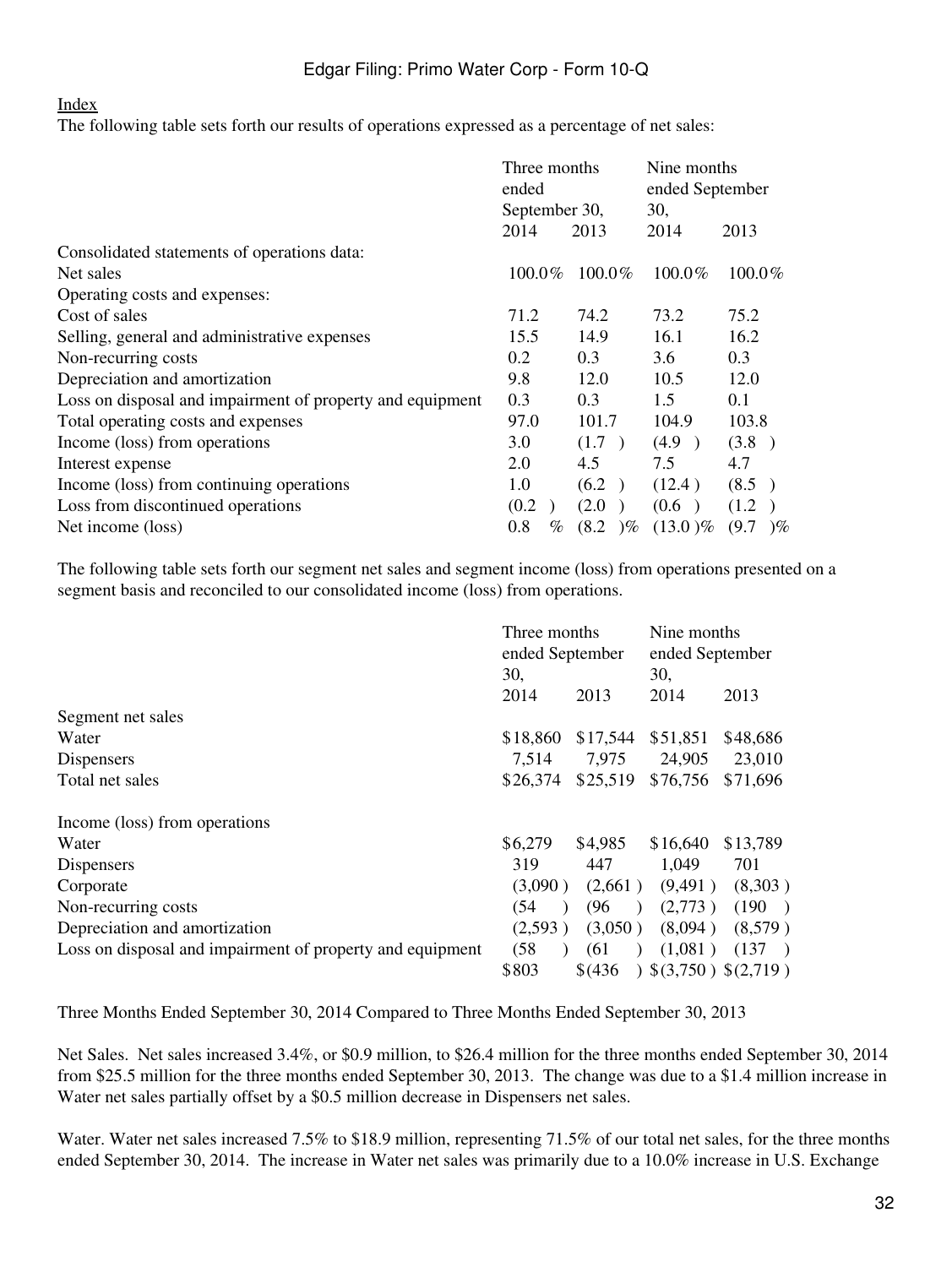sales, which was driven by same-store unit growth of 10.5% compared to the third quarter of 2013, as well as a 5.3% increase for Refill net sales driven by strong sales of empty bottles. Overall, five-gallon equivalent units for Water increased 4.8% to 7.9 million for the three months ended September 30, 2014 from 7.5 million for the same period of the prior year. We ended the quarter with 16,400 Water locations or a 1.5% increase over the prior year.

Dispensers. Dispensers net sales decreased 5.8% to \$7.5 million, representing 28.5% of our total net sales, for the three months ended September 30, 2014. The decrease was due primarily to the timing of shipments to major retailers as they replenished their inventory levels in the prior quarter and delayed some shipments to the fourth quarter of 2014. While our dispenser unit sales to retailers decreased 2.3% for the three months ended September 30, 2014 compared to the same period in the prior year, consumer demand for our dispensers continued to be strong; unit sales by our retail customers to consumers increased 12.7% for the three months ended September 30, 2014 compared to the same period in the prior year.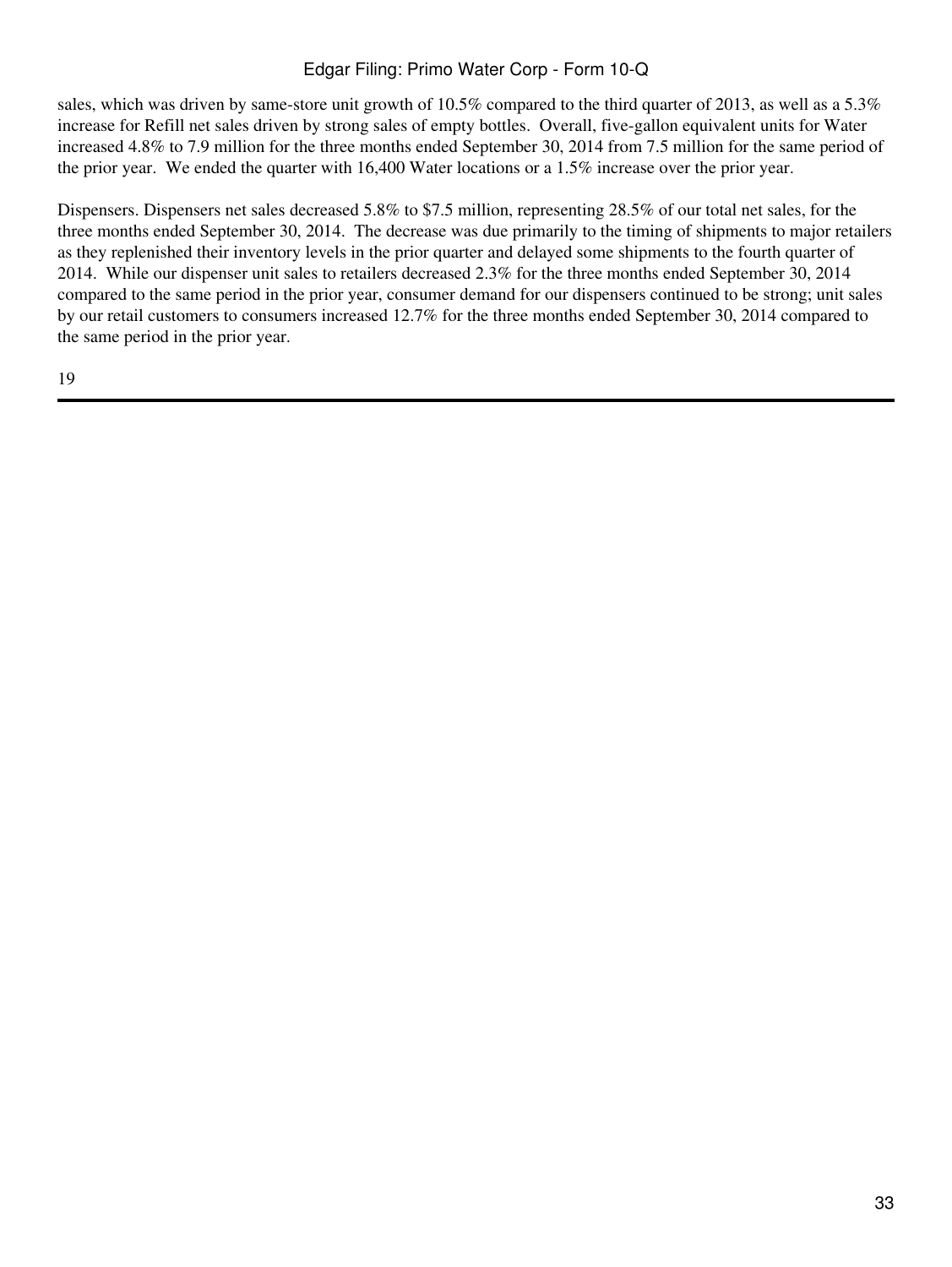#### [Index](#page-2-0)

Gross Margin Percentage. Our overall gross margin percentage increased to 28.8% for the three months ended September 30, 2014 from 25.8% for the three months ended September 30, 2013 due to the improvement in Water gross margin partially offset by a slight decrease in Dispensers gross margin. The improvement was positively impacted by a favorable sales mix with the lower-margin Dispensers segment representing only 28.5% of net sales for the three months ended September 30, 2014 compared to 31.3% for the same period in the prior year.

Water. Gross margin as a percentage of net sales for our Water segment increased to 37.1% for the three months ended September 30, 2014 from 33.7% for the three months ended September 30, 2013. The increase was driven by lower supply chain costs associated with the DS Services Agreement as well as improvements for Refill related to replacing third-party service providers with employees in certain service territories.

Dispensers. Gross margin as a percentage of net sales for our Dispensers segment decreased slightly to 8.0% for the three months ended September 30, 2014 from 8.4% for the three months ended September 30, 2013. The decrease in gross margin percentage was primarily due to an unfavorable shift in mix compared to the prior year.

Selling, General and Administrative Expenses ("SG&A"). SG&A increased 7.3% to \$4.1 million for the three months ended September 30, 2014 from \$3.8 million for the three months ended September 30, 2013. As a percentage of net sales, SG&A increased to 15.5% for the three months ended September 30, 2014 from 14.9% for the three months ended September 30, 2013.

Water. SG&A for our Water segment decreased 22.6% to \$0.7 million for the three months ended September 30, 2014 from \$0.9 million for the three months ended September 30, 2013. Water SG&A as a percentage of Water net sales decreased to 3.8% for the three months ended September 30, 2014 from 5.3% for the three months ended September 30, 2013. This decrease was primarily a result of lower headcount and travel-related expenses for the three months ended September 30, 2014 compared to the same period in the prior year as a result of the DS Services Agreement.

Dispensers. SG&A for our Dispensers segment increased 25.2% to \$0.3 million for the three months ended September 30, 2014 from \$0.2 million for the three months ended September 30, 2013. SG&A as a percentage of Dispensers segment net sales increased to 3.8% for the three months ended September 30, 2014 from 2.8% for the three months ended September 30, 2013. This increase was primarily due to higher warehouse rent and marketing-related expenses for the three months ended September 30, 2014 compared to the same period in the prior year.

Corporate. Corporate SG&A increased 16.1% to \$3.1 million for the three months ended September 30, 2014 from \$2.7 million for the three months ended September 30, 2013. Corporate SG&A as a percentage of consolidated net sales increased to 11.7% for the three months ended September 30, 2014 from 10.4% for the three months ended September 30, 2013. The increase in Corporate SG&A expense was primarily due to higher non-cash stock compensation expense compared to the same period in the prior year.

Non-Recurring Costs. Non-recurring costs were unchanged at \$0.1 million for the three months ended September 30, 2014. For the three months ended September 30, 2014, non-recurring costs consisted primarily of certain costs associated with the DS Services Agreement. For the three months ended September 30, 2013, non-recurring costs consisted primarily of certain non-recurring legal expenses.

Depreciation and Amortization. Depreciation and amortization decreased 15.0% to \$2.6 million for the three months ended September 30, 2014 from \$3.1 million for the three months ended September 30, 2013, primarily due to the disposal of certain Water property and equipment related to the transition in the U.S. Exchange business from our prior service network to DS Services during the second quarter of 2014.

Loss on Disposal and Impairment of Property and Equipment. Loss on disposal and impairment of property and equipment was \$0.1 million for both the three months ended September 30, 2014 and the three months ended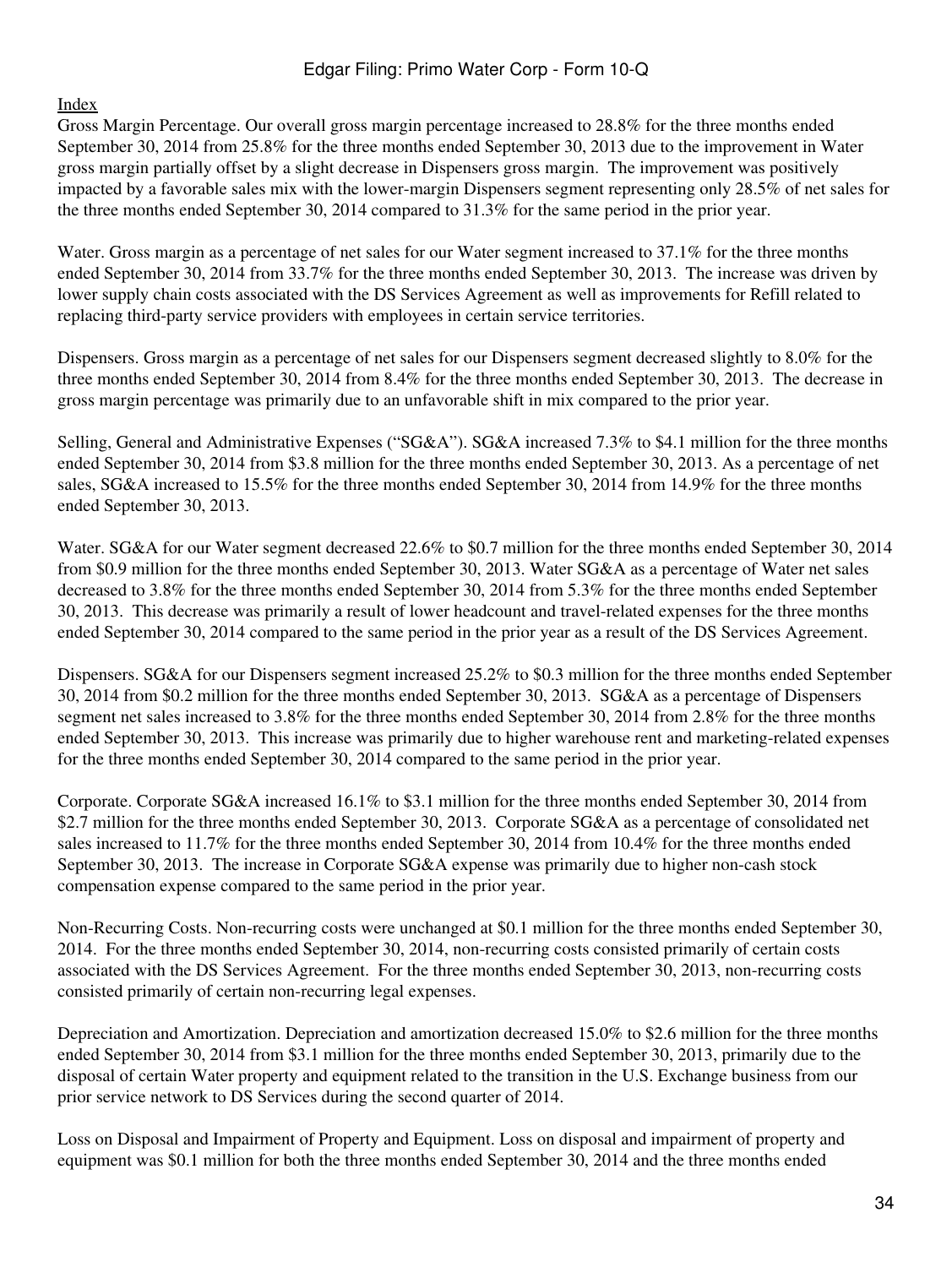September 30, 2013.

Interest Expense. Interest expense decreased 53.0% to \$0.5 million for the three months ended September 30, 2014 from \$1.1 million for the three months ended September 30, 2013, due to more favorable borrowing rates under the new credit facility compared to the prior credit facility. Additionally, we incurred no supplier financing-related interest charges for the three months ended September 30, 2014 compared to \$0.2 million for the three months ended September 30, 2013. During the second and third quarter of 2014, we discontinued the financing arrangement with the resumption of normal terms with the supplier.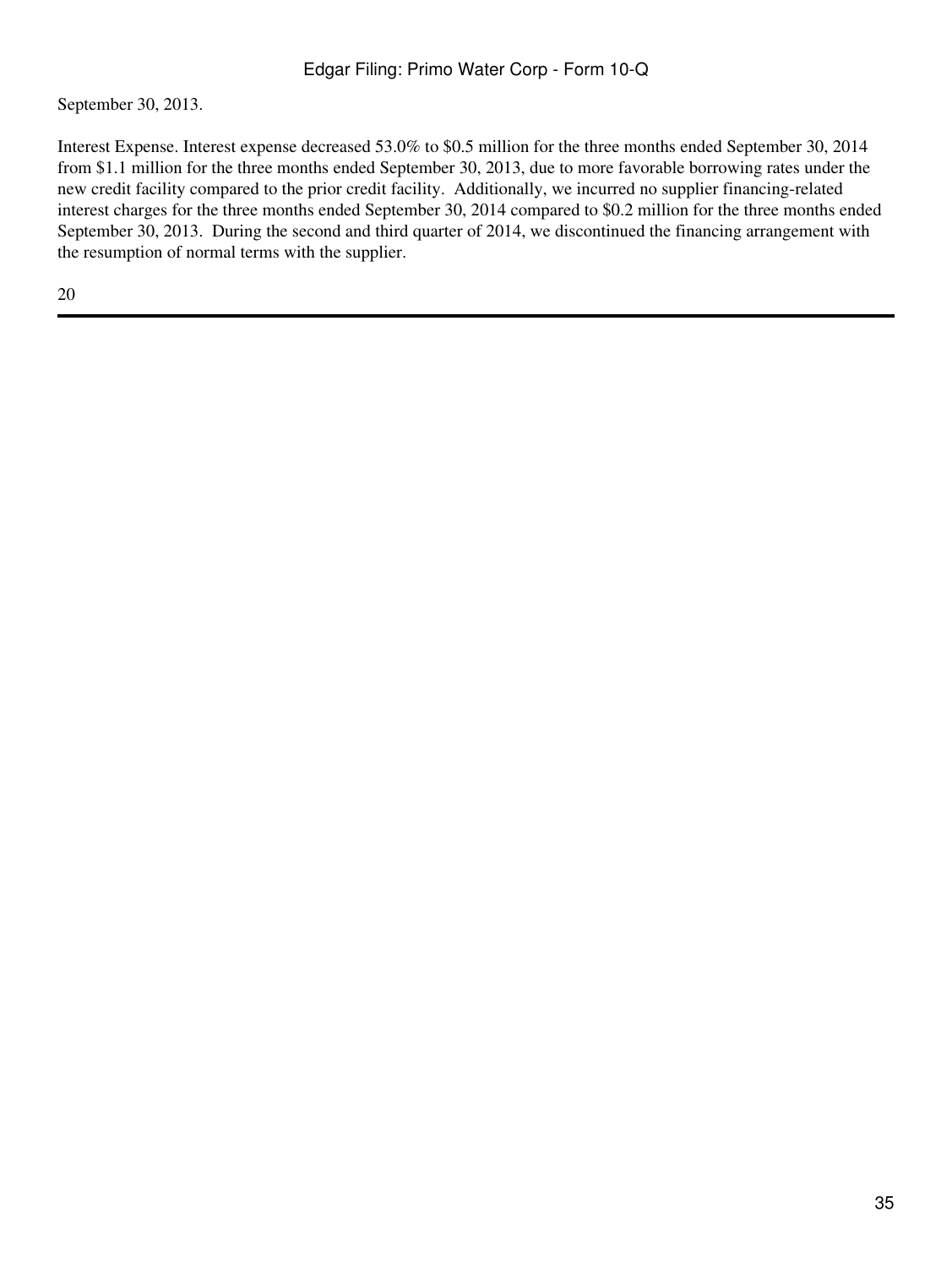## [Index](#page-2-0)

Discontinued Operations. Loss from discontinued operations decreased to less than \$0.1 million for the three months ended September 30, 2014 compared to \$0.5 million for the three months ended September 30, 2013. The 2013 expense was primarily related to the write-down of inventory.

Nine Months Ended September 30, 2014 Compared to Nine Months Ended September 30, 2013

Net Sales. Net sales increased 7.1%, or \$5.1 million, to \$76.8 million for the nine months ended September 30, 2014 from \$71.7 million for the nine months ended September 30, 2013. The change was due to increases in net sales of \$3.2 million and \$1.9 million for Water and Dispensers, respectively.

Water. Water net sales increased 6.5% to \$51.9 million, representing 67.6% of our total net sales, for the nine months ended September 30, 2014. The increase in Water net sales was primarily due to a 10.4% increase for U.S. Exchange sales, which was driven by same-store unit growth of 11.1% compared to the first nine months of 2013. In addition, Refill net sales improved 2.3% compared to the first nine months of 2013 driven primarily by strong sales of empty bottles. Overall, five-gallon equivalent units for Water increased 4.9% to 22.1 million for the nine months ended September 30, 2014 from 21.0 million for the nine months ended September 30, 2013.

Dispensers. Dispensers net sales increased 8.2% to \$24.9 million, representing 32.4% of our total net sales, for the nine months ended September 30, 2014. The increase was due primarily to the timing of shipments to major retailers as they replenished their inventory levels. Our dispenser unit sales to retailers increased by 13.0% for the nine months ended September 30, 2014 compared to the nine months ended September 30, 2013. The dispenser unit sales by our retail customers to consumers increased 7.5% for the nine months ended September 30, 2014 compared to nine months ended September 30, 2013.

Gross Margin Percentage. Our overall gross margin percentage increased to 26.8% for the nine months ended September 30, 2014 from 24.8% for the nine months ended September 30, 2013, due to the improvement in both Water and Dispenser gross margin percentages.

Water. Gross margin as a percentage of net sales for our Water segment increased to 36.2% for the nine months ended September 30, 2014 from 33.4% for the nine months ended September 30, 2013. The increase was driven by lower supply chain costs associated with the DS Services Agreement as well as improvements for Refill related to replacing third-party service providers with employees in certain service territories.

Dispensers. Gross margin as a percentage of net sales for our Dispensers segment increased to 7.1% for the nine months ended September 30, 2014 from 6.5% for the nine months ended September 30, 2013. The increase in gross margin percentage was primarily due to a shift in sales mix to higher margin dispenser models.

Selling, General and Administrative Expenses ("SG&A"). SG&A increased 6.6% to \$12.3 million for the nine months ended September 30, 2014 from \$11.6 million for the nine months ended September 30, 2013. As a percentage of net sales, SG&A decreased to 16.1% for the nine months ended September 30, 2014 from 16.2% for the nine months ended September 30, 2013.

Water. SG&A for our Water segment decreased 13.6% to \$2.1 million for the nine months ended September 30, 2014 from \$2.5 million for the nine months ended September 30, 2013. Water SG&A as a percentage of Water net sales decreased to 4.1% for the nine months ended September 30, 2014 from 5.1% for the nine months ended September 30, 2013. This decrease was primarily a result of lower headcount and travel-related expenses compared to the prior year as a result of the DS Services Agreement.

Dispensers. SG&A for our Dispensers segment decreased 10.9% to \$0.7 million for the nine months ended September 30, 2014 from \$0.8 million for the nine months ended September 30, 2013. SG&A as a percentage of Dispensers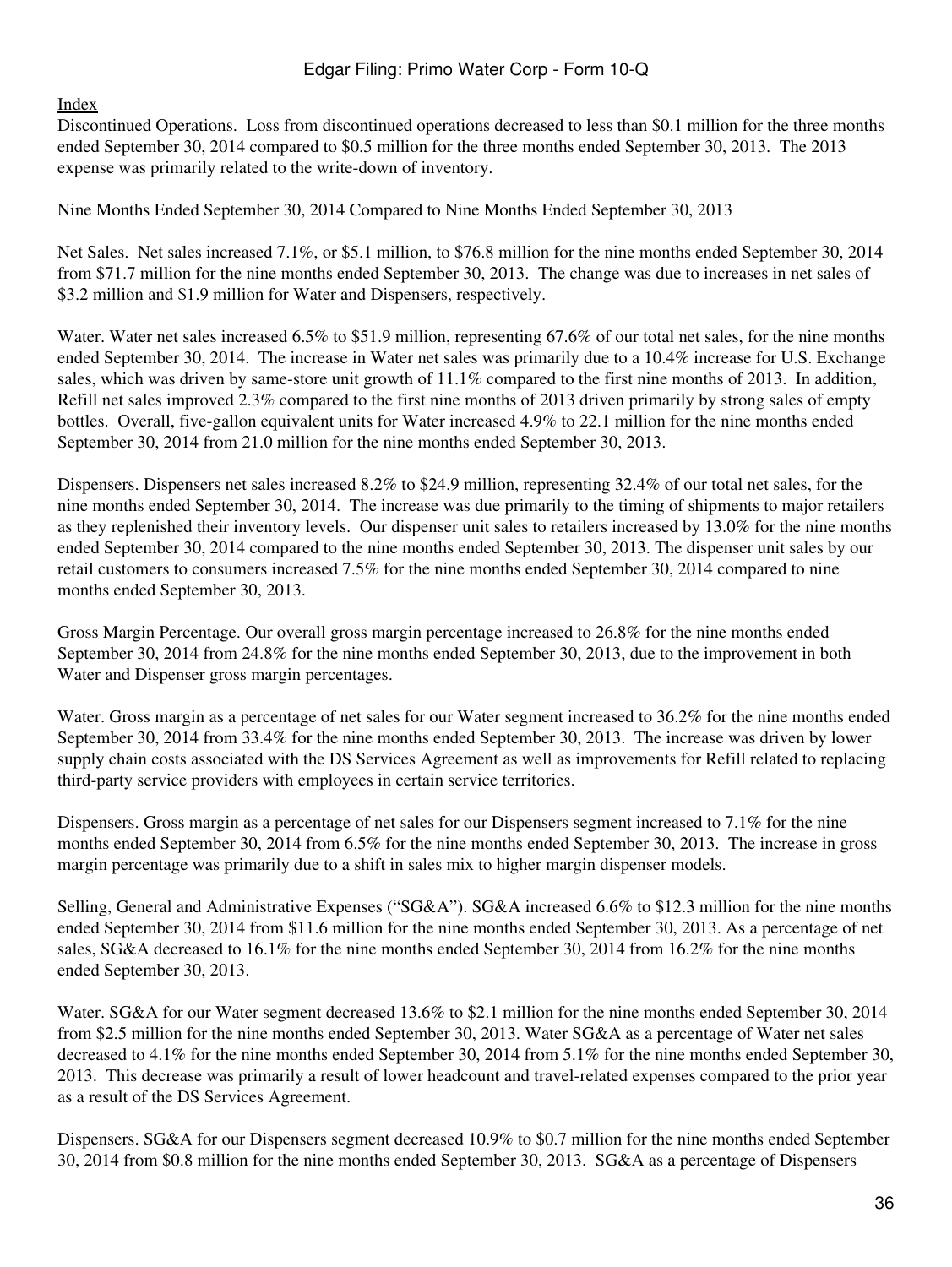segment net sales decreased to 2.9% for the nine months ended September 30, 2014 from 3.5% for the nine months ended September 30, 2013. This decrease was primarily due to lower warehouse rent for the nine months ended September 30, 2014 compared to the nine months ended September 30, 2013.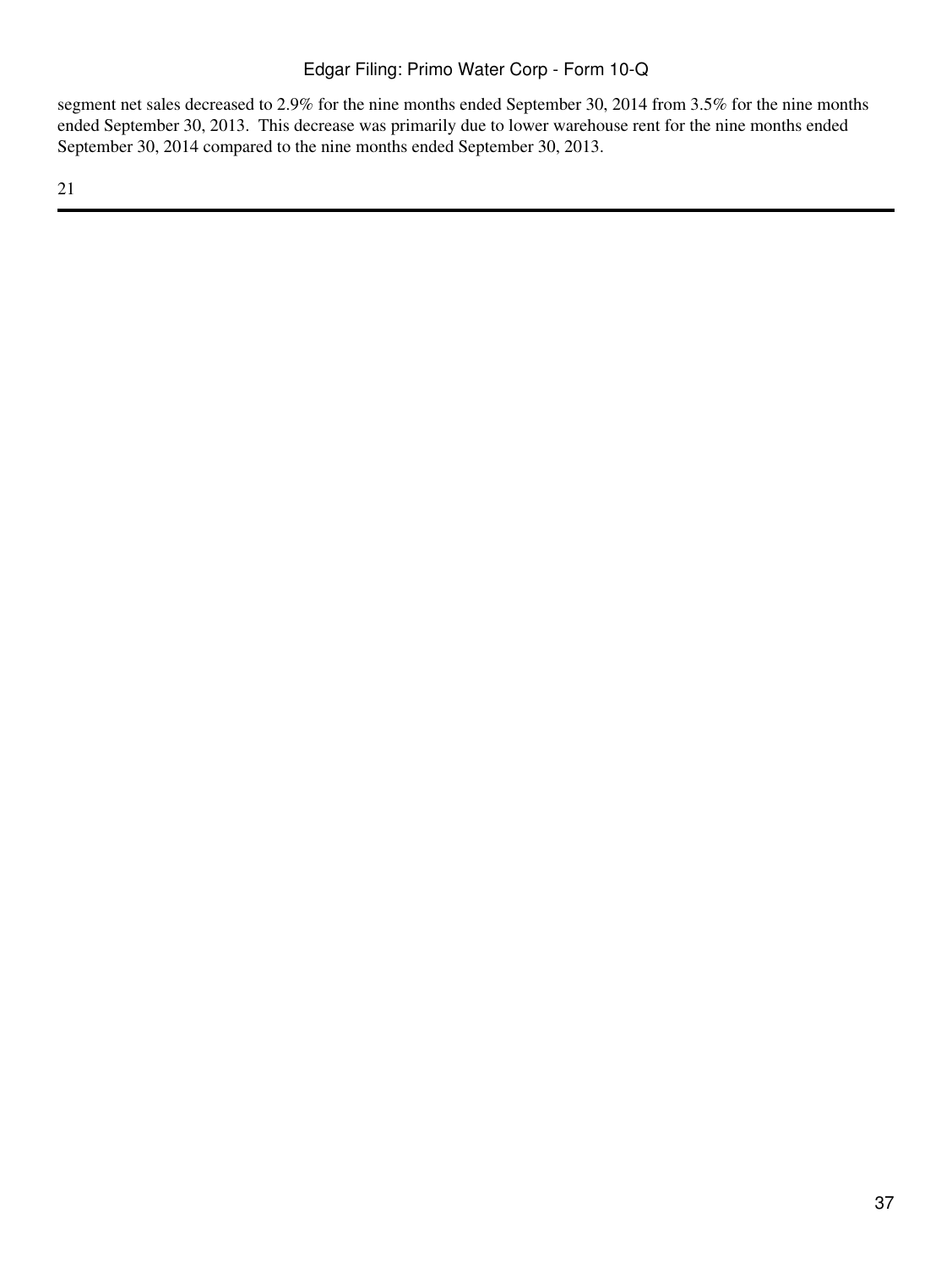#### [Index](#page-2-0)

Corporate. Corporate SG&A increased 14.3% to \$9.5 million for the nine months ended September 30, 2014 from \$8.3 million for the nine months ended September 30, 2013. Corporate SG&A as a percentage of consolidated net sales increased to 12.4% for the nine months ended September 30, 2014 from 11.6% for the nine months ended September 30, 2013. The increase in Corporate SG&A expense was primarily due to higher non-cash stock compensation expense as well as other compensation-related expenses as a result of higher headcount compared to the nine months ended September 30, 2013.

Non-Recurring Costs. Non-recurring costs were \$2.8 million for the nine months ended September 30, 2014 compared to \$0.2 million for the nine months ended September 30, 2013. For the nine months ended September 30, 2014, non-recurring costs consisted primarily of expenses associated with the DS Services Agreement, including transition and other payments made to current and former distributors as well as a \$0.6 million non-cash charge related to the common stock warrant issued to DS Services.

Depreciation and Amortization. Depreciation and amortization decreased 5.7% to \$8.1 million for the nine months ended September 30, 2014 from \$8.6 million for the nine months ended September 30, 2013, primarily due to the disposal of certain Water property and equipment related to the transition in the U.S. Exchange business from our prior service network to DS Services during the second quarter of 2014.

Loss on Disposal and Impairment of Property and Equipment. Loss on disposal and impairment of property and equipment was \$1.1 million for the nine months ended September 30, 2014 compared to \$0.1 million for the nine months ended September 30, 2013. The increase was primarily attributable to: (1) the \$0.5 million loss on the disposal of U.S. Exchange bottling and distribution equipment that is no longer in-service as a result of the transition from our prior network of distributors to DS Services, and (2) the \$0.4 million impairment of certain Refill equipment that is not expected to generate future cash flows sufficient to recover the net book value of the equipment.

Interest Expense. Interest expense increased to \$5.8 million for the nine months ended September 30, 2014 from \$3.4 million for the nine months ended September 30, 2013. The increase was primarily due to the refinancing of our credit facilities, resulting in a \$2.1 million non-cash write-off of deferred loan costs, debt discount and original issue discount related to the prior senior revolving credit facility and the prior term loans and the \$0.7 million early payment penalty associated with the prior term loans, partially offset by more favorable borrowing rates under the new credit facility.

Discontinued Operations. Loss from discontinued operations decreased to \$0.4 million for the nine months ended September 30, 2014 from \$0.9 million for the nine months ended September 30, 2013. The decrease is due primarily to the impact of inventory write-downs recorded in the prior year and the overall winding-down of our discontinued operations.

Liquidity and Capital Resources

## Adequacy of Capital Resources

Since our inception, we have financed our operations primarily through the sale of stock, the issuance of debt and borrowings under credit facilities. While we had no material commitments for capital expenditures as of September 30, 2014, we anticipate net capital expenditures to range between \$1.0 million and \$2.0 million for the remainder of 2014. Anticipated capital expenditures are related primarily to growth in Water locations.

At September 30, 2014, our cash totaled \$0.7 million and we had \$7.5 million in availability under the Revolving Credit Facility. We anticipate that our current cash and cash equivalents, availability under the Revolving Credit Facility and cash flow from operations will be sufficient to meet our current needs for working capital and capital expenditures through at least the next 12 months.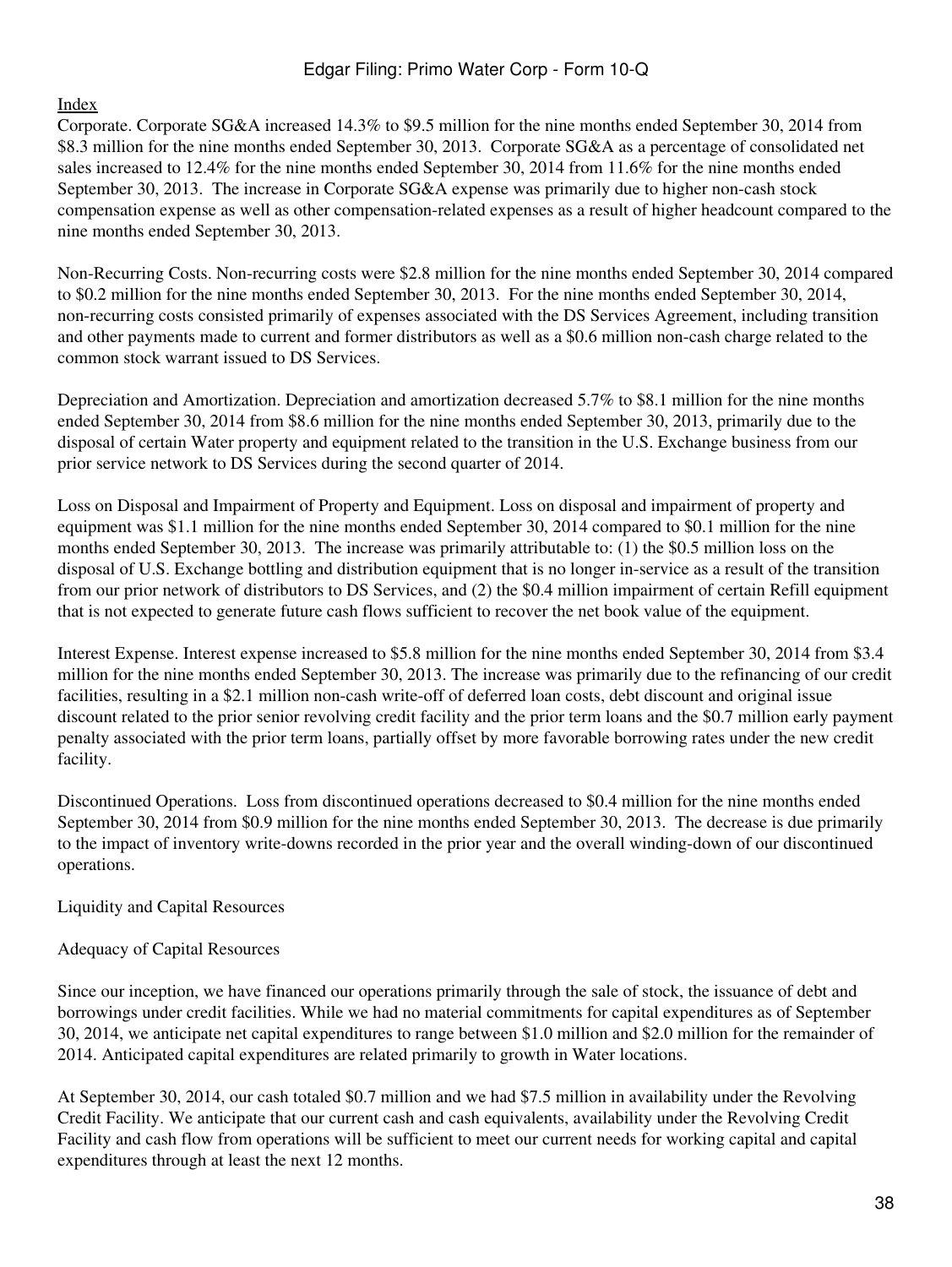Our future capital requirements may vary materially from those now anticipated and will depend on many factors including: the rate of growth in new Water locations and related display, rack and reverse osmosis filtration system costs, cost to develop new Dispenser product lines, sales and marketing resources needed to further penetrate our markets, the expansion of our operations in the United States and Canada, the response of competitors to our solutions and products, as well as acquisitions of other businesses. Historically, we have experienced increases in our capital expenditures consistent with the growth in our operations and personnel, and we anticipate that our expenditures will continue to increase as we grow our business.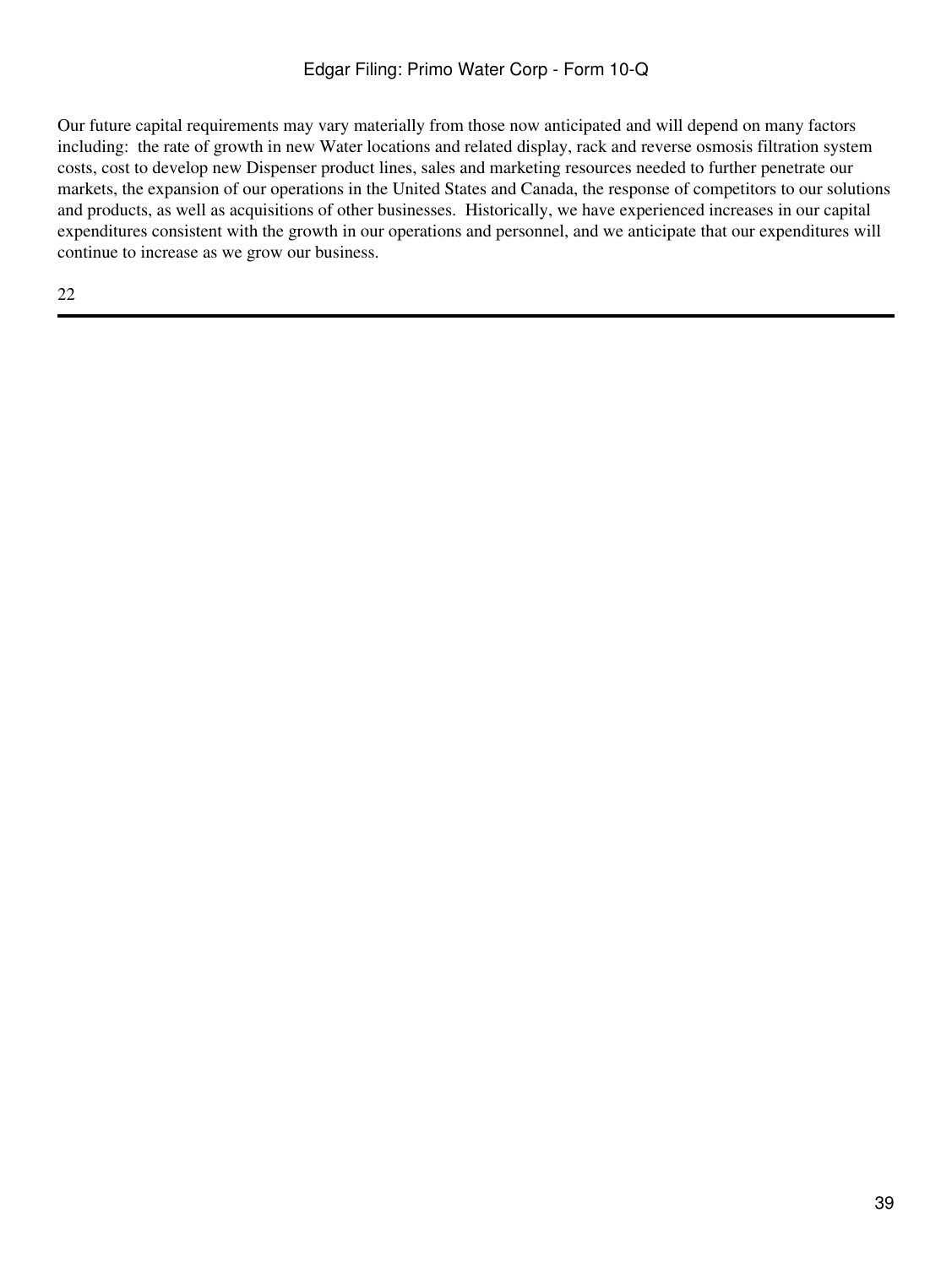#### [Index](#page-2-0)

Our ability to satisfy our obligations or to fund planned capital expenditures will depend on our future performance, which to a certain extent is subject to general economic, financial, competitive, legislative, regulatory and other factors beyond our control. We also believe that if we pursue any material acquisitions in the foreseeable future we will need to finance this activity through the issuance of equity or additional debt financing.

#### Changes in Cash Flows

The following table shows the components of our cash flows for the periods presented (in millions):

|                                                     | Nine months        |  |
|-----------------------------------------------------|--------------------|--|
|                                                     | ended              |  |
|                                                     | September          |  |
|                                                     | 30.                |  |
|                                                     | 2014<br>2013       |  |
| Net cash provided by operating activities           | \$9.1<br>\$3.1     |  |
| Net cash used in investing activities               | \$(5.3) \$(5.7)    |  |
| Net cash provided by (used in) financing activities | \$2.7<br>$\$(3.5)$ |  |

#### Net Cash Flows from Operating Activities

Net cash provided by operating activities decreased to \$3.1 million for the nine months ended September 30, 2014 from \$9.1 million for the nine months ended September 30, 2013. The decrease in cash flow from operations is primarily due to a \$5.7 million decrease in cash provided from net working capital components. During the nine months ended September 30, 2014, we used cash provided by financing activities described below under Net Cash Flows from Financing Activities to pay certain accounts payable with a major supplier, as a result of discontinuing a financing arrangement and resuming normal payment terms with this supplier.

#### Net Cash Flows from Investing Activities

Net cash used in investing activities decreased to \$5.3 million for the nine months ended September 30, 2014 from \$5.7 million for the nine months ended September 30, 2013, primarily as a result of proceeds from the sale of certain racks and machinery of our Water business during 2014.

Our primary investing activities are typically capital expenditures for equipment and bottles and include expenditures related to the installation of our recycle centers, display racks and reverse osmosis filtration systems at new Water locations.

## Net Cash Flows from Financing Activities

Net cash provided by financing activities was \$2.7 million for the nine months ended September 30, 2014. Net cash used in financing activities was \$3.5 million for the nine months ended September 30, 2013. The change was primarily driven by borrowing under our revolving credit facilities, primarily related to increased payments to a major supplier, as described under Net Cash Flows from Operating Activities.

## Credit facility

On June 20, 2014, we entered into a credit facility that provides up to \$35.0 million in secured indebtedness and consists of a \$15.0 million revolving credit facility (the "Revolving Credit Facility") and \$20.0 million in term notes (the "Term Notes"). We repaid outstanding prior term loans and borrowings outstanding on the prior senior revolving credit facility upon entering into this credit facility. The Revolving Credit Facility terminates on June 20, 2019 with all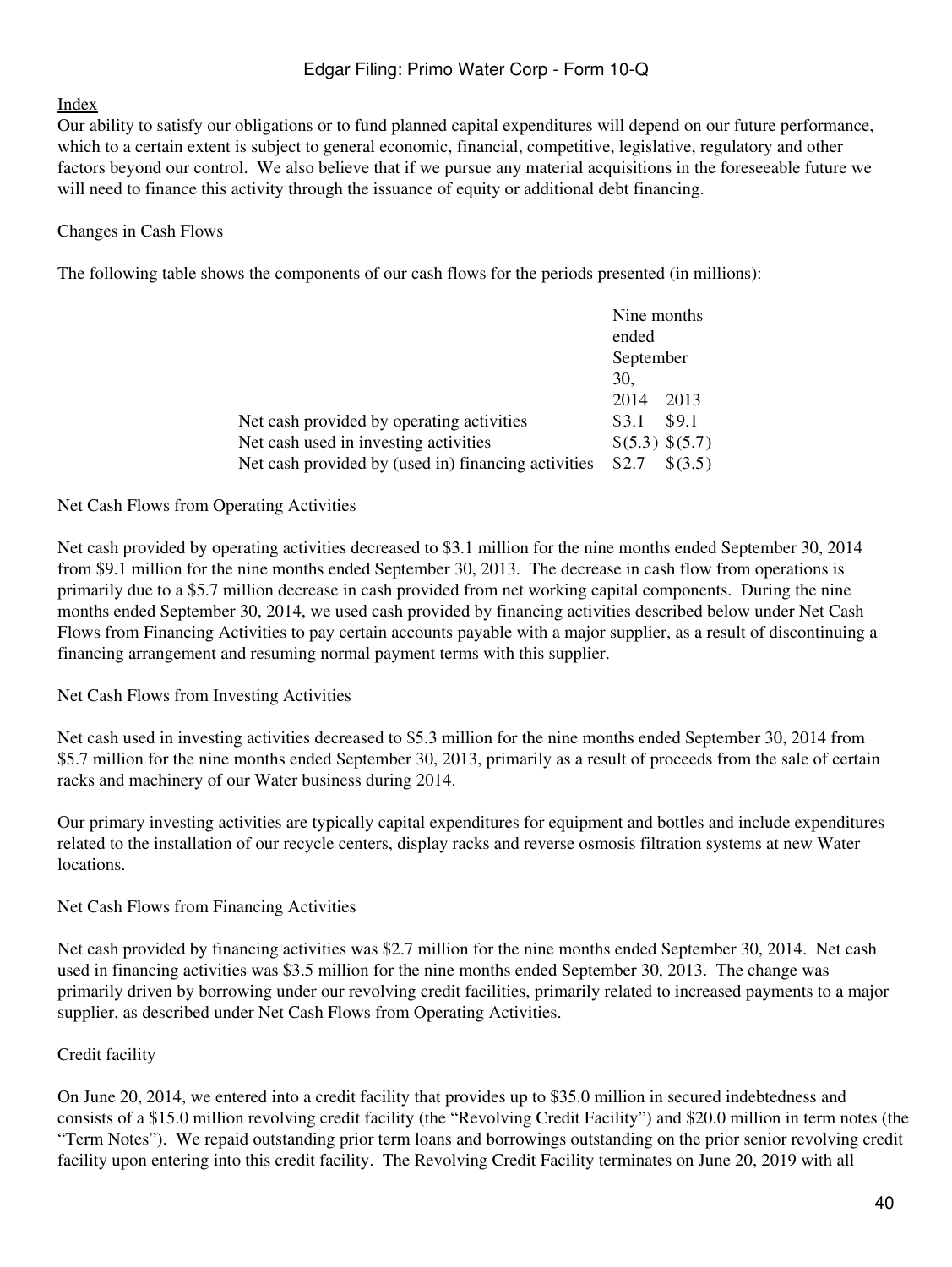outstanding borrowings and accrued interest to be repaid on such date and the Term Notes mature on June 20, 2021 with all outstanding indebtedness and accrued interest to be repaid on such date. The credit facility is secured on a first priority basis by substantially all of our assets.

Interest on outstanding amounts owed under the Term Notes is payable quarterly beginning on September 20, 2014 at the rate of 7.8%. Principal payments under the Term Notes are payable in five annual \$4.0 million installments beginning on June 20, 2017. As of September 30, 2014, we had \$7.5 million in outstanding borrowings at a weighted-average interest rate of 4.41% and our availability was \$7.5 million under the Revolving Credit Facility.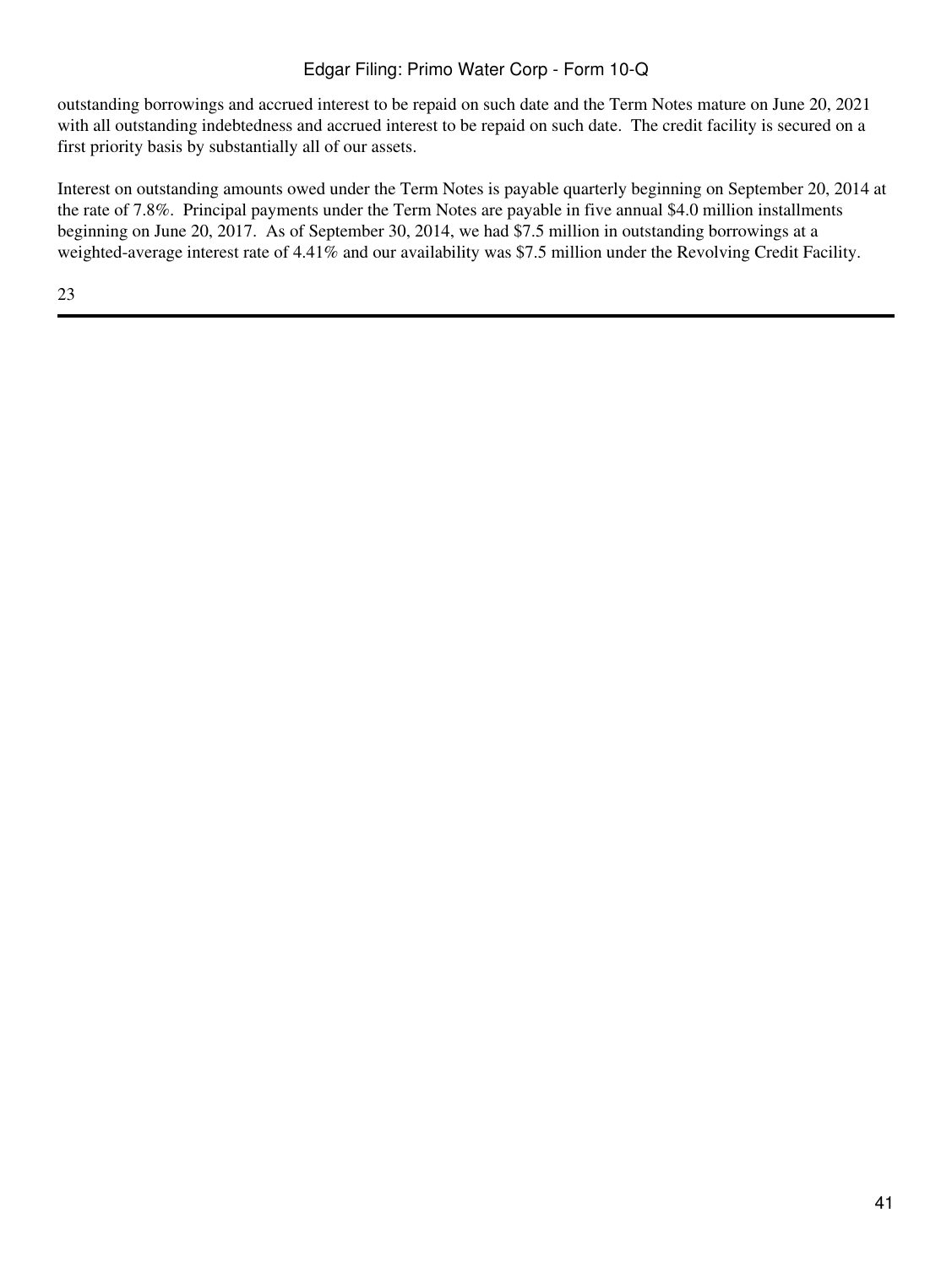## [Index](#page-2-0)

Our new credit facility contains a number of affirmative and restrictive covenants (including limitations on dissolutions, sales of assets, investments, and indebtedness and liens) and contains the following financial covenants: (i) a ratio of consolidated total indebtedness to adjusted EBITDA of no more than 3.00 to 1.00 as of the last day of each month (measured on a trailing four-quarter basis), declining to 2.75 on October 31, 2015 and thereafter, (ii) a consolidated tangible net worth requirement measured at the end of each month of no less than \$11.0 million plus 50% of consolidated net income on a cumulative basis for each succeeding fiscal quarter, commencing with the quarter ended June 30, 2014 (net losses are disregarded), and (iii) a ratio of adjusted EBITDA to consolidated fixed charges of no less than 0.80 to 1.00 as of the last day of each quarter (measured on a trailing four-quarter basis), increasing to 0.90 on December 31, 2014, and increasing to 1.00 on March 31, 2015 and thereafter. At September 30, 2014 we were in compliance with all covenants with: (i) a consolidated total indebtedness to adjusted EBITDA ratio of 2.40 to 1.00, (ii) consolidated tangible net worth of \$13.4 million compared to the minimum of \$11.1 million and (iii) an adjusted EBITDA to consolidated fixed charges ratio of 0.99.

## Adjusted EBITDA U.S. GAAP Reconciliation

Adjusted EBITDA is a non-U.S. GAAP financial measure that is calculated as income (loss) from continuing operations before depreciation and amortization; interest expense; non-cash, stock-based compensation expense; non-recurring costs; and loss on disposal and impairment of property and equipment and other. Our credit facility contains financial covenants that use Adjusted EBITDA. We believe Adjusted EBITDA provides useful information to management and investors regarding certain financial and business trends relating to our financial condition and results of operations. Adjusted EBITDA is used by management to compare our performance to that of prior periods for trend analyses and planning purposes and is presented to our board of directors.

Non-U.S. GAAP measures should not be considered a substitute for, or superior to, financial measures calculated in accordance with U.S. GAAP. Adjusted EBITDA excludes significant expenses that are required by U.S. GAAP to be recorded in our financial statements and is subject to inherent limitations. In addition, other companies in our industry may calculate this non-U.S. GAAP measure differently than we do or may not calculate it at all, limiting its usefulness as a comparative measure. The table below provides a reconciliation between income (loss) from continuing operations and Adjusted EBITDA.

|                                                                     | Three months                   |         | Nine months                   |         |
|---------------------------------------------------------------------|--------------------------------|---------|-------------------------------|---------|
|                                                                     | ended                          |         | ended                         |         |
|                                                                     | September 30,<br>September 30, |         |                               |         |
|                                                                     | 2014                           | 2013    | 2014                          | 2013    |
| Income (loss) from continuing operations                            | \$266                          |         | \$(1,574) \$(9,540) \$(6,078) |         |
| Depreciation and amortization                                       | 2,593                          | 3,050   | 8,094                         | 8,579   |
| Interest expense                                                    | 537                            | 1,138   | 5,790                         | 3,359   |
| <b>EBITDA</b>                                                       | 3,396                          | 2,614   | 4,344                         | 5,860   |
| Non-cash, stock-based compensation expense                          | 467                            | 196     | 1,364                         | 819     |
| Non-recurring costs                                                 | 54                             | 96      | 2,773                         | 190     |
| Loss on disposal and impairment of property and equipment and other | 92                             | 69      | 1,199                         | 307     |
| <b>Adjusted EBITDA</b>                                              | \$4,009                        | \$2,975 | \$9,680                       | \$7,176 |

#### Off-Balance Sheet Arrangements

We do not have any off-balance sheet arrangements, investments in special purpose entities or undisclosed borrowings or debt. Additionally, we are not a party to any derivative contracts or synthetic leases.

Inflation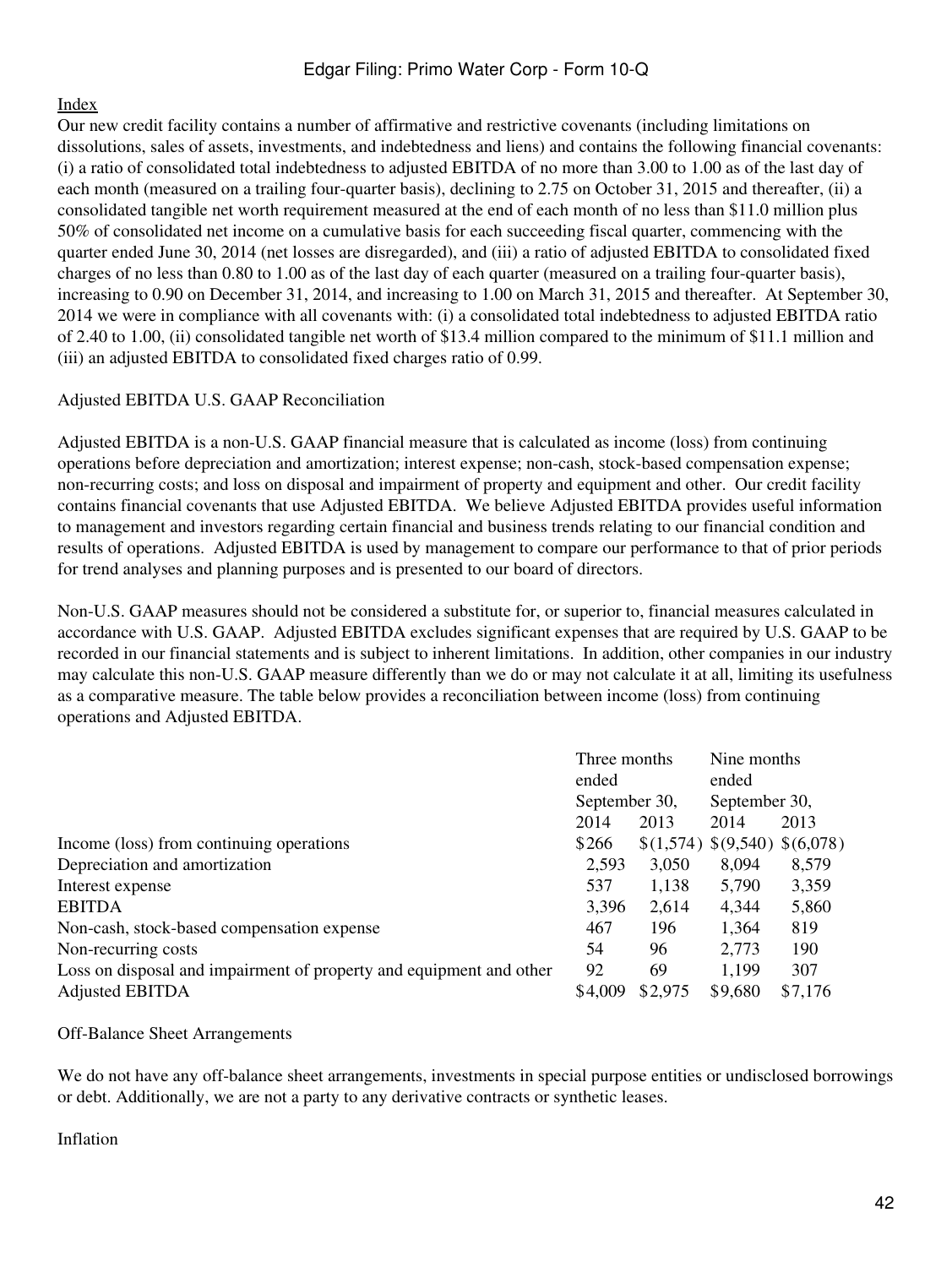During the last three years, inflation and changing prices have not had a material effect on our business and we do not expect that inflation or changing prices will materially affect our business in the foreseeable future.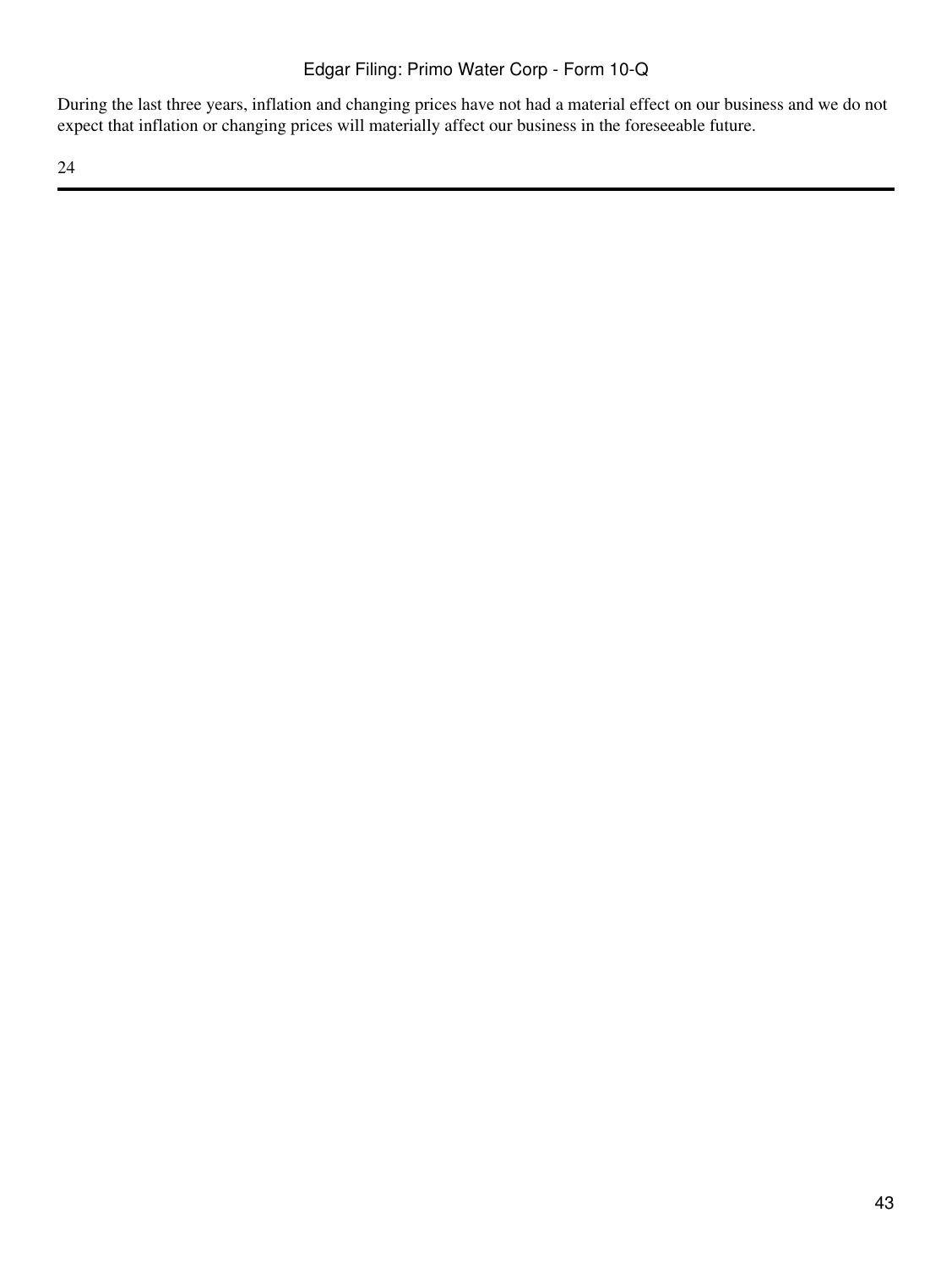#### [Index](#page-2-0)

Seasonality; Fluctuations of Results

We have experienced and expect to continue to experience seasonal fluctuations in our sales and operating income. Our sales and operating income have been highest in the spring and summer and lowest in the fall and winter. Our Water segment, which generally enjoys higher margins than our Dispensers segment, experiences higher sales and operating income in the spring and summer. Our Dispensers segment had historically experienced higher sales and operating income in spring and summer; however, we believe the seasonality of this segment will be more dependent on retailer inventory management and purchasing cycles and not correlated to weather. Sustained periods of poor weather, particularly in the spring and summer, can negatively impact our sales in our higher margin Water segment. Accordingly, our results of operations in any quarter will not necessarily be indicative of the results that we may achieve for a year or any future quarter.

#### Critical Accounting Policies and Estimates

There have been no material changes to our critical accounting policies and estimates from the information provided in Item 7, "Management's Discussion and Analysis of Financial Condition and Results of Operations," included in our Annual Report on Form 10-K for the year ended December 31, 2013.

#### Recent Accounting Pronouncements

In May 2014, the FASB issued updated guidance which supersedes existing revenue recognition requirements in U.S. GAAP. The updated guidance requires that an entity recognize revenue to depict the transfer of promised goods or services to customers in an amount that reflects the consideration to which the entity expects to be entitled in exchange for those goods or services. To achieve that core principle, the guidance establishes a five-step approach for the recognition of revenue. The update is effective for annual reporting periods beginning after December 15, 2016, including interim periods within that reporting period. We are currently evaluating the impact of adopting this guidance on our consolidated financial statements.

In April 2014, the FASB issued updated guidance changing the requirements for reporting discontinued operations. The updated guidance requires that a disposal of a component of an entity or a group of components of an entity is required to be reported in discontinued operations if the disposal represents a strategic shift that has (or will have) a major effect on an entity's operations and financial results when the component or components meet the criteria to be classified as held for sale, is disposed of by sale or is disposed of other than by sale. The updated guidance also requires additional disclosures about discontinued operations. The updates are effective for disposals (or classifications as held for sale) of components of an entity that occur within annual periods beginning on or after December 15, 2014. The updates are not applicable to a component or components that are classified as held for sale before the effective date. The amendments are not expected to have a significant impact on our consolidated financial statements.

In July 2013, the FASB issued updated guidance requiring that an unrecognized tax benefit, or a portion of an unrecognized tax benefit, should be presented as a reduction to a deferred tax asset for a net operating loss carryforward, a similar tax loss, or a tax credit carryforward, except as follows. To the extent a net operating loss carryforward, a similar tax loss, or a tax credit carryforward is not available at the reporting date to settle any additional income taxes that would result from the disallowance of a tax position or the tax law of the applicable jurisdiction does not require the entity to use, and the entity does not intend to use, the deferred tax asset for such purpose, the unrecognized tax benefit should be presented as a liability and should not be combined with deferred tax assets. We have adopted this updated guidance effective January 1, 2014. The adoption did not have a significant impact on our consolidated financial statements.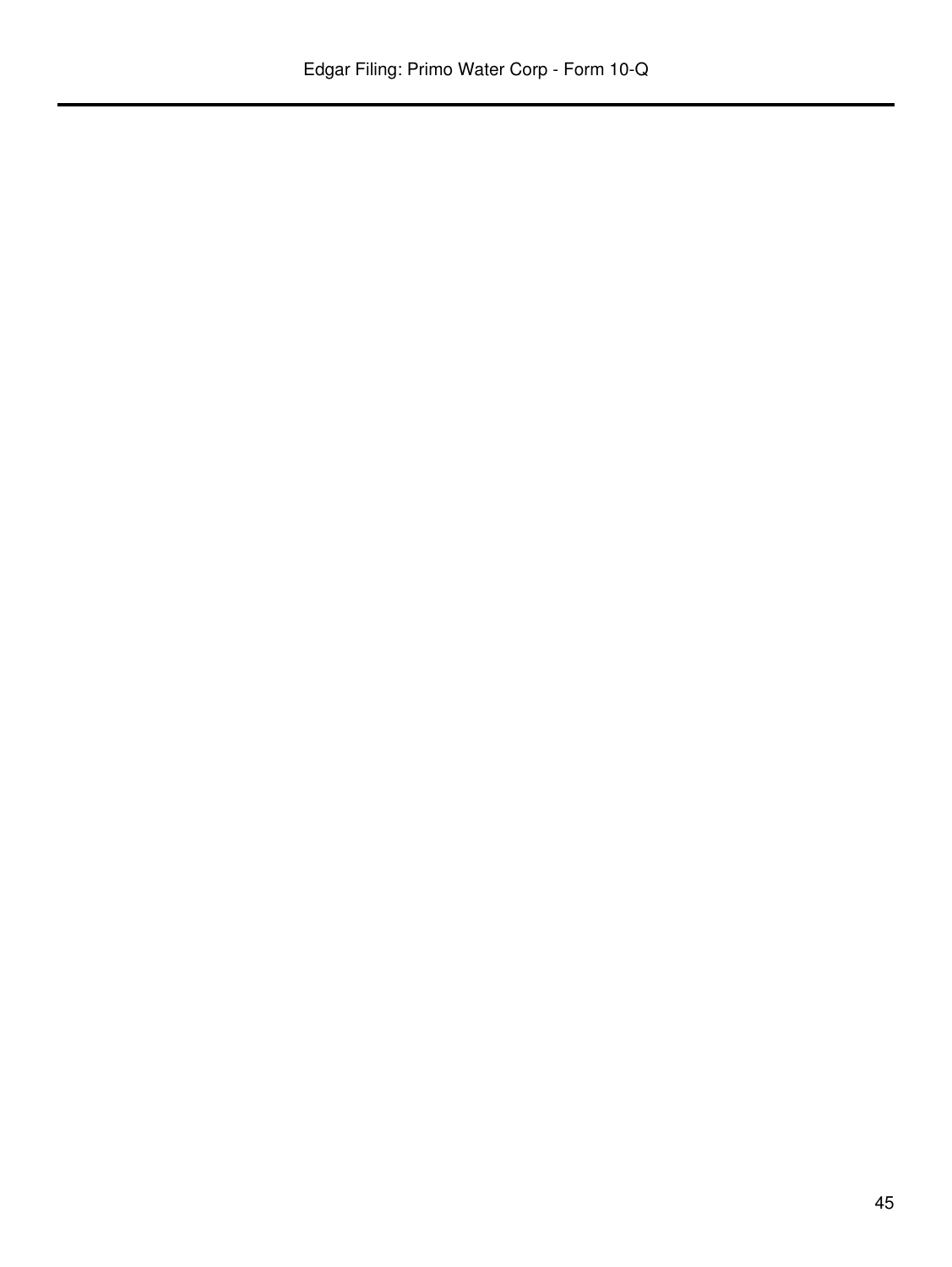## [Index](#page-2-0)

Cautionary Note Regarding Forward-Looking Statements

This document includes and other information we make public from time to time may include "forward-looking statements" within the meaning of the Private Securities Litigation Reform Act of 1995. Forward-looking statements include statements about our estimates, expectations, projections, beliefs, intentions or strategies for the future, and the assumptions underlying such statements. We use the words "anticipates," "believes," "estimates," "expects," "intends," "forecasts," "may," "will," "should," and similar expressions to identify our forward-looking statements. Forward-looking statements involve risks and uncertainties that could cause actual results to differ materially from historical experience or our present expectations. Factors that could cause these differences include, but are not limited to, the factors set forth in Part I, Item 1A, "Risk Factors" of our Annual Report on Form 10-K for the fiscal year ended December 31, 2013.

## <span id="page-45-0"></span>Item 3. Quantitative and Qualitative Disclosure About Market Risk

The information required by Item 3 is not required to be provided by issuers that satisfy the definition of "smaller reporting company" under SEC rules.

<span id="page-45-1"></span>Item 4. Controls and Procedures

Evaluation of Disclosure Controls and Procedures

As of the end of the period covered by this report, an evaluation was performed under the supervision and with the participation of our management, including the chief executive officer ("CEO") and chief financial officer ("CFO"), of the effectiveness of the design and operation of our "disclosure controls and procedures" (as defined in Rule 13a-15(e) of the Securities Exchange Act of 1934 (the "Exchange Act")) pursuant to Rule 13a-15(b) of the Exchange Act. Based on that evaluation, our management, including the CEO and CFO, concluded that our disclosure controls and procedures are effective for the purpose of providing reasonable assurance that the information required to be disclosed in the reports we file or submit under the Exchange Act (i) is recorded, processed, summarized and reported within the time periods specified in the SEC's rules and forms and (ii) is accumulated and communicated to our management, including our CEO and CFO, as appropriate to allow timely decisions regarding required disclosures.

Changes in Internal Control over Financial Reporting

There was no change in our internal control over financial reporting identified in connection with the evaluation required by Rule 13a-15(d) and 15d-15(d) of the Exchange Act that occurred during the period covered by this report that has materially affected, or is reasonably likely to materially affect, our internal control over financial reporting.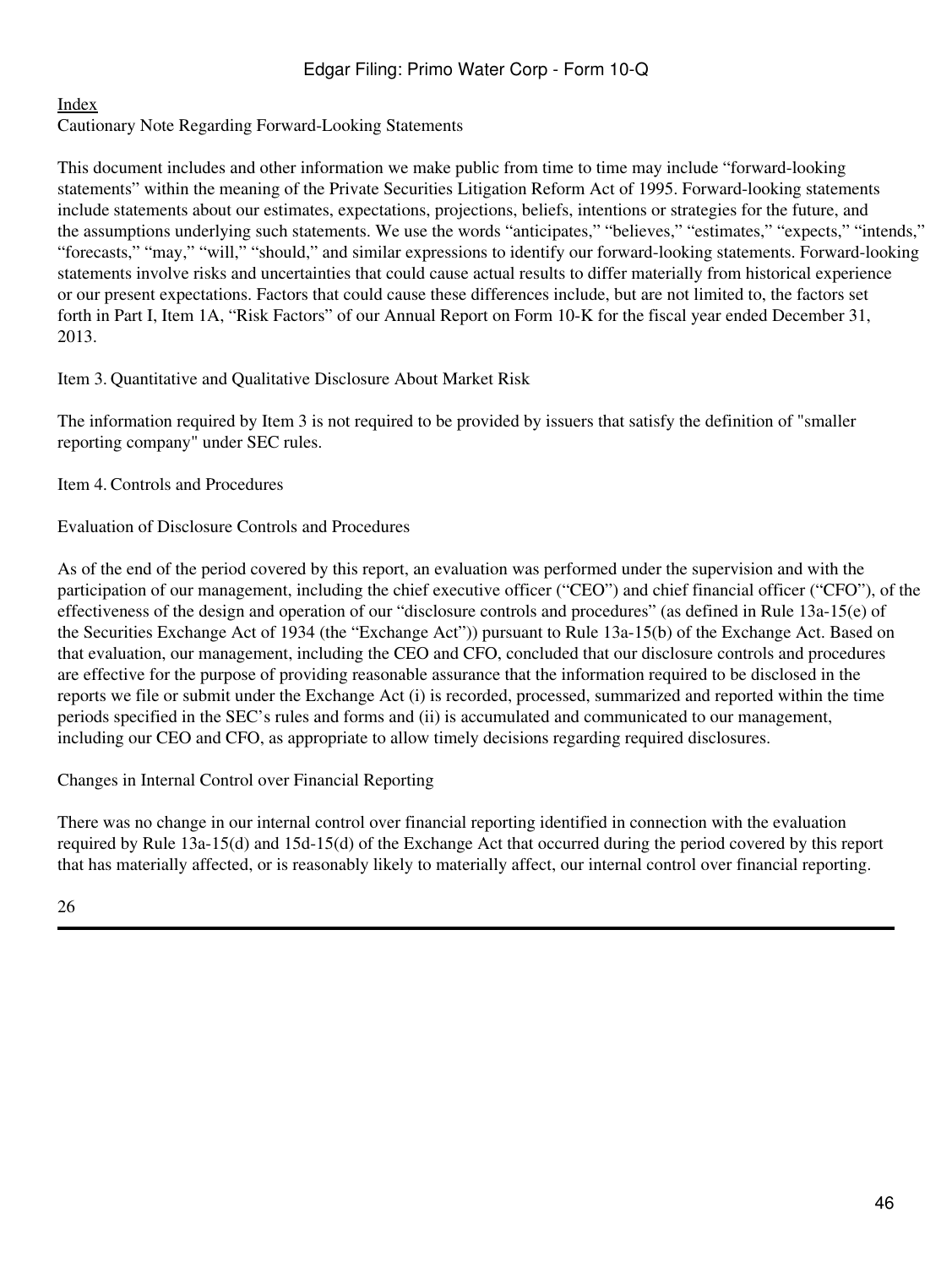## [Index](#page-2-0) PART II – OTHER INFORMATION

<span id="page-46-0"></span>Item 1. Legal Proceedings

Prism Arbitration

On August 5, 2014, Primo Distribution, LLC (also known as Prism Distribution) initiated an arbitration proceeding against us, claiming less than \$1.0 million in damages for alleged breach of contract. The arbitration was filed with the American Arbitration Association. We do not believe that the claim has any merit and plan to vigorously contest and defend against it.

## Texas Regional Operator Litigation

On August 8, 2014, a lawsuit was commenced against us by our regional operators in the State of Texas, Artesia Springs, LLC, HOD Enterprises, L.P., and BBB Water, Inc. (the "ROs"). DS Services is also named as a defendant in the suit. The suit was filed in the 166th Judicial District Court of Bexar County, Texas, and was served upon us on August 25, 2014. We removed the suit to the United States District Court for the Western District of Texas on September 5, 2014. The claims alleged against us in the suit are breach of contract, conspiracy and fraud, and the ROs seek unspecified monetary damages as well as injunctive relief. We do not believe that the claim has any merit and plan to vigorously contest and defend against it. We responded to the complaint on September 24, 2014 by filing a motion to dismiss, to compel alternative dispute resolution, and to stay proceedings.

## <span id="page-46-1"></span>Item 1A. Risk Factors

In addition to the other information set forth in this report, you should carefully consider the factors discussed under Part I, Item 1A, "Risk Factors" in our Annual Report on Form 10-K for the year ended December 31, 2013. These factors could materially adversely affect our business, financial condition, liquidity, results of operations and capital position, and could cause our actual results to differ materially from our historical results or the results contemplated by the forward-looking statements contained in this report.

<span id="page-46-2"></span>Item 2. Unregistered Sales of Equity Securities and Use of Proceeds

On September 12, 2014, we issued 72,972 shares of our common stock upon a partial cashless exercise of an outstanding common stock purchase warrant with an exercise price of \$1.20 per share originally issued to Comvest Capital II, L.P. on April 30, 2012. The issuances of the shares of common stock upon the partial exercise of the warrant was made in reliance upon the exemption from registration provided by Section 4(2) of the Securities Act of 1933, as amended, and Regulation D.

<span id="page-46-3"></span>Item 3. Defaults Upon Senior Securities

Not applicable.

<span id="page-46-4"></span>Item 4. Mine Safety Disclosures.

Not applicable.

<span id="page-46-5"></span>Item 5. Other Information

None.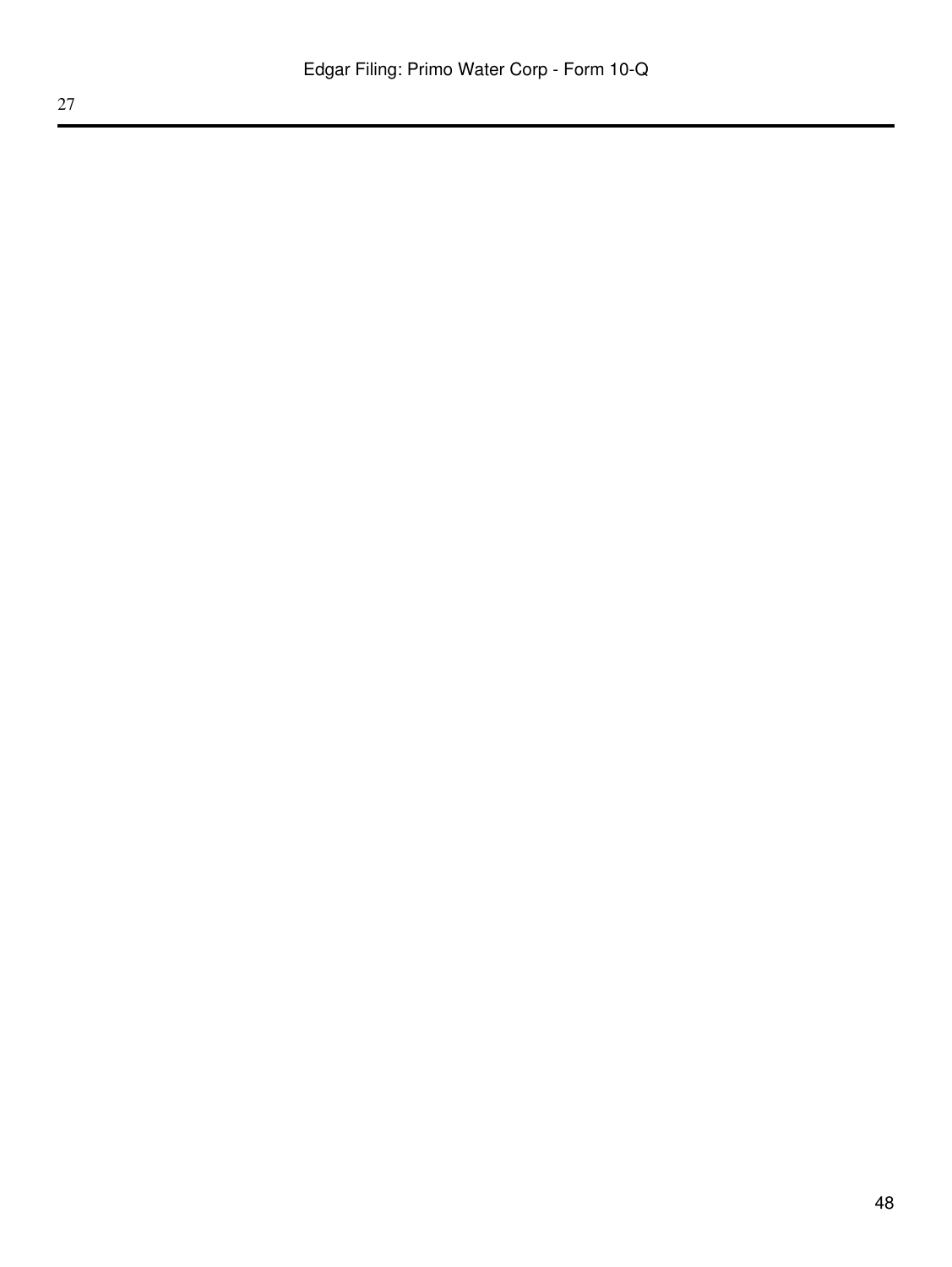# <span id="page-48-0"></span>[Index](#page-2-0) Item 6. Exhibits

# EXHIBIT INDEX

# Exhibit Number Description

| 3.1  | Sixth Amended and Restated Certificate of Incorporation of Primo Water Corporation (incorporated by<br>reference to Exhibit 3.1 to Amendment No. 2 to the Registrant's Registration Statement on Form S-1/A (File<br>No. 333-173554) filed on May 31, 2011) |
|------|-------------------------------------------------------------------------------------------------------------------------------------------------------------------------------------------------------------------------------------------------------------|
| 3.2  | Amended and Restated Bylaws of Primo Water Corporation (incorporated by reference to Exhibit 3.1 to the<br>Company's Form 8-K filed November 16, 2010)                                                                                                      |
| 31.1 | Certification of Periodic Report by Chief Executive Officer pursuant to Rule 13a-14(a)/15d-14a and<br>pursuant to Section 302 of the Sarbanes-Oxley Act of 2002 (filed herewith)                                                                            |
| 31.2 | Certification of Periodic Report by Chief Financial Officer pursuant to Rule 13a-14(a)/15d-14a and pursuant<br>to Section 302 of the Sarbanes-Oxley Act of 2002 (filed herewith)                                                                            |
| 32.1 | Certification of Periodic Report by Chief Executive Officer and Chief Financial Officer pursuant to U.S.C.<br>Section 1350, as adopted pursuant to Section 906 of the Sarbanes-Oxley Act of 2002 (filed herewith)                                           |
|      | 101.INS XBRL Instance Document <sup>(1)</sup>                                                                                                                                                                                                               |
|      | 101.SCH XBRL Taxonomy Extension Schema Document <sup>(1)</sup>                                                                                                                                                                                              |
|      | 101. CALXBRL Taxonomy Extension Calculation Linkbase Document (1)                                                                                                                                                                                           |
|      | 101. DEF XBRL Taxonomy Extension Definition Linkbase Document <sup>(1)</sup>                                                                                                                                                                                |
|      | 101.LAB XBRL Taxonomy Extension Label Linkbase Document <sup>(1)</sup>                                                                                                                                                                                      |
|      | 101. PRE XBRL Taxonomy Extension Presentation Linkbase Document <sup>(1)</sup>                                                                                                                                                                              |

- (1) Included herewith
- 28